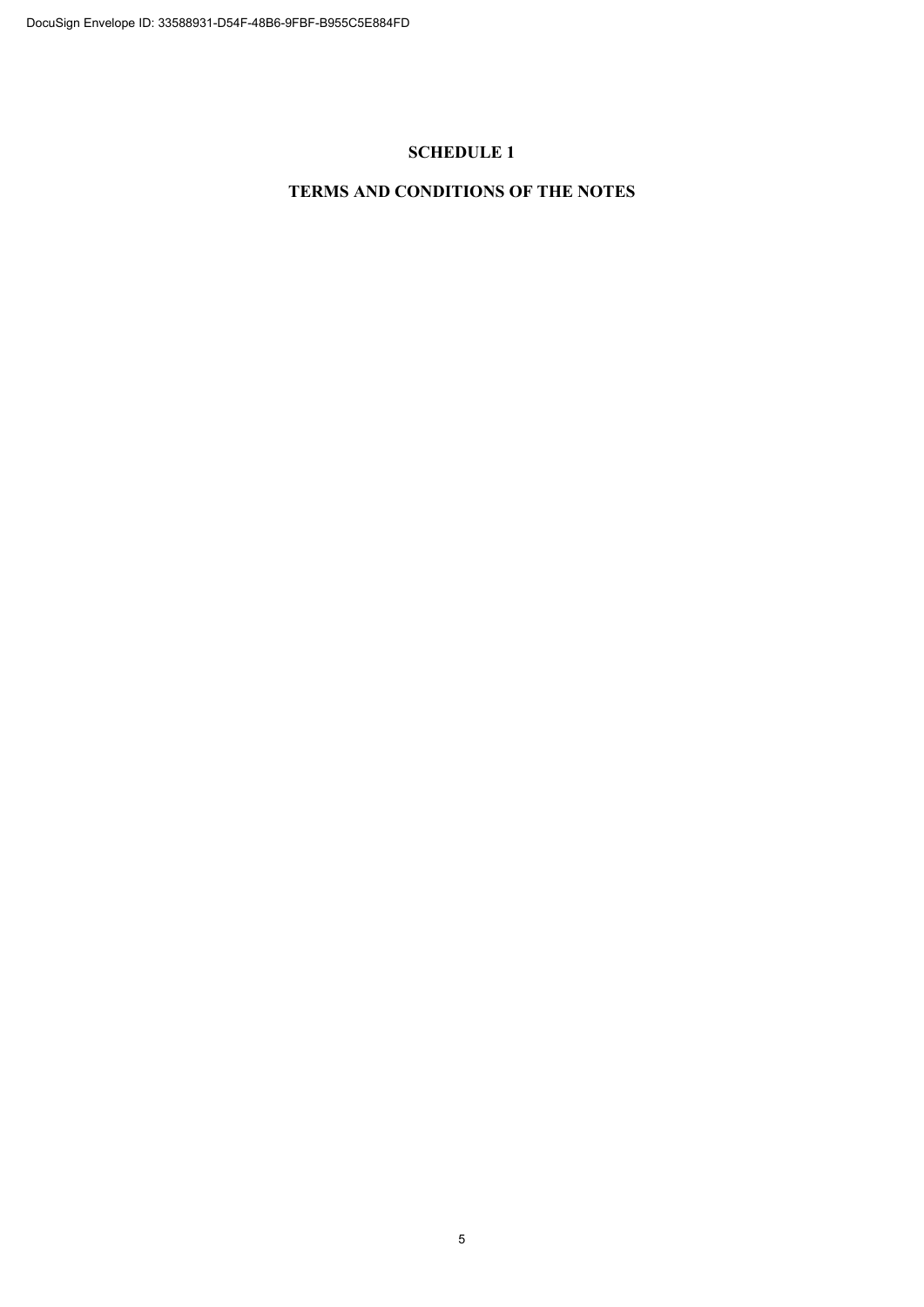# **TERMS AND CONDITIONS OF THE NOTES**

The following are the terms and conditions (the **Conditions**, and any reference to a **Condition** shall be construed accordingly) of the Master Issuer Notes in the form (subject to amendment) which will be incorporated by reference into each Global Note and each Definitive Note, in the latter case only if permitted by the relevant stock exchange or other relevant authority (if any) and agreed by the issuing entity (referred to in these Conditions as the **Master Issuer**) and the relevant Dealer(s) at the time of issue but, if not so permitted and agreed, such Definitive Note will have endorsed thereon or attached thereto such Conditions. The applicable Final Terms (or the relevant provisions thereof) will be endorsed upon, or attached to, each Global Note and each Definitive Note.

The Master Issuer may issue Unlisted Notes and/or Non-LSE Listed Notes, the Issue Terms in relation to which may specify other terms and conditions which shall, to the extent so specified or to the extent inconsistent with these Conditions, replace or modify these Conditions for the purpose of such Notes. Unlisted Notes and Non-LSE Listed Notes will not be issued pursuant to (and do not form part of) the base prospectus, and will not be issued pursuant to any Final Terms under the base prospectus.

The Master Issuer Notes are constituted by the Trust Deed. The security for the Master Issuer Notes is created pursuant to, and on the terms set out in, the Master Issuer Deed of Charge. By the Paying Agent and Agent Bank Agreement, provision is made for, *inter alia*, the payment of principal and interest in respect of the Master Issuer Notes.

References hereinafter to the **Master Issuer Notes** shall, unless the context otherwise requires, be references to all the notes issued by the Master Issuer and constituted by the Trust Deed and shall mean:

- (a) in relation to any Master Issuer Notes of a Series and Class (or Sub-Class) represented by a Global Note, units of the lowest Specified Denomination in the Specified Currency in each case of such Series and Class (or Sub-Class);
- (b) any Global Note; and
- (c) any Definitive Note issued.

References hereinafter to the Noteholders shall, unless the context otherwise requires, be references to all the Noteholders.

Master Issuer Notes constituted by the Trust Deed are issued in series (each a **Series**) and each Series comprises one or more Classes (or Sub-Classes) of Master Issuer Notes. Each Series of Master Issuer Notes is subject to Final Terms. The Final Terms in relation to each Series and Class (or Sub-Class) of Master Issuer Notes (or the relevant provisions thereof) will be endorsed upon, or attached to, such Master Issuer Notes and will complete these Conditions in respect of such Master Issuer Notes. References to the **relevant Final Terms** are, in relation to a Series and Class (or Sub-Class) of Master Issuer Notes, to the Final Terms (or the relevant provisions thereof) attached to or endorsed on such Master Issuer Notes.

The statements in these Conditions include summaries of, and are subject to, the detailed provisions of the Trust Deed, the Master Issuer Deed of Charge and the Paying Agent and Agent Bank Agreement.

Copies of the Trust Deed, the Master Issuer Deed of Charge, the Master Issuer Paying Agent and Agent Bank Agreement and each of the other Master Issuer Transaction Documents (a) may be provided by email to a noteholder following prior written request to the Principal Paying Agent and provision of proof of holding and identity (in form satisfactory to the note trustee) and (b) the U.S. Paying Agent, being at the date hereof 101 Barclay Street, New York, NY 10286. Copies of the Final Terms of each Series of Master Issuer Notes (a) may be provided by email to a noteholder following prior written request to the Principal Paying Agent and (b) are obtainable on the website of the Master Issuer at https://www.santander.co.uk/aboutsantander/investor-relations/holmes-master-trust.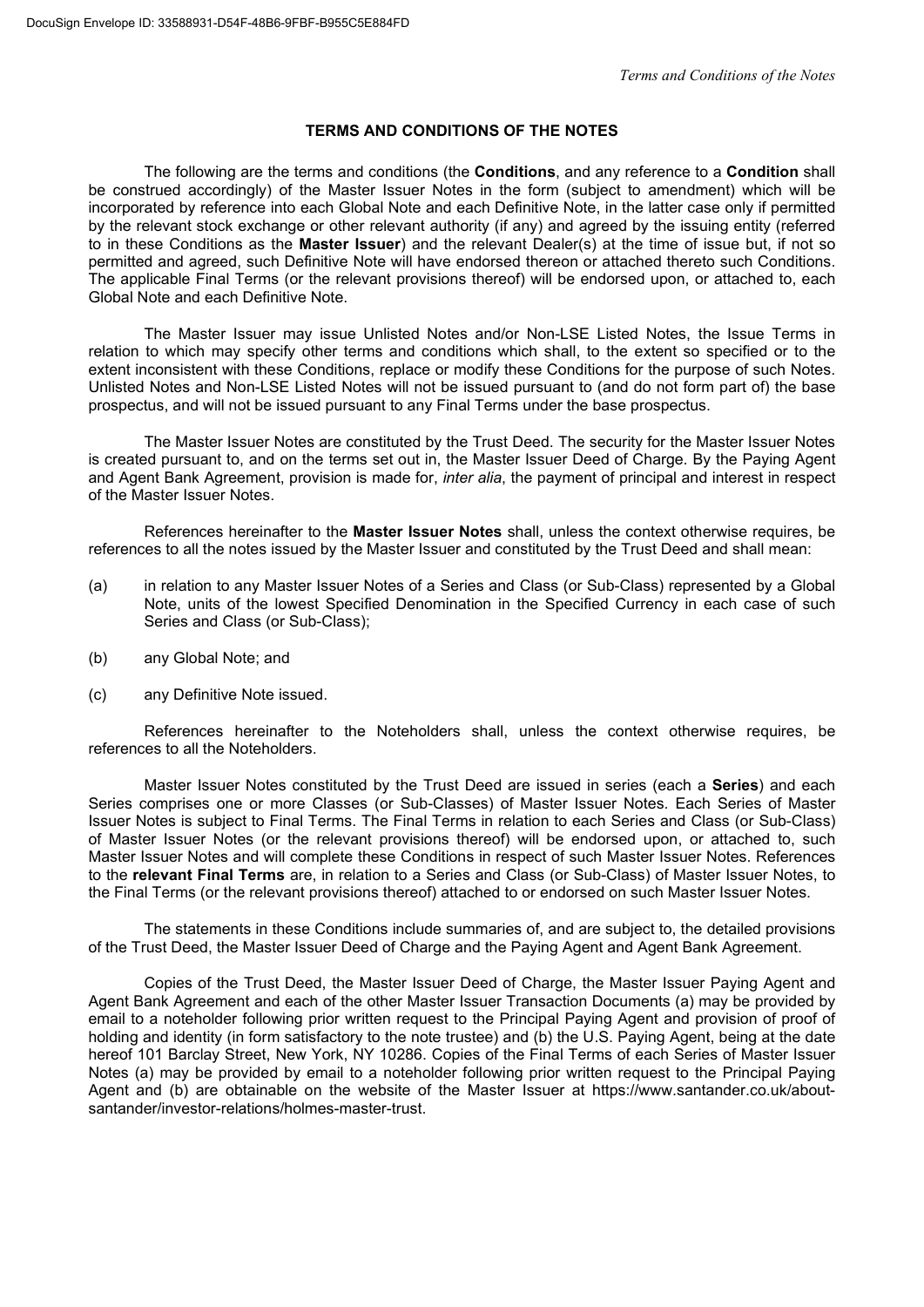The Holders of any Series and Class (or Sub-Class) of Master Issuer Notes are entitled to the benefit of, are bound by, and are deemed to have notice of all the provisions of, and definitions contained or incorporated in, the Trust Deed, the Master Issuer Deed of Charge, the Master Issuer Paying Agent and Agent Bank Agreement, each of the other Master Issuer Transaction Documents and the applicable Final Terms and to have notice of each other Final Terms relating to each other Series and Class (or Sub-Class) of Master Issuer Notes.

### A glossary of definitions appears in **Condition 13.4**.

References herein to the Class A Noteholders, the Class B Noteholders, the Class M Noteholders, the Class C Noteholders and the Class Z Noteholders shall, in each case and unless specified otherwise, be references to the Holders of the Master Issuer Notes of all Series of the applicable Class and shall include the holders of any Further Master Issuer Notes issued pursuant to Condition 13.1 (*Issuance of Further Master Issuer Notes)* and the Class A Noteholders, the Class B Noteholders, the Class M Noteholders, the Class C Noteholders and the Class Z Noteholders shall be construed accordingly.

References herein to the Class A Notes, the Class B Notes, the Class M Notes, the Class C Notes and the Class Z Notes shall, in each case and unless specified otherwise, be references to the Master Issuer Notes of all Series of the applicable Class and shall include any Further Master Issuer Notes issued pursuant to Condition 13.1 (*Issuance of Further Master Issuer Notes)* forming a single series with the Class A Notes, the Class B Notes, the Class M Notes, the Class C Notes or the Class Z Notes, as the case may be.

#### **1. Form, Denomination and Title**

#### **1.1** *Form and Denomination*

The U.S. Notes are being offered and sold to qualified institutional buyers in the United States pursuant to Rule 144A. The Reg S Notes are being offered and sold outside the United States to non-U.S. persons pursuant to Regulation S.

Each Series and Class (or Sub-Class) of Master Issuer Notes will be issued in the Specified Currency and in the Specified Denomination. Each Series and Class (or Sub-Class) of Master Issuer Notes will be initially represented either (i) by one or more Global Notes, which, in the aggregate, will represent the Principal Amount Outstanding from time to time of such Series and Class (or Sub-Class) of notes, or (ii) by one or more registered Definitive Notes, which, in aggregate, will represent the Principal Amount Outstanding from time to time of such Series and Class (or Sub-Class) of notes.

Each Reg S Global Note will be deposited with, and registered in the name of a nominee of, a common depositary (or, with respect to notes in NSS form, a common safekeeper) for Euroclear and Clearstream, Luxembourg. Each U.S. Global Note will be either (i) deposited with a custodian for, and registered in the name of Cede & Co., as nominee of DTC (or such other name as may be requested by an authorised representative of DTC) or (ii) deposited with, and registered in the name of a nominee of, a common depositary (or, with respect to notes in NSS form, a common safekeeper) for Euroclear and Clearstream, Luxembourg. Each Global Note will be numbered serially with an identifying number which will be recorded on the relevant Global Note and in the Register.

Each Series and Class (or Sub-Class) of Master Issuer Notes may be Fixed Rate Master Issuer Notes, Floating Rate Master Issuer Notes, Zero Coupon Master Issuer Notes, Money Market Notes or a combination of any of the foregoing, depending upon the Interest Basis shown in the applicable Final Terms.

Each Series and Class (or Sub-Class) of Master Issuer Notes may be Bullet Redemption Notes, Scheduled Redemption Notes, Pass-Through Notes or a combination of any of the foregoing, depending upon the Redemption/Payment Basis shown in the applicable Final Terms.

Global Notes will be exchanged for Master Issuer Notes in definitive registered form (**Definitive Notes**) only under certain limited circumstances (as described in the relevant Global Note). If Definitive Notes are issued, they will be serially numbered and issued in an aggregate principal amount equal to the Principal Amount Outstanding of the relevant Global Note and in registered form only.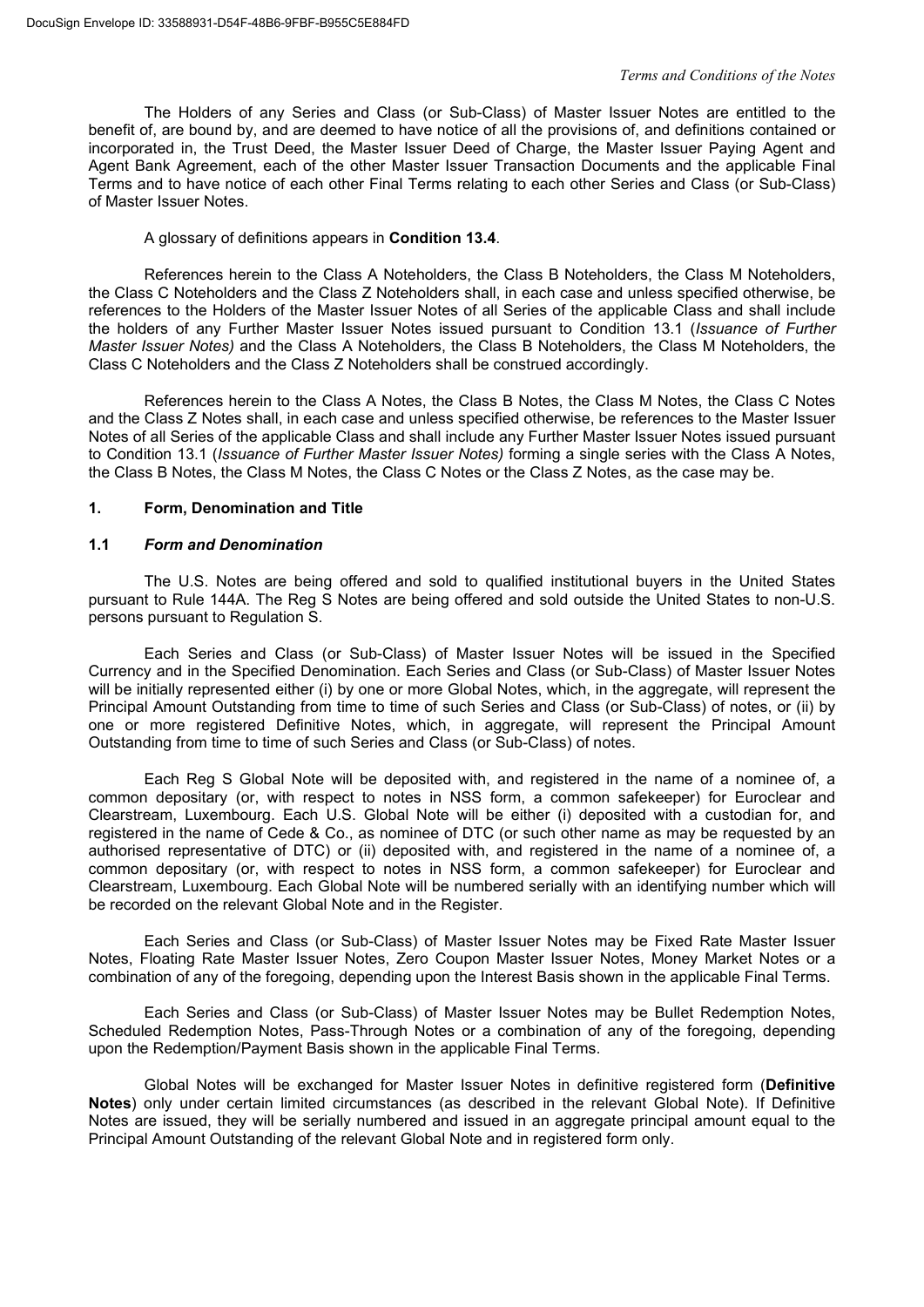The Master Issuer Notes (in either global or definitive form) will be issued in such denominations as are specified in the relevant Final Terms, save that the minimum denomination of each Master Issuer Note will be such as may be allowed or required from time to time by the relevant central bank or requiatory authority (or equivalent body) or any laws or regulations applicable to the relevant currency and save that the minimum denomination of each U.S. dollar denominated Master Issuer Note will be issued in minimum denominations of \$200,000 or such other amount specified in the applicable Final Terms and in integral multiples of \$1,000 in excess thereof (or its equivalent in any other currency as at the date of issue of such Master Issuer Notes), each euro denominated Master Issuer Note will be issued in minimum denominations of €100,000 or such other amount specified in the applicable Final Terms and in integral multiples of €1,000 in excess thereof (or its equivalent in any other currency as at the date of issue of such Master Issuer Notes) and each sterling denominated Master Issuer Note will be issued in minimum denominations of £100,000 or such other amount specified in the applicable Final Terms and in integral multiples of £1,000 in excess thereof (or its equivalent in any other currency as at the date of issue of such notes).

In the case of a Series and Class (or Sub-Class) of Master Issuer Notes with more than one Specified Denomination, Master Issuer Notes of one Specified Denomination may not be exchanged for Master Issuer Notes of such Series and Class (or Sub-Class) of another Specified Denomination.

Each Class Z Variable Funding Note shall be issued with a minimum denomination of at least £10,000,000.

# **1.2** *Register*

The Registrar will maintain the Register in respect of the Master Issuer Notes in accordance with the provisions of the Paying Agent and Agent Bank Agreement. In these Conditions, the **Holder** of a Master Issuer Note means the person in whose name such Master Issuer Note is for the time being registered in the Register (or, in the case of a joint holding, the first named thereof). A Master Issuer Note will be issued to each Noteholder in respect of its registered holding. Each Master Issuer Note will be numbered serially with an identifying number which will be recorded in the Register.

# **1.3** *Title*

The Holder of each Master Issuer Note shall (to the fullest extent permitted by applicable law) be treated by the Master Issuer, the Note Trustee, the Master Issuer Security Trustee, the Agent Bank and any Agent as the absolute owner of such note for all purposes (including the making of any payments) regardless of any notice of ownership, theft or loss or any trust or other interest therein or of any writing thereon (other than the endorsed form of transfer).

# **1.4** *Transfers*

(a) Title to the Master Issuer Notes shall pass by and upon registration in the Register. Subject as provided otherwise in this **Condition 1.4**, a Master Issuer Note may be transferred upon surrender of the relevant note certificate, with the endorsed form of transfer duly completed, at the Specified Office of the Registrar or the Transfer Agent, together with such evidence as the Registrar or (as the case may be) such Transfer Agent may reasonably require to prove the title of the transferor and the authority of the individuals who have executed the form of transfer; provided, however, that a Master Issuer Note may only be transferred in the minimum denominations specified in the relevant Final Terms. Where not all the Master Issuer Notes represented by the surrendered note certificate are the subject of the transfer, a new note certificate in respect of the balance of the Master Issuer Notes will be issued to the transferor.

Within five Business Days of such surrender of a note certificate, the Registrar will register the transfer in question and deliver a new note certificate of a like principal amount to the Master Issuer Notes transferred to each relevant Holder at its Specified Office or (as the case may be) the Specified Office of the Transfer Agent or (at the request and risk of any such relevant Holder) by uninsured first class mail (and by airmail if the Holder is overseas) to the address specified for such purpose by such relevant Holder.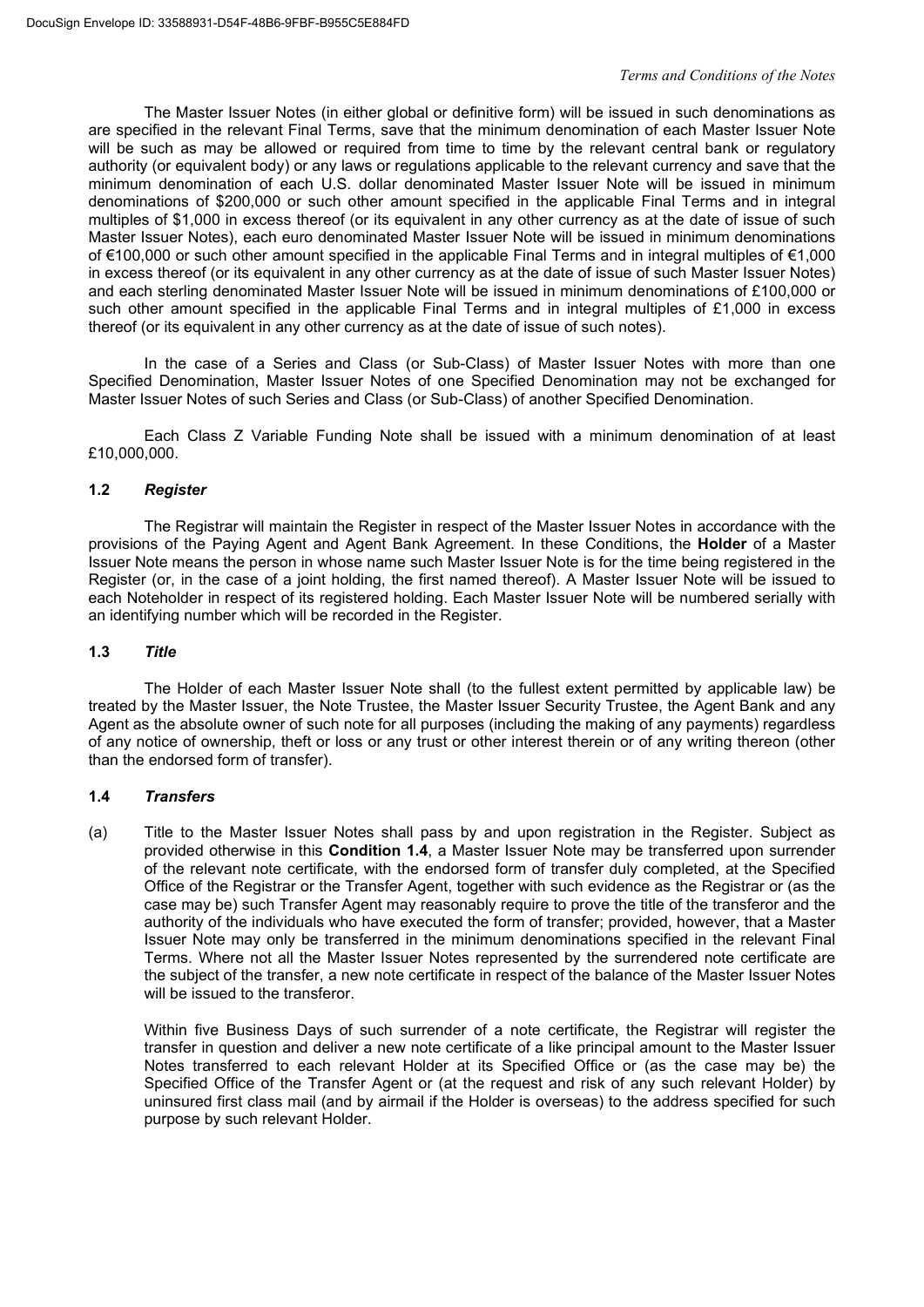The transfer of a Master Issuer Note will be effected without charge by or on behalf of the Master Issuer, the Registrar or any Transfer Agent, but against such indemnity as the Registrar or (as the case may be) any Transfer Agent may require in respect of any tax or other duty of whatsoever nature which may be levied or imposed in connection with such transfer.

Noteholders may not require transfers of Master Issuer Notes to be registered during the period of 15 days ending on the due date for any payment of principal or interest in respect of the Master Issuer Notes.

All transfers of Master Issuer Notes and entries on the Register are subject to the detailed regulations concerning the transfer of Master Issuer Notes scheduled to the Master Issuer Paying Agent and Agent Bank Agreement. The regulations may be changed by the Master Issuer with the prior written approval of the Note Trustee and the Registrar. A copy of the current regulations will be mailed (free of charge) by the Registrar to any Noteholder who requests in writing a copy of such regulations.

(b) Title to a Class Z Variable Funding Note shall only pass by and upon registration of the transfer in the Class Z Variable Funding Note register provided that no transferee shall be registered as a new holder of the Class Z Variable Funding Note unless (i) the prior written consent of the Master Issuer and (for so long as any Rated Notes are outstanding) the Note Trustee has been obtained (and the Note Trustee shall give its consent to such a transfer if the same has been sanctioned by an Extraordinary Resolution of the holders of the Rated Notes) and (ii) such transferee has certified to, *inter alios*, the Registrar and the Master Issuer that it is (A) a person falling within paragraph 3(1) of Schedule 2A to the Insolvency Act 1986, (B) an independent person in relation to the Master Issuer within the meaning of regulation 2(1) of the Taxation of Securitisation Companies Regulations 2006 and (C) a Qualifying Noteholder. The Master Issuer Notes are not issuable in bearer form. Prior to the expiry of the applicable Distribution Compliance Period, transfers by the holder of, or of a beneficial interest in, a Reg S Note to a transferee in the United States or who is a U.S. person will only be made to certain persons in offshore transactions outside the U.S. in reliance on Regulation S, or otherwise pursuant to an effective registration statement in accordance with the Securities Act or an exemption from the registration requirements thereunder and in accordance with any applicable securities laws of any state or any other jurisdiction of the United States.

# **2. Status, Priority and Security**

# **2.1** *Status*

The Master Issuer Notes of each Series and Class (or Sub-Class) are direct, secured and unconditional obligations of the Master Issuer and are all secured by the same Master Issuer Security (created by the Master Issuer Deed of Charge).

Subject to the provisions of **Conditions 5** and **6** and subject to the other payment conditions set out in the applicable Final Terms and the other Master Issuer Transaction Documents:

- (a) the Class A Notes of each Series will rank *pari passu* without any preference or priority among themselves and with the Class A Notes of each other Series but in priority to the Class B Notes, the Class M Notes, the Class C Notes and the Class Z Notes of any Series;
- (b) the Class B Notes of each Series will rank *pari passu* without any preference or priority among themselves and with the Class B Notes of each other Series but in priority to the Class M Notes, the Class C Notes and the Class Z Notes of any Series;
- (c) the Class M Notes of each Series will rank *pari passu* without any preference or priority among themselves and with the Class M Notes of each other Series but in priority to the Class C Notes and the Class Z Notes of any Series;
- (d) the Class C Notes of each Series will rank *pari passu* without any preference or priority among themselves and with the Class C Notes of each other Series but in priority to the Class Z Notes of any Series; and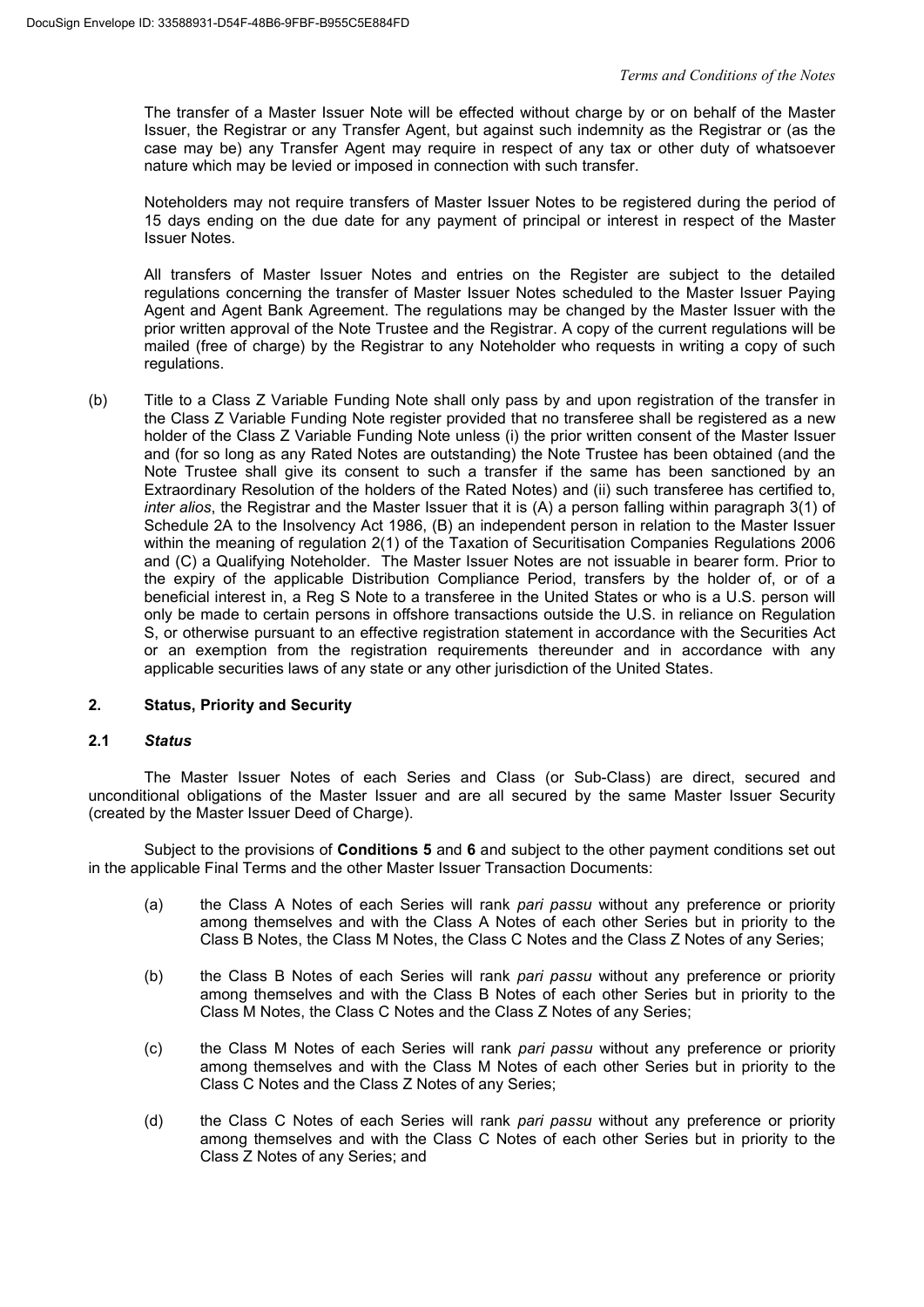(e) the Class Z Notes of each Series will rank *pari passu* without any preference or priority among themselves and with the Class Z Notes of each other Series.

# **3. Conflict between the classes of Master Issuer Notes**

The Trust Deed contains provisions requiring the Note Trustee to have regard to the interests of the Class A Noteholders, the Class B Noteholders, the Class M Noteholders, the Class C Noteholders and the Class Z Noteholders equally as regards all powers, trusts, authorities, duties and discretions of the Note Trustee under these Conditions or any of the Master Issuer Transaction Documents (except where expressly provided otherwise), but requiring the Note Trustee to have regard (except where expressly provided otherwise):

- (a) for so long as there are any Class A Notes outstanding, only to the interests of the Class A Noteholders if, in the opinion of the Note Trustee, there is or may be a conflict between the interests of the Class A Noteholders and the interests of the Class B Noteholders and/or the interests of the Class M Noteholders and/or the interests of the Class C Noteholders and/or the interests of the Class Z Noteholders;
- (b) subject to (a) above and for so long as there are any Class B Notes outstanding, only to the interests of the Class B Noteholders if, in the opinion of the Note Trustee there is or may be a conflict between the interests of the Class B Noteholders and the interest of the Class M Noteholders and/or the interests of the Class C Noteholders and/or the interests of the Class Z Noteholders;
- (c) subject to (a) and (b) above and for so long as there are any Class M Notes outstanding, only to the interests of the Class M Noteholders if, in the opinion of the Note Trustee, there is or may be a conflict between the interests of the Class M Noteholders and the interests of the Class C Noteholders and/or the interests of the Class Z Noteholders; and
- (d) subject to (a), (b) and (c) above and for so long as there are any Class C Notes outstanding, only to the interests of the Class C Noteholders if, in the opinion of the Note Trustee, there is or may be a conflict between the interests of the Class C Noteholders and the Class Z Noteholders.

The Trust Deed also contains provisions:

- (i) limiting the powers of the Class B Noteholders, the Class M Noteholders, the Class C Noteholders and the Class Z Noteholders in each case, of any Series, *inter alia*, to request or direct the Note Trustee to take any action or to pass an effective Extraordinary Resolution according to the effect thereof on the interests of the Class A Noteholders of that Series or of any other Series. Except in certain circumstances described in Condition 12, the Trust Deed contains no such limitation on the powers of the Class A Noteholders, the exercise of which will be binding on the Class B Noteholders, the Class M Noteholders, the Class C Noteholders and the Class Z Noteholders in each case, of any Series, irrespective of the effect thereof on their respective interests;
- (ii) limiting the powers of the Class M Noteholders, the Class C Noteholders and the Class Z Noteholders in each case, of any Series, *inter alia*, to request or direct the Note Trustee to take any action or to pass an effective Extraordinary Resolution according to the effect thereof on the interests of the Class B Noteholders of that Series or of any other Series. Except in certain circumstances described above and in Condition 12, the Trust Deed contains no such limitation on the powers of the Class B Noteholders, the exercise of which will be binding on the Class M Noteholders, the Class C Noteholders and the Class Z Noteholders, in each case, of any Series, irrespective of the effect thereof on their respective interests;
- (iii) limiting the powers of the Class C Noteholders and the Class Z Noteholders in each case, of any Series, *inter alia*, to request or direct the Note Trustee to take any action or to pass an effective Extraordinary Resolution according to the effect thereof on the interests of the Class M Noteholders of that Series or of any other Series. Except in certain circumstances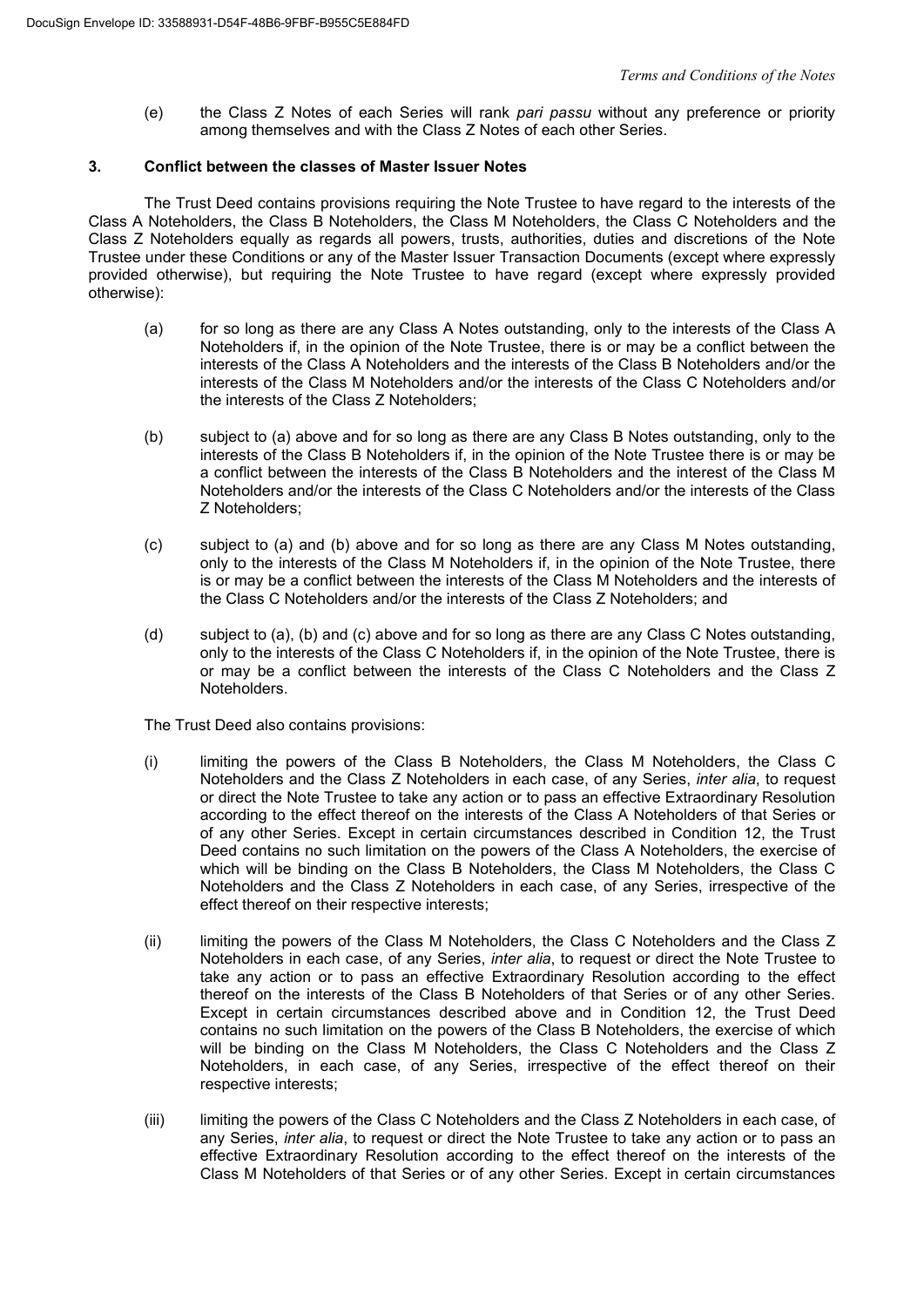described above and in Condition 12, the Trust Deed contains no such limitation on the powers of the Class M Noteholders, the exercise of which will be binding on the Class C Noteholders and the Class Z Noteholders in each case, of any Series, irrespective of the effect thereof on their interests; and

(iv) limiting the powers of the Class Z Noteholders of any Series, *inter alia*, to request or direct the Note Trustee to take any action or to pass an effective Extraordinary Resolution according to the effect thereof on the interests of the Class C Noteholders of that Series or of any other Series. Except in certain circumstances described above and in Condition 12, the Trust Deed contains no such limitation on the powers of the Class C Noteholders, the exercise of which will be binding on the Class Z Noteholders of any Series, irrespective of the effect thereof on their respective interests.

Notwithstanding that none of the Note Trustee, the Master Issuer Security Trustee and the Noteholders may have any right of recourse against the Rating Agencies in respect of any confirmation given by them and relied upon by the Note Trustee or the Master Issuer Security Trustee pursuant to this Condition 3, the Note Trustee and the Master Issuer Security Trustee shall each be entitled to assume, for the purpose of exercising any right, power, trust, authority, duty or discretion under or in relation to these Conditions or any of the Master Issuer Transaction Documents, that such exercise will not be materially prejudicial to the interests of the Noteholders (or any series and/or class thereof) if the Rating Agencies have confirmed that the then current ratings of the applicable series and/or class or classes of Master Issuer Notes would not be adversely affected by such exercise. It is agreed and acknowledged that, notwithstanding the foregoing, a credit rating is an assessment of credit and does not address other matters that may be of relevance to the Noteholders. In being entitled to rely on the fact that the Rating Agencies have confirmed that the then current rating of the relevant series and/or class or classes of Master Issuer Notes would not be adversely affected, it is expressly agreed and acknowledged by the Note Trustee and the Master Issuer Security Trustee and specifically notified to the Noteholders (and to which they are bound by the Conditions) that the above does not impose or extend any actual or contingent liability for the Rating Agencies to the Note Trustee or the Master Issuer Security Trustee, the Noteholders or any other person or create any legal relations between the Rating Agencies and the Note Trustee, the Master Issuer Security Trustee, the Noteholders or any other person whether by way of contract or otherwise.

As security for, *inter alia*, the payment of all monies payable in respect of the Master Issuer Notes, the Master Issuer has entered into the Master Issuer Deed of Charge creating, *inter alia*, the Master Issuer Security in favour of the Master Issuer Security Trustee for itself and on trust for the Noteholders and the other persons expressed to be secured parties under the Master Issuer Deed of Charge (the **Master Issuer Secured Creditors**).

# **4. Covenants**

Save with the prior written consent of the Note Trustee or as provided in or contemplated under these Conditions or any of the Master Issuer Transaction Documents to which the Master Issuer is a party, the Master Issuer shall not, so long as any Master Issuer Note remains outstanding:

# **4.1** *Negative Pledge*

create or permit to subsist any mortgage, standard security, pledge, lien, charge or other security interest whatsoever (unless arising by operation of law) upon the whole or any part of its assets (including any uncalled capital) or its undertakings, present or future, except where the same is given in connection with the issue of a Series;

# **4.2** *Disposal of Assets*

sell, assign, transfer, lend, lease or otherwise dispose of, or deal with, or grant any option or present or future right to acquire all or any of its properties, assets or undertakings or any interest, estate, right, title or benefit therein or thereto or agree or attempt or purport to do any of the foregoing;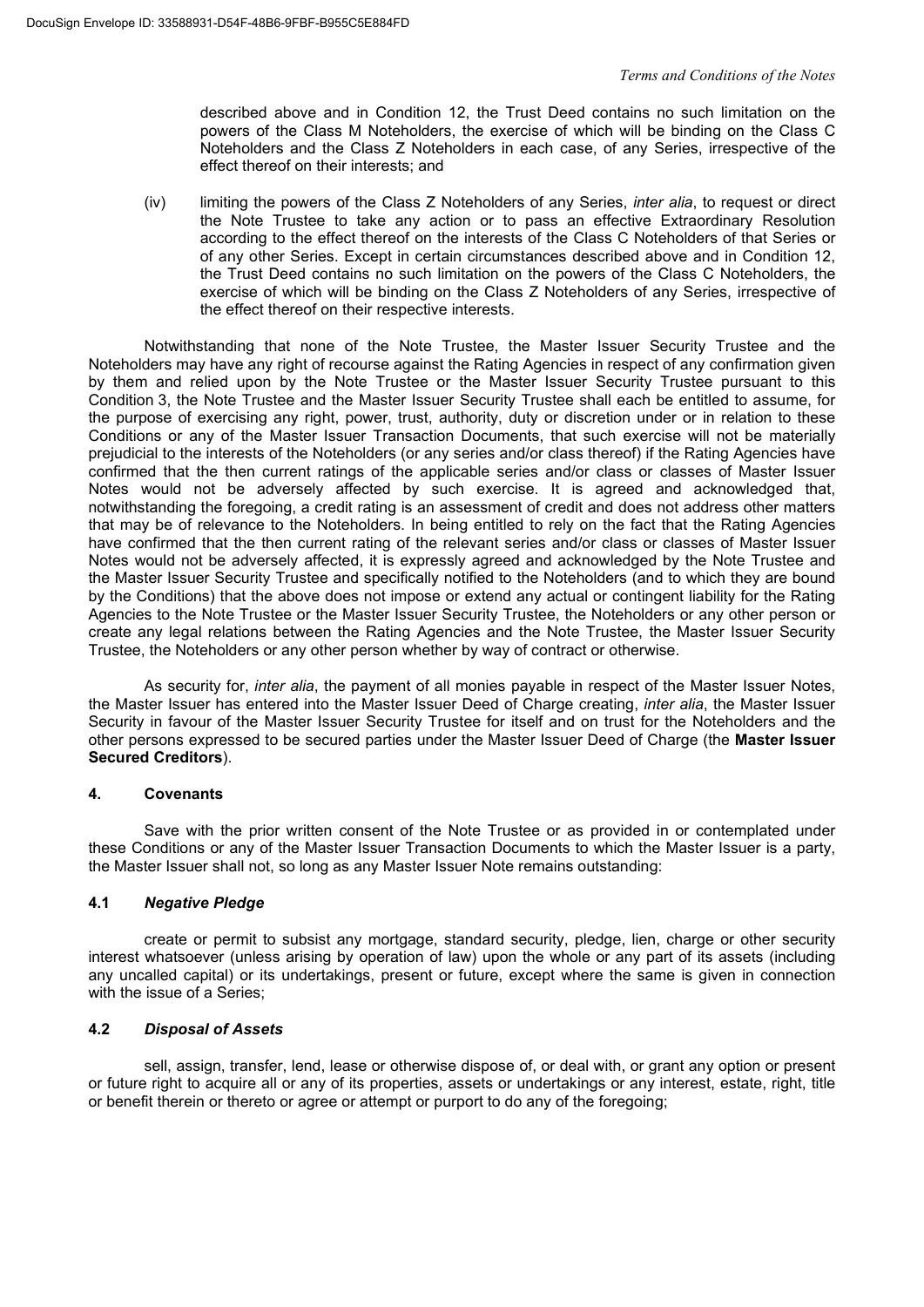# **4.3** *Equitable and Beneficial Interest*

permit any person other than itself and the Master Issuer Security Trustee (as to itself and on behalf of the Master Issuer Secured Creditors) to have any equitable or beneficial interest in any of its assets or undertakings or any interest, estate, right, title or benefit therein;

# **4.4** *Bank Accounts*

have an interest in any bank account, other than the bank accounts maintained pursuant to the Master Issuer Bank Account Agreement, the Master Issuer Cash Management Agreement or any other Master Issuer Transaction Document, except in connection with the issue of a Series where such bank account is immediately charged in favour of the Master Issuer Security Trustee pursuant to the Master Issuer Deed of Charge;

# **4.5** *Restrictions on Activities*

carry on any business other than as described in the Base Prospectus (as revised, supplemented and/or amended from time to time) relating to the issue of the Master Issuer Notes and the related activities described therein;

# **4.6** *Borrowings*

incur any indebtedness in respect of borrowed money whatsoever or give any guarantee or indemnity in respect of any indebtedness, except where the same is incurred or given or the Master Issuer becomes so obligated in connection with the issue of a Series;

# **4.7** *Merger*

consolidate or merge with any other person or convey or transfer substantially all of its properties or assets to any other person;

# **4.8** *Waiver or Consent*

permit the validity or effectiveness of any of the Trust Deed or the Master Issuer Deed of Charge or the priority of the security interests created thereby to be amended, terminated, postponed, waived or discharged, or permit any other person whose obligations form part of the Master Issuer Security to be released from such obligations;

# **4.9** *Employees or Premises*

have any employees or premises or subsidiaries;

# **4.10** *Dividends and Distributions*

pay any dividend or make any other distribution to its shareholders or issue any further shares;

# **4.11** *Purchase Master Issuer Notes*

purchase or otherwise acquire any Master Issuer Notes; or

# **4.12** *United States Activities*

engage in any activities in the United States (directly or through agents), or derive any income from United States sources as determined under United States income tax principles, or hold any property if doing so would cause it to be engaged in a trade or business within the United States as determined under United States income tax principles.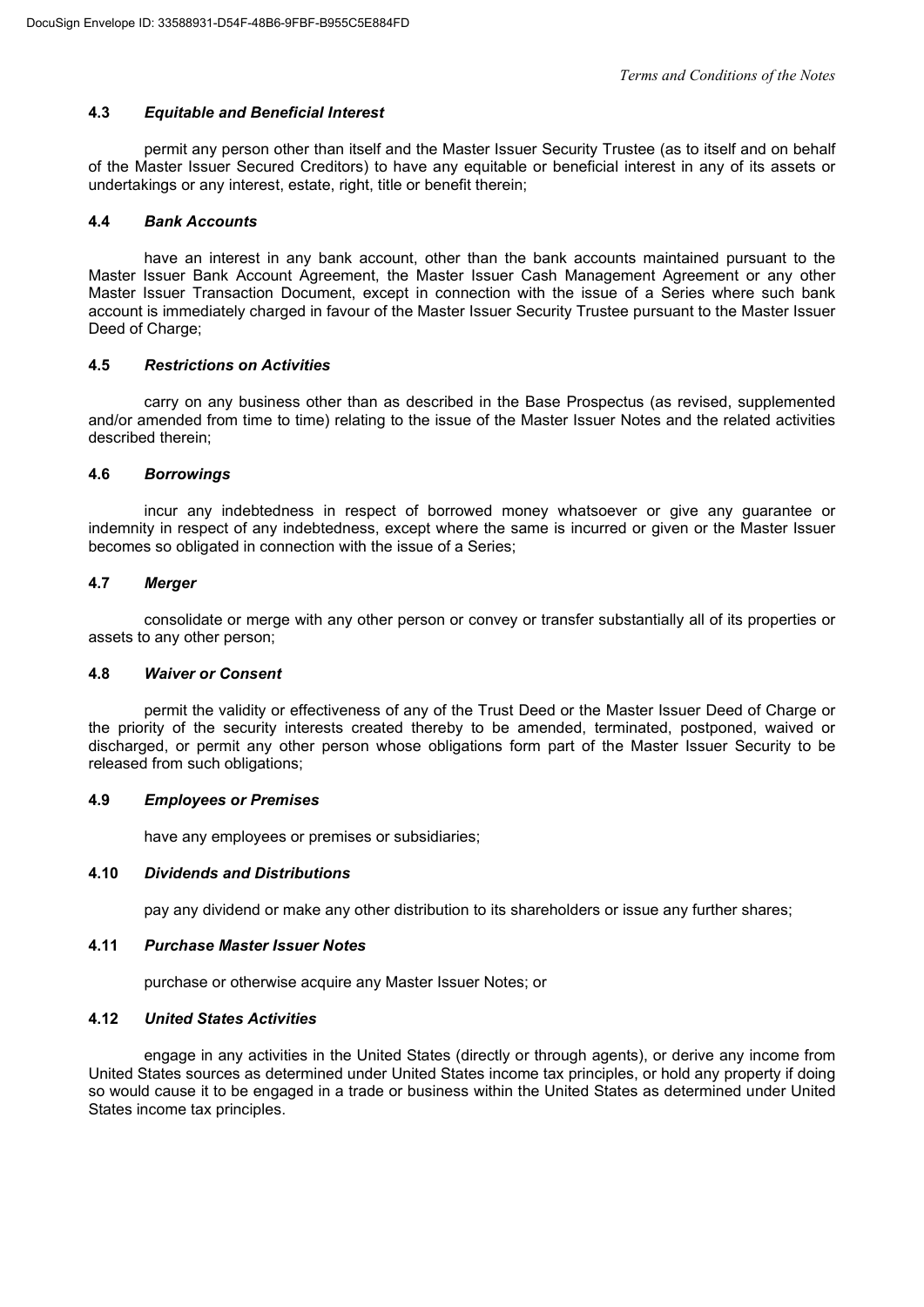# **5. Interest**

### **5.1** *Interest on Fixed Rate Master Issuer Notes*

Each Fixed Rate Master Issuer Note bears interest on its Principal Amount Outstanding from (and including) the Interest Commencement Date at the rate(s) per annum equal to the Rate(s) of Interest payable, subject as provided in these Conditions, in arrear on the Interest Payment Date(s) in each year specified for such note up to (and including) the Final Maturity Date.

Except as provided in the applicable Final Terms, the amount of interest payable in respect of any Fixed Rate Master Issuer Note on each Interest Payment Date for a Fixed Interest Period ending on (but excluding) such date will amount to the Fixed Coupon Amount. Payments of interest on any Interest Payment Date will, if so specified for such note in the applicable Final Terms, amount to the Broken Amount so specified.

As used in these Conditions, **Fixed Interest Period** means the period from and including an Interest Payment Date (or the Interest Commencement Date) to but excluding the next (or the first) Interest Payment Date.

If interest is required to be calculated in respect of any Fixed Rate Master Issuer Note for a period other than a Fixed Interest Period, such interest shall be calculated by applying the Rate of Interest specified for such note in the applicable Final Terms to the Principal Amount Outstanding on such note, multiplying such sum by the applicable Day Count Fraction, and rounding the resultant figure to the nearest sub-unit of the relevant Specified Currency, half of any such sub-unit being rounded upwards or otherwise in accordance with applicable market convention.

**Day Count Fraction** means, in respect of the calculation of an amount of interest for any Fixed Rate Master Issuer Note in accordance with this **Condition 5.1**:

- (a) if "Actual/Actual (ICMA)" is specified for such note in the applicable Final Terms:
	- (i) in the case of Master Issuer Notes where the number of days in the relevant period from (and including) the most recent Interest Payment Date for such notes (or, if none, the Interest Commencement Date) to (but excluding) the relevant Interest Payment Date (the **Accrual Period**) is equal to or shorter than the Determination Period during which the Accrual Period ends, the number of days in such Accrual Period divided by the product of (A) the number of days in such Determination Period and (B) the number of Determination Dates (as specified in the applicable Final Terms) that would occur in one calendar year; or
	- (ii) in the case of Master Issuer Notes where the Accrual Period is longer than the Determination Period during which the Accrual Period ends, the sum of:
		- (A) the number of days in such Accrual Period falling in the Determination Period in which the Accrual Period begins divided by the product of (x) the number of days in such Determination Period and (y) the number of Determination Dates that would occur in one calendar year; and
		- (B) the number of days in such Accrual Period falling in the next Determination Period divided by the product of (I) the number of days in such Determination Period and (II) the number of Determination Dates that would occur in one calendar year; and
- (b) if "30/360" is specified for such note in the applicable Final Terms, the number of days in the period from (and including) the most recent Interest Payment Date for such note (or, if none, the Interest Commencement Date) to (but excluding) the relevant Interest Payment Date (such number of days being calculated on the basis of a year of 360 days with twelve 30-day months) divided by 360.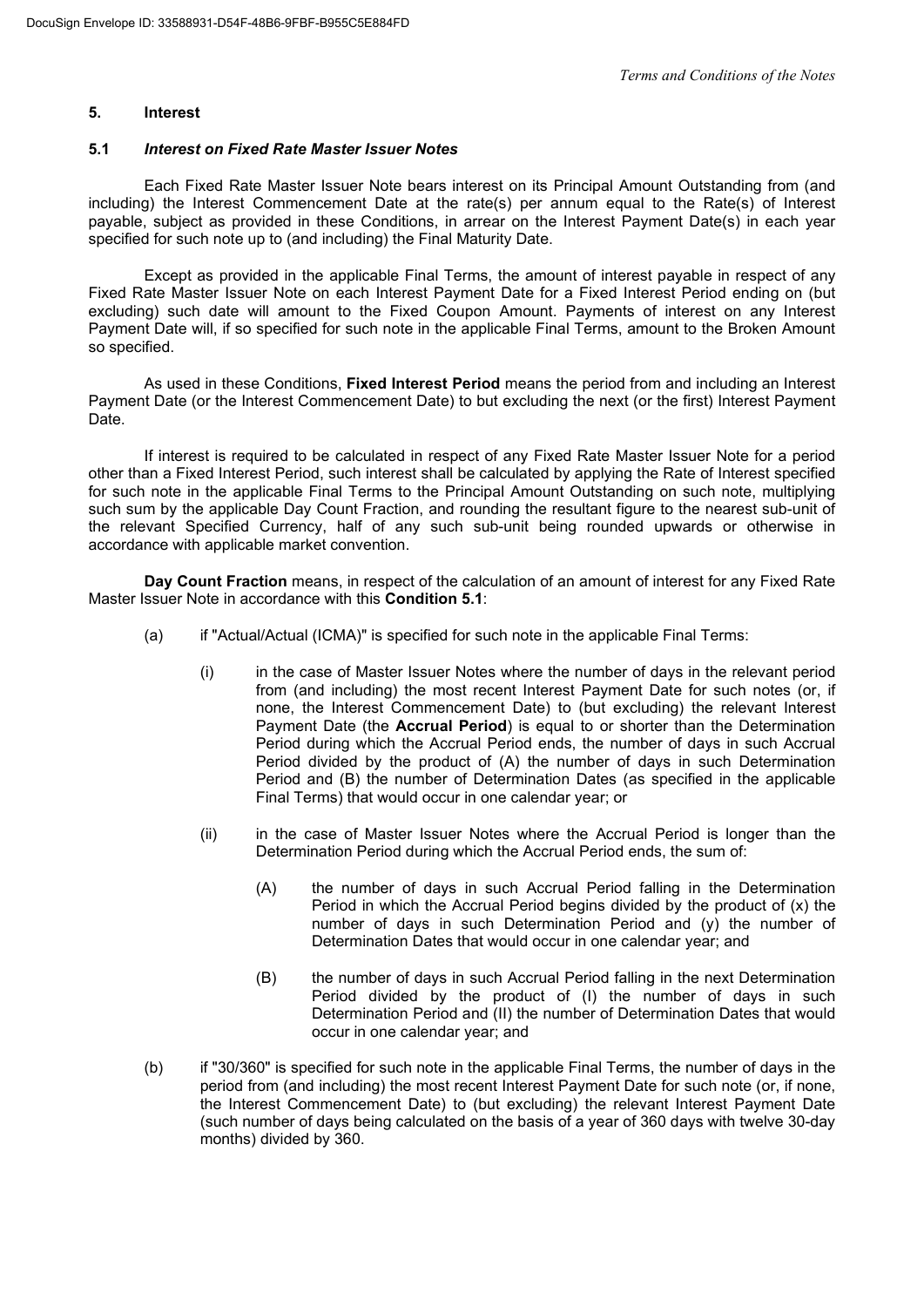As used in these Conditions, **Determination Period** means each period from and including a Determination Date (as defined in the applicable Final Terms) to but excluding the next Determination Date (including where either the Interest Commencement Date or the final Interest Payment Date is not a Determination Date, the period commencing on the first Determination Date prior to, and ending on the first Determination Date falling after, such date).

# **5.2** *Interest on Floating Rate Master Issuer Notes*

#### (a) *Interest payment dates*

Each Floating Rate Master Issuer Note bears interest on its Principal Amount Outstanding from (and including) the Interest Commencement Date and such interest will be payable in arrear on the Interest Payment Date(s) in each year specified for such note. Such interest will be payable in respect of each Floating Interest Period.

As used in these Conditions, **Floating Interest Period** means the period from and including an Interest Payment Date (or the Interest Commencement Date) to but excluding the next (or the first) Interest Payment Date.

If a Business Day Convention is specified for a Floating Rate Master Issuer Note in the applicable Final Terms and (x) if there is no numerically corresponding day in the calendar month in which an Interest Payment Date should occur or (y) if any Interest Payment Date would otherwise fall on a day which is not a Business Day, then, if the Business Day Convention specified is:

- (i) the "Following Business Day Convention", the Interest Payment Date for such note shall be postponed to the next day which is a Business Day; or
- (ii) the "Modified Following Business Day Convention", the Interest Payment Date for such note shall be postponed to the next day which is a Business Day unless it would thereby fall into the next calendar month, in which event such Interest Payment Date shall be brought forward to the immediately preceding Business Day; or
- (iii) the "Preceding Business Day Convention", the Interest Payment Date for such note shall be brought forward to the immediately preceding Business Day.

In these Conditions, **Business Day** means a day which is both:

- (i) a day on which commercial banks and foreign exchange markets settle payments and are open for general business (including dealing in foreign exchange and foreign currency deposits) in London and any Additional Business Centre specified in the applicable Final Terms; and
- (ii) either (1) in relation to any sum payable in a Specified Currency other than euro, a day on which commercial banks and foreign exchange markets settle payments and are open for general business (including dealing in foreign exchange and foreign currency deposits) in the principal financial centre of the country of the relevant Specified Currency (if other than London and any Additional Business Centre) or (2) in relation to any sum payable in euro, a day on which the Trans-European Automated Real-Time Gross Settlement Express Transfer (TARGET) System (the **TARGET System**) is open.

#### (b) *Rate of interest*

The Rate of Interest payable from time to time in respect of a Floating Rate Master Issuer Note will be determined in the manner specified for such note in the applicable Final Terms.

(i) ISDA Determination for Floating Rate Master Issuer Notes

Where "ISDA Determination" is specified for such note in the applicable Final Terms as the manner in which the Rate of Interest is to be determined, the Rate of Interest for each Interest Period will be the relevant ISDA Rate plus or minus (as indicated for such note in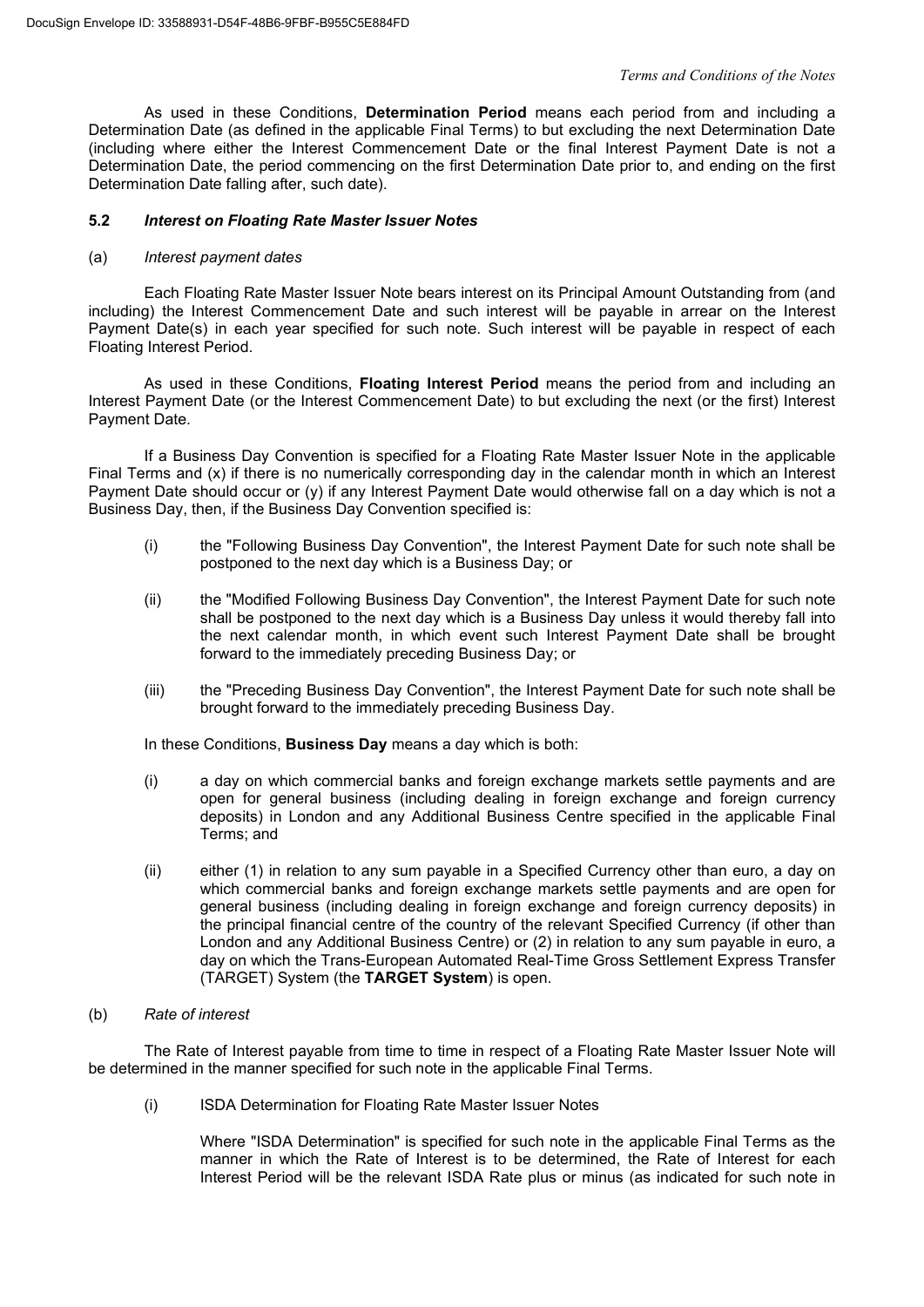the applicable Final Terms) the Margin (if any). For the purposes of this subparagraph (i), **ISDA Rate** for an Interest Period means a rate equal to the Floating Rate that would be determined by the Agent Bank or other person specified in the applicable Final Terms under an interest rate swap transaction if the Agent Bank or that other person were acting as Calculation Agent for that swap transaction under the terms of an agreement incorporating the ISDA Definitions and under which:

- (A) the Floating Rate Option is as specified for such note in the applicable Final Terms;
- (B) the Designated Maturity is the period specified for such note in the applicable Final Terms; and
- (C) the relevant Reset Date is either (i) if the applicable Floating Rate Option is based on EURIBOR, AUD-BBR-BBSW or CDOR for a currency, the first day of that Interest Period, or (ii) in any other case, as specified for such note in the applicable Final Terms.

For the purposes of this subparagraph (i), **Floating Rate, Calculation Agent, Floating Rate Option, Designated Maturity** and **Reset Date** have the meanings given to those terms in the ISDA Definitions.

(ii) Screen rate determination for Floating Rate Master Issuer Notes

# **SONIA**

#### **Compounded Daily SONIA (Non-Index Determination)**

Where **Screen Rate Determination** and **Overnight Rate** are specified as "Applicable", the **Reference Rate** is specified as being "Compounded Daily SONIA" and **Index Determination** is specified as "Not Applicable" for a Floating Rate Master Issuer Note in the applicable Final Terms, the following provisions shall apply and the Rate of Interest for each Interest Period will, subject as provided below, be Compounded Daily SONIA plus or minus (as indicated in the applicable Final Terms) the Margin (if any), as calculated by the Principal Paying Agent (or such other party responsible for the calculation of the Rate of Interest, as specified in the applicable Final Terms).

**Compounded Daily SONIA** means, in relation to an Interest Period, the rate of return of a daily compound interest investment (with the daily Sterling Overnight Index Average as the Reference Rate for the calculation of interest) and will be calculated by the Principal Paying Agent (or such other party responsible for the calculation of the Rate of Interest, as specified in the applicable Final Terms) on the Interest Determination Date (i) as further specified in the applicable Final Terms; or (ii) in accordance with the following formula, and the resulting percentage will be rounded if necessary to the fourth decimal place, with 0.00005 being rounded upwards:

$$
\left[\prod_{i=1}^{d_o} \left(1 + \frac{Daily\;SONIA \times n_i}{365}\right) - 1\right] \times \frac{365}{d}
$$

where:

**d** means the number of calendar days in:

- (a) where in the applicable Final Terms "Lag" is specified as the Observation Method, the relevant Interest Period; or
- (b) where in the applicable Final Terms "Shift" is specified as the Observation Method, the relevant SONIA Observation Period;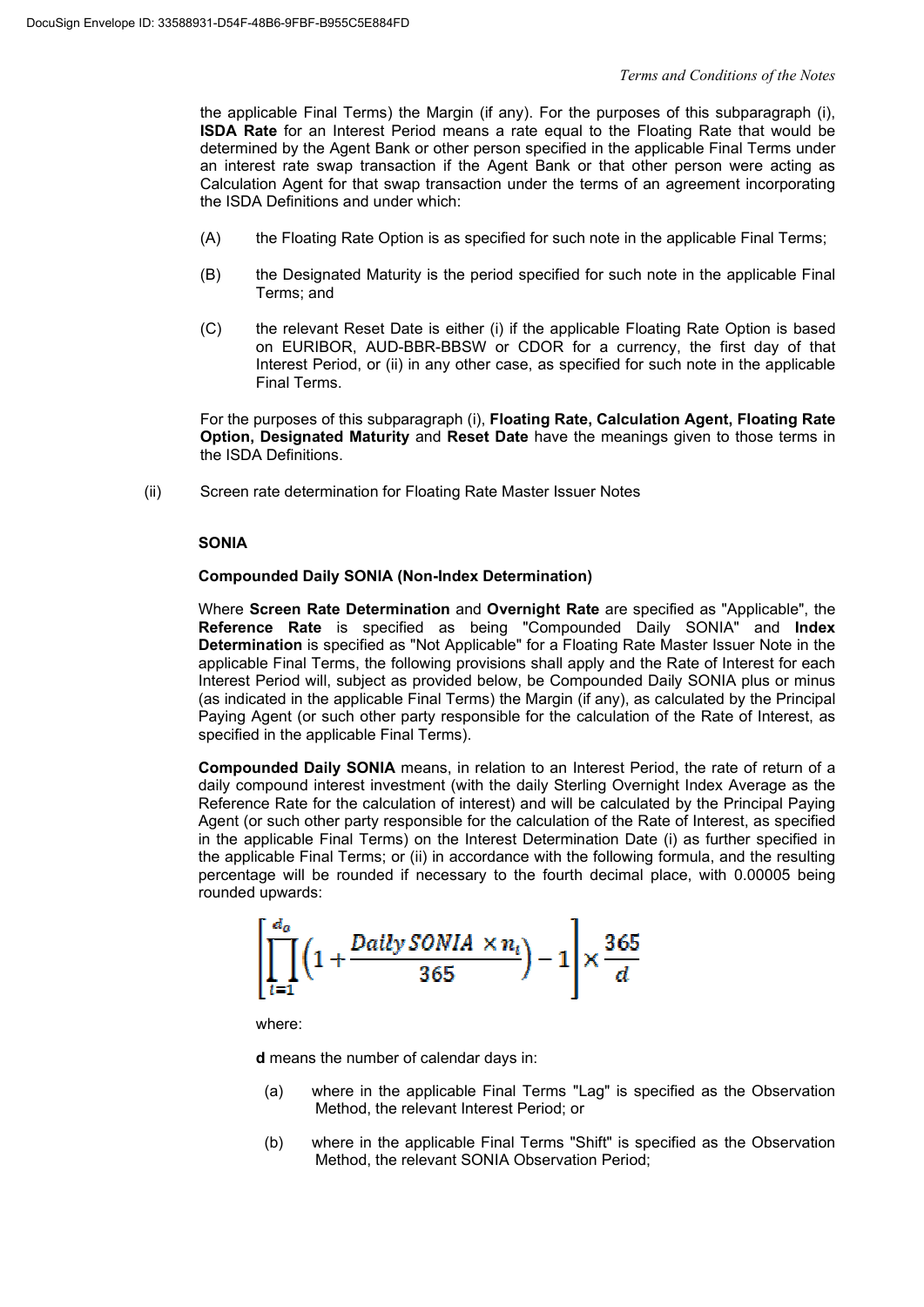**Daily SONIA** means (save as specified in the applicable Final Terms), in respect of any London Business Day:

- (a) where in the applicable Final Terms "Lag" is specified as the Observation Method, SONIAi-pLBD; or
- (b) where in the applicable Final Terms "Shift" is specified as the Observation Method, SONIAi;

**d<sup>o</sup>** means the number of London Business Days in:

- (a) where in the applicable Final Terms "Lag" is specified as the Observation Method, the relevant Interest Period; or
- (b) where in the applicable Final Terms "Shift" is specified as the Observation Method, the relevant SONIA Observation Period;

**i** means a series of whole numbers from 1 to d<sub>o</sub>, each representing the relevant London Business Day in chronological order from (and including) the first London Business Day in:

- (a) where in the applicable Final Terms "Lag" is specified as the Observation Method, in the relevant Interest Period; or
- (b) where in the applicable Final Terms "Shift" is specified as the Observation Method, the relevant SONIA Observation Period;

**London Business Day** or **LBD** means any day (other than a Saturday or Sunday) on which commercial banks are open for general business (including dealing in foreign exchange and foreign currency deposits) in London;

**ni**, for any London Business Day i, means the number of calendar days from (and including) such London Business Day up to (but excluding), the following London Business Day;

**p** means the number of London Business Days included in the "Observation Lookback Period" specified in the applicable Final Terms;

**SONIA Observation Period** means, in respect of each Interest Period, the period from (and including) the date falling p London Business Days prior to the first day of the relevant Interest Period (and the first Interest Period shall begin on and include the Interest Commencement Date) to (but excluding) the date falling p London Business Days prior to the Interest Payment Date for such Interest Period (or the date falling p London Business Days prior to such earlier date, if any, on which the Floating Rate Master Issuer Notes become due and payable);

**SONIA reference rate** in respect of any London Business Day, is a reference rate equal to the daily Sterling Overnight Index Average ("**SONIA**") rate for such London Business Day as provided by the administrator of SONIA to authorised distributors and as then published on the Relevant Screen Page or, if the Relevant Screen Page is unavailable, as otherwise published by such authorised distributors (on the London Business Day immediately following such London Business Day);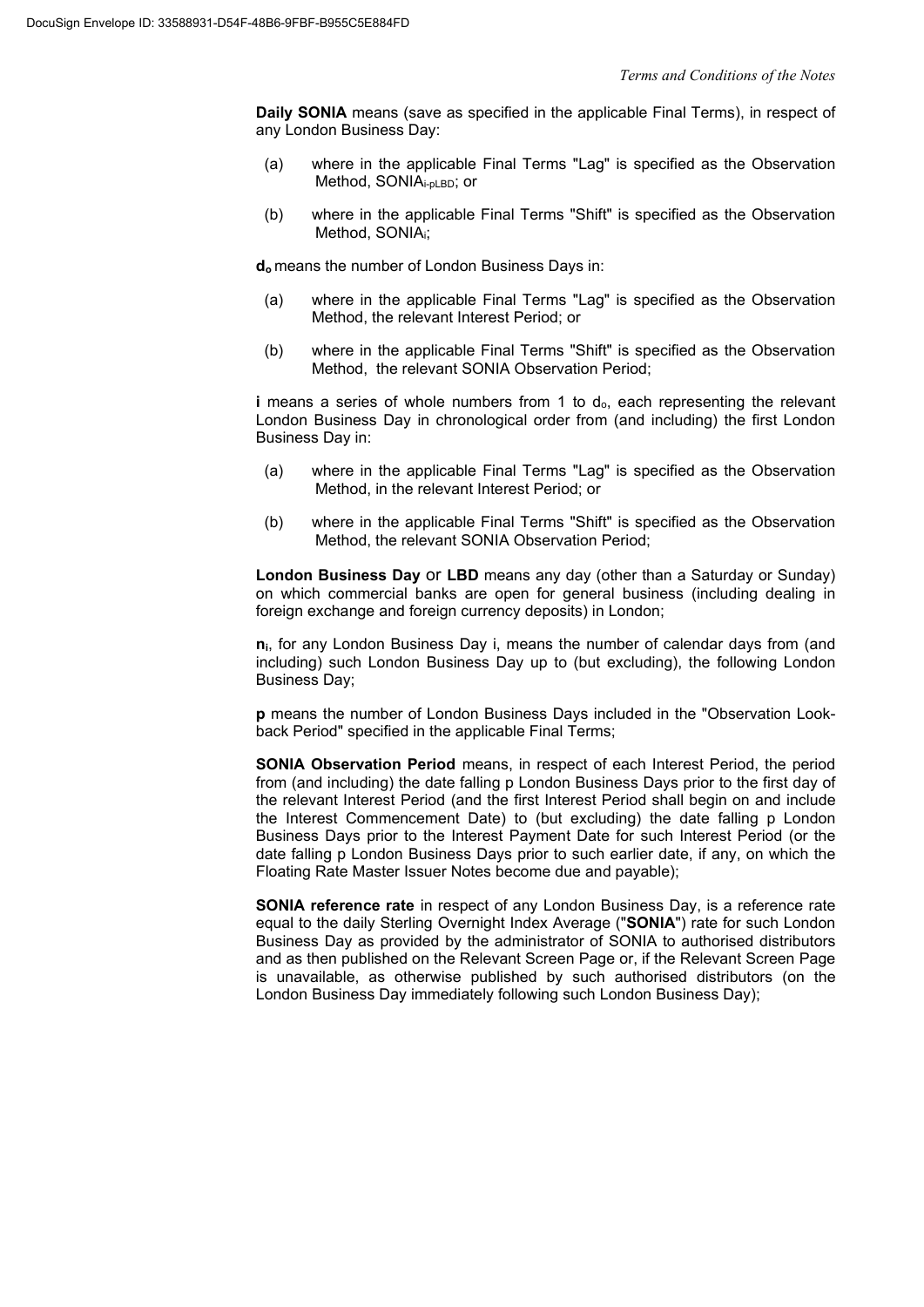**SONIAi** means (save as specified in the applicable Final Terms) in respect of any London Business Day i falling in the relevant SONIA Observation Period, the SONIA reference rate for such day; and

**SONIA**<sub>i-pLBD</sub> means (save as specified in the applicable Final Terms) in respect of any London Business Day i falling in the relevant Interest Period, the SONIA reference rate for the London Business Day falling p London Business Days prior to such day.

# **Compounded Daily SONIA (Index Determination)**

Where **Screen Rate Determination**, **Overnight Rate** and **Index Determination** are specified as "Applicable" and the **Reference Rate** is specified as being "Compounded Daily SONIA" for a Floating Rate Master Issuer Note in the applicable Final Terms, the following provisions shall apply and the Rate of Interest for each Interest Period will, subject as provided below, be Compounded Daily SONIA plus or minus (as indicated in the applicable Final Terms) the Margin (if any), as calculated by the Principal Paying Agent (or such other party responsible for the calculation of the Rate of Interest, as specified in the applicable Final Terms).

**Compounded Daily SONIA** means, in relation to an Interest Period, the rate of return of a daily compound interest investment (with the daily Sterling Overnight Index Average as the Reference Rate for the calculation of interest) and will be calculated by the Principal Paying Agent (or such other party responsible for the calculation of the Rate of Interest, as specified in the applicable Final Terms) on the Interest Determination Date (i) as further specified in the applicable Final Terms; (ii) by reference to the screen rate or index for compounded daily SONIA rates administered by the administrator of the SONIA reference rate that is published or displayed by such administrator or other information service from time to time on the relevant Interest Determination Date, as further specified in the applicable Final Terms (the **SONIA Index**); or (iii) in accordance with the following formula, and the resulting percentage will be rounded if necessary to the fourth decimal place, with 0.00005 being rounded upwards:

 $\frac{SONIA Index_{End}}{SONIA Index_{start}}-1\bigg) \times \frac{365}{d}$ 

where:

**d** means the number of calendar days from (and including) the day in relation to which SONIA Index<sub>start</sub> is determined to (but excluding) the day in relation to which SONIA Index<sub>End</sub> is determined:

**London Business Day** or LBD means any day (other than a Saturday or Sunday) on which commercial banks are open for general business (including dealing in foreign exchange and foreign currency deposits) in London;

**p** means the number of London Business Days included in the "Observation Lookback Period" specified in the applicable Final Terms;

**SONIA Index**<sub>start</sub> means, with respect to an Interest Period, the SONIA Index value for the day which is p London Business Days prior to the first day of such Interest Period; and

**SONIA Index**<sub>End</sub> means, with respect to an Interest Period, the SONIA Index value for the day which is p London Business Days prior to (A) the Interest Payment Date for such Interest Period, or (B) such other date on which the relevant payment of interest falls due (but which by its definition or the operation of the relevant provisions is excluded from such Interest Period).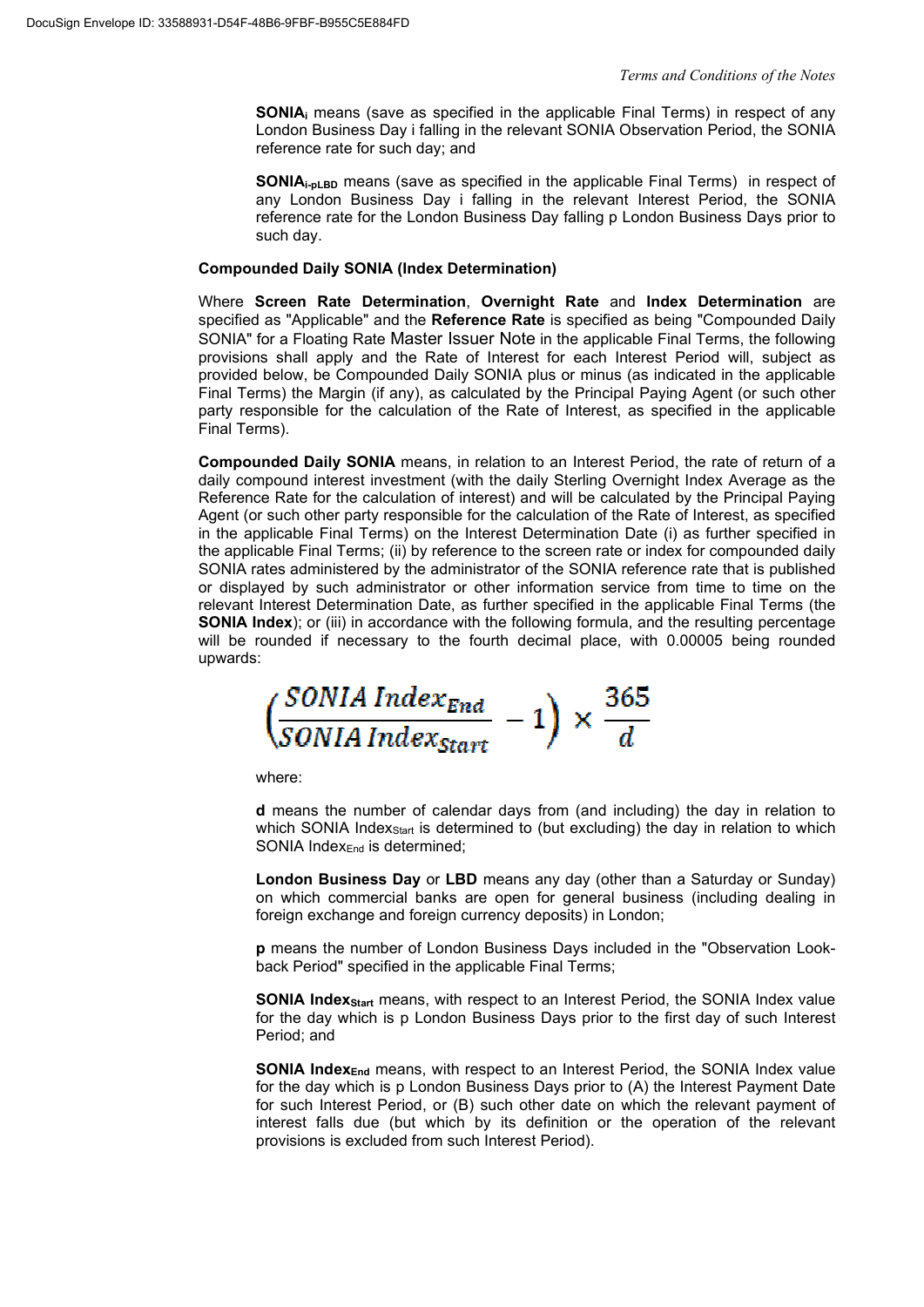If, as at any relevant Interest Determination Date, the relevant SONIA Index is not published or displayed by the administrator of the SONIA reference rate or other information service by 5.00 p.m. (London time) (or, if later, by the time falling one hour after the customary or scheduled time for publication thereof in accordance with the then-prevailing operational procedures of the administrator of the SONIA reference rate or of such other information service, as the case may be), the Compounded Daily SONIA for the applicable Interest Period for which the relevant SONIA Index is not available shall be "Compounded Daily SONIA" determined as set out under the section entitled "Compounded Daily SONIA (Non-Index Determination)" above and as if Index Determination were specified in the applicable Final Terms as being "Not Applicable", and for these purposes: (i) the "Observation Method" shall be deemed to be "Shift"; and (ii) the "Observation Look-Back Period" shall be deemed to be equal to p London Business Days, as if such alternative elections had been made in the applicable Final Terms.

If, in respect of any London Business Day in the relevant SONIA Observation Period or the relevant Interest Period (as the case may be), the Principal Paying Agent (or such other party responsible for the calculation of the Rate of Interest, as specified in the applicable Final Terms) determines that the SONIA reference rate is not available on the Relevant Screen Page or has not otherwise been published by the relevant authorised distributors, such SONIA reference rate shall be: (i) the Bank of England's Bank Rate (the "Bank Rate") prevailing at close of business on the relevant London Business Day; plus (ii) the mean of the spread of the SONIA reference rate to the Bank Rate over the previous five London Business Days on which a SONIA reference rate has been published, excluding the highest spread (or, if there is more than one highest spread, one only of those highest spreads) and lowest spread (or, if there is more than one lowest spread, one only of those lowest spreads) to the Bank Rate.

Notwithstanding the paragraph above, in the event the Bank of England publishes guidance as to (i) how the SONIA reference rate is to be determined; or (ii) any rate that is to replace the SONIA reference rate, the Principal Paying Agent (or such other party responsible for the calculation of the Rate of Interest, as specified in the applicable Final Terms) shall, subject to receiving written Instructions from the Issuer and to the extent that it is reasonably practicable, follow such guidance in order to determine Daily SONIA for the purpose of the relevant Series of Floating Rate Master Issuer Notes for so long as the SONIA reference rate is not available or has not been published by the authorised distributors. To the extent that any amendments or modifications to the Conditions or the Transaction Documents are required in order for the Principal Paying Agent (or such other party responsible for the calculation of the Rate of Interest, as specified in the applicable Final Terms) to follow such guidance in order to determine Daily SONIA, the Principal Paying Agent (or such other party responsible for the calculation of the Rate of Interest, as specified in the applicable Final Terms) shall have no obligation to act until such amendments or modifications have been made in accordance with the Conditions and the Transaction Documents.

In the event that the Rate of Interest cannot be determined in accordance with the foregoing provisions by the Principal Paying Agent (or such other party responsible for the calculation of the Rate of Interest, as specified in the applicable Final Terms), the Rate of Interest shall be (i) that determined as at the last preceding Interest Determination Date (though substituting, where a different Margin or Maximum Rate of Interest or Minimum Rate of Interest is to be applied to the relevant Interest Period from that which applied to the last preceding Interest Period, the Margin or Maximum Rate of Interest or Minimum Rate of Interest relating to the relevant Interest Period in place of the Margin or Maximum Rate of Interest or Minimum Rate of Interest relating to that last preceding Interest Period); or (ii) if there is no such preceding Interest Determination Date, the initial Rate of Interest which would have been applicable to such Series of Floating Rate Master Issuer Notes for the first Interest Period had the Floating Rate Master Issuer Notes been in issue for a period equal in duration to the scheduled first Interest Period but ending on (and excluding) the Interest Commencement Date (but applying the Margin and any Maximum Rate of Interest or Minimum Rate of Interest applicable to the first Interest Period).

If the relevant Series of Floating Rate Master Issuer Notes become due and payable in accordance with Condition 10, the final Interest Determination Date shall, notwithstanding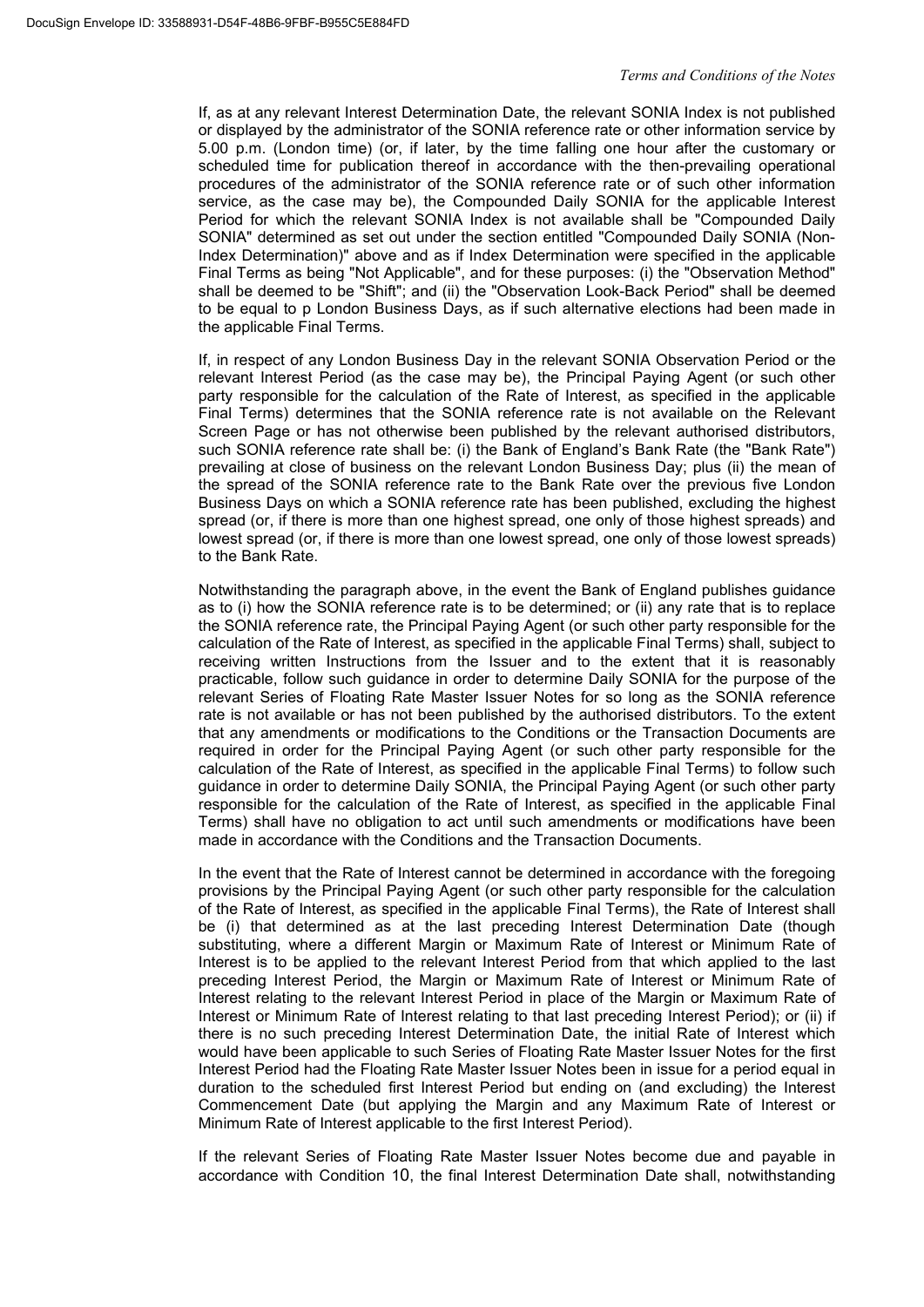any Interest Determination Date specified in the applicable Final Terms, be deemed to be the date on which such Floating Rate Master Issuer Notes became due and payable and the Rate of Interest on such Floating Rate Master Issuer Notes shall, for so long as any such Floating Rate Master Issuer Note remains outstanding, be that determined on such date.

# **SOFR**

# **Compounded Daily SOFR (Non-Index Determination)**

Where **Screen Rate Determination** and **Overnight Rate** are specified as "Applicable", the **Reference Rate** is specified as being "Compounded Daily SOFR" and **Index Determination** is specified as "Not Applicable" for a Floating Rate Master Issuer Note in the applicable Final Terms, the following provisions shall apply and the Rate of Interest for each Interest Period will, subject as provided below, be Compounded Daily SOFR plus or minus (as indicated in the applicable Final Terms) the Margin (if any), as calculated by the Principal Paying Agent (or such other party responsible for the calculation of the Rate of Interest, as specified in the applicable Final Terms).

**Compounded Daily SOFR** means, in relation to an Interest Period, the rate of return of a daily compound interest investment (with the daily Secured Overnight Financing Rate as the Reference Rate for the calculation of interest) and will be calculated by the Principal Paying Agent (or such other party responsible for the calculation of the Rate of Interest, as specified in the applicable Final Terms) on the Interest Determination Date (i) as further specified in the applicable Final Terms; or (ii) in accordance with the following formula, and the resulting percentage will be rounded if necessary to the fifth decimal place, with 0.000005 being rounded upwards:

$$
\left[\prod_{i=1}^{d_0} \left(1 + \frac{Daily\ SOFR \quad \times n_i}{360}\right) - 1\right] \times \frac{360}{d}
$$

where:

**Benchmark Replacement Date** has the meaning given in the Benchmark Transition Provisions;

**Benchmark Transition Event** has the meaning given in the Benchmark Transition Provisions;

**Benchmark Transition Provisions** means the provisions specified in Condition 12.5(c) under the section entitled "Effect of Benchmark Transition Event on SOFR linked Floating Rate Master Issuer Notes";

**d** means the number of calendar days in:

- (a) where in the applicable Final Terms "Lag" is specified as the Observation Method, the relevant Interest Period; or
- (b) where in the applicable Final Terms "Shift" is specified as the Observation Method, the relevant SOFR Observation Period;

**Daily SOFR** means (save as specified in the applicable Final Terms), in respect of any U.S. Government Securities Business Day:

- (a) where in the applicable Final Terms "Lag" is specified as the Observation Method, SOFRi-pUSBD; or
- (b) where in the applicable Final Terms "Shift" is specified as the Observation Method, SOFRi;

**do** means the number of U.S. Government Securities Business Days in: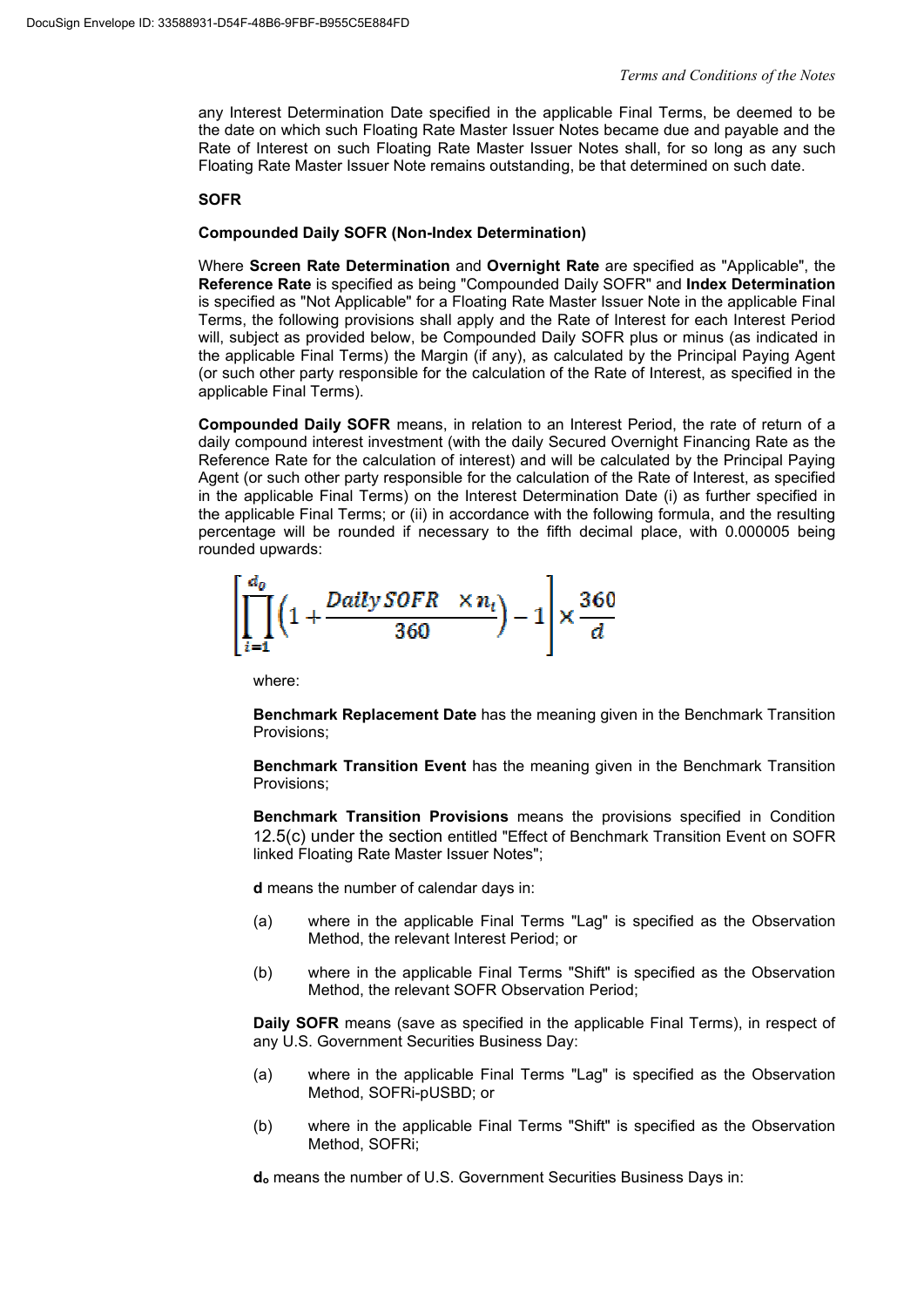- (a) where in the applicable Final Terms "Lag" is specified as the Observation Method, the relevant Interest Period; or
- (b) where in the applicable Final Terms "Shift" is specified as the Observation Method, the relevant SOFR Observation Period;

**i** means a series of whole numbers from 1 to d<sub>o</sub>, each representing the relevant U.S. Government Securities Business Day in chronological order from (and including) the first U.S. Government Securities Business Day in:

- (a) where in the applicable Final Terms "Lag" is specified as the Observation Method, the relevant Interest Period; or
- (b) where in the applicable Final Terms "Shift" is specified as the Observation Method, the relevant SOFR Observation Period;

**ni**, for any U.S. Government Securities Business Day i, means the number of calendar days from (and including) such U.S. Government Securities Business Day up to (but excluding) the following U.S. Government Securities Business Day;

**p** means the number of U.S. Government Securities Business Days included in the .<br>"Observation Look-back Period" specified in the applicable Final Terms:

**SOFR Administrator** means the Federal Reserve Bank of New York, or a successor administrator of SOFR:

**SOFR Administrator's Website** means the website of the SOFR Administrator, currently at http://www.newyorkfed.org, or any successor website of the SOFR Administrator or the website of any successor SOFR Administrator;

**SOFR Determination Time** means, with respect to any U.S. Government Securities Business Day, 3:00 p.m. (New York City time) on such U.S. Government Securities Business Day;

**SOFR Observation Period** means, in respect of each Interest Period, the period from (and including) the date falling p U.S. Government Securities Business Days prior to the first day of the relevant Interest Period (and the first Interest Period shall begin on and include the Interest Commencement Date) to (but excluding) the date falling p U.S. Government Securities Business Days prior to the Interest Payment Date for such Interest Period (or the date falling p U.S. Government Securities Business Days prior to such earlier date, if any, on which the Floating Rate Master Issuer Notes become due and payable);

**SOFR reference rate** means, in respect of any U.S. Government Securities Business Day, the rate determined in accordance with the following provisions:

- (a) the Secured Overnight Financing Rate ("SOFR") that appears on the SOFR Administrator's Website on the immediately following U.S. Government Securities Business Day at the SOFR Determination Time; and
- (b) if the rate specified in paragraph (a) above does not so appear at the SOFR Determination Time, then:
	- (i) if a Benchmark Transition Event and its related Benchmark Replacement Date have not occurred with respect to SOFR, then the Principal Paying Agent (or such other party responsible for the calculation of the rate of interest, as specified in the applicable Final Terms) shall use the SOFR published on the SOFR Administrator's Website for the first preceding U.S. Government Securities Business Day on which the SOFR was published on the SOFR Administrator's Website; or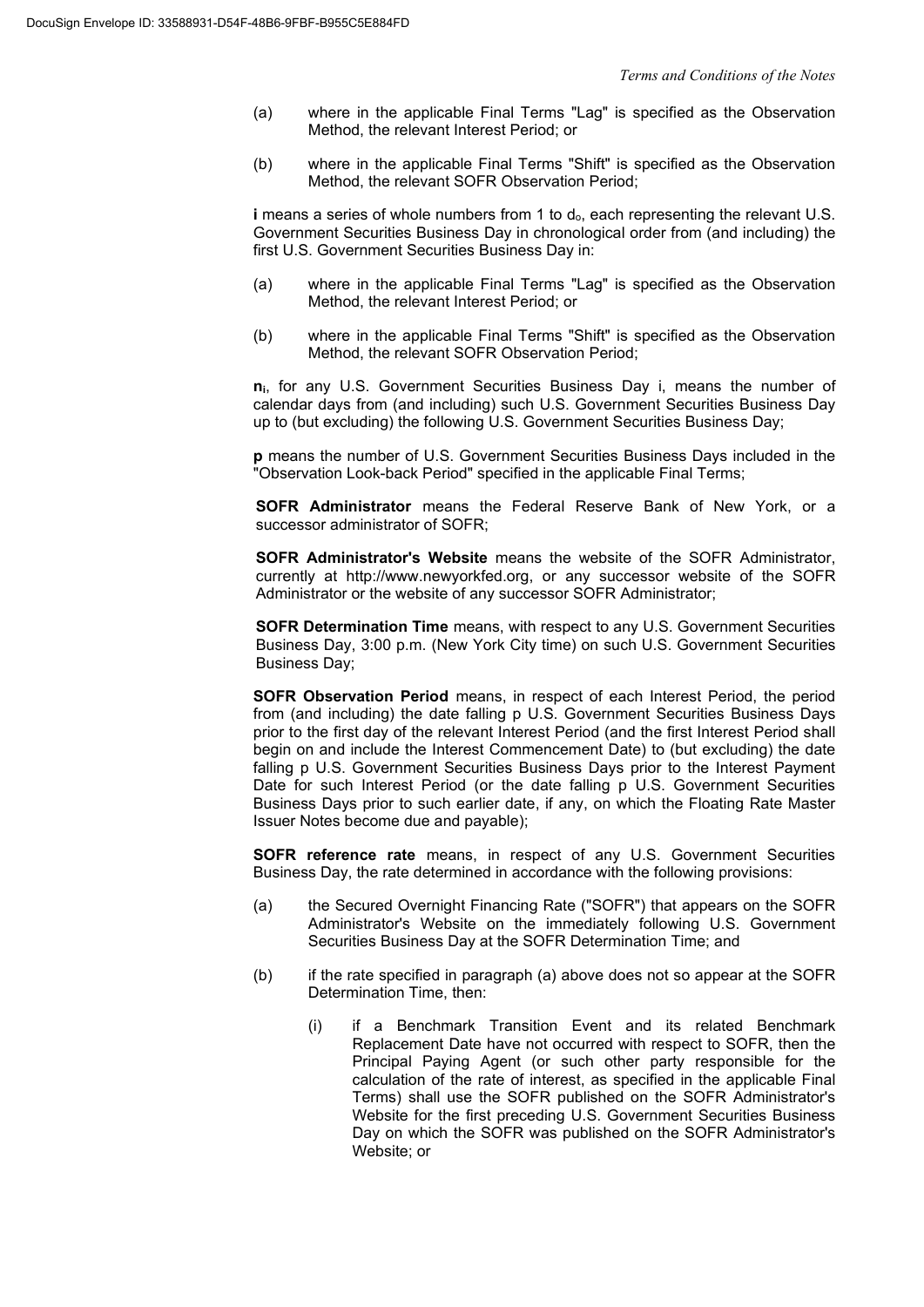(ii) if a Benchmark Transition Event and its related Benchmark Replacement Date have occurred in respect of SOFR, then the SOFR reference rate shall be the rate determined pursuant to the Benchmark Transition Provisions;

**SOFR<sup>i</sup>** means (save as specified in the applicable Final Terms) in respect of any U.S. Government Securities Business Day i falling in the relevant SOFR Observation Period, the SOFR reference rate for such day;

**SOFRi-pUSBD** means (save as specified in the applicable Final Terms) in respect of any U.S. Government Securities Business Day i falling in the relevant Interest Period, the SOFR reference rate for the U.S. Government Securities Business Day falling p U.S. Government Securities Business Days prior to such day; and

**U.S. Government Securities Business Day** or **USBD** means any day except for a Saturday, Sunday or a day on which the Securities Industry and Financial Markets Association (or any successor thereto) recommends that the fixed income departments of its members be closed for the entire day for purposes of trading in U.S. government securities.

### **Compounded Daily SOFR (Index Determination)**

Where **Screen Rate Determination**, **Overnight Rate** and **Index Determination** are specified as "Applicable" and the **Reference Rate** is specified as being "Compounded Daily SOFR" for a Floating Rate Master Issuer Note in the applicable Final Terms, the following provisions shall apply and the Rate of Interest for each Interest Period will, subject as provided below, be Compounded Daily SOFR plus or minus (as indicated in the applicable Final Terms) the Margin (if any), as calculated by the Principal Paying Agent (or such other party responsible for the calculation of the Rate of Interest, as specified in the applicable Final Terms).

**Compounded Daily SOFR** means, in relation to an Interest Period, the rate of return of a daily compound interest investment (with the daily Secured Overnight Financing Rate as the Reference Rate for the calculation of interest) and will be calculated by the Principal Paying Agent (or such other party responsible for the calculation of the Rate of Interest, as specified in the applicable Final Terms) on the Interest Determination Date (i) as further specified in the applicable Final Terms; (ii) by reference to the screen rate or index for compounded daily SOFR administered by the SOFR Administrator that is published or displayed on the SOFR Administrator's Website or other information service from time to time on the relevant Interest Determination Date, as further specified in the applicable Final Terms (the "SOFR Index"); or (iii) in accordance with the following formula, and the resulting percentage will be rounded if necessary to the fifth decimal place, with 0.000005 being rounded upwards:

 $\frac{SOFR~Index_{End}}{SOFR~Index_{Start}}-1\Big) \times \frac{3}{2}$ 

where:

**Benchmark Replacement Date** has the meaning given in the Benchmark Transition Provisions;

**Benchmark Transition Event** has the meaning given in the Benchmark Transition Provisions;

**Benchmark Transition Provisions** means the provisions specified in Condition 12.5(c) under the section entitled "Effect of Benchmark Transition Event on SOFR linked Floating Rate Master Issuer Notes";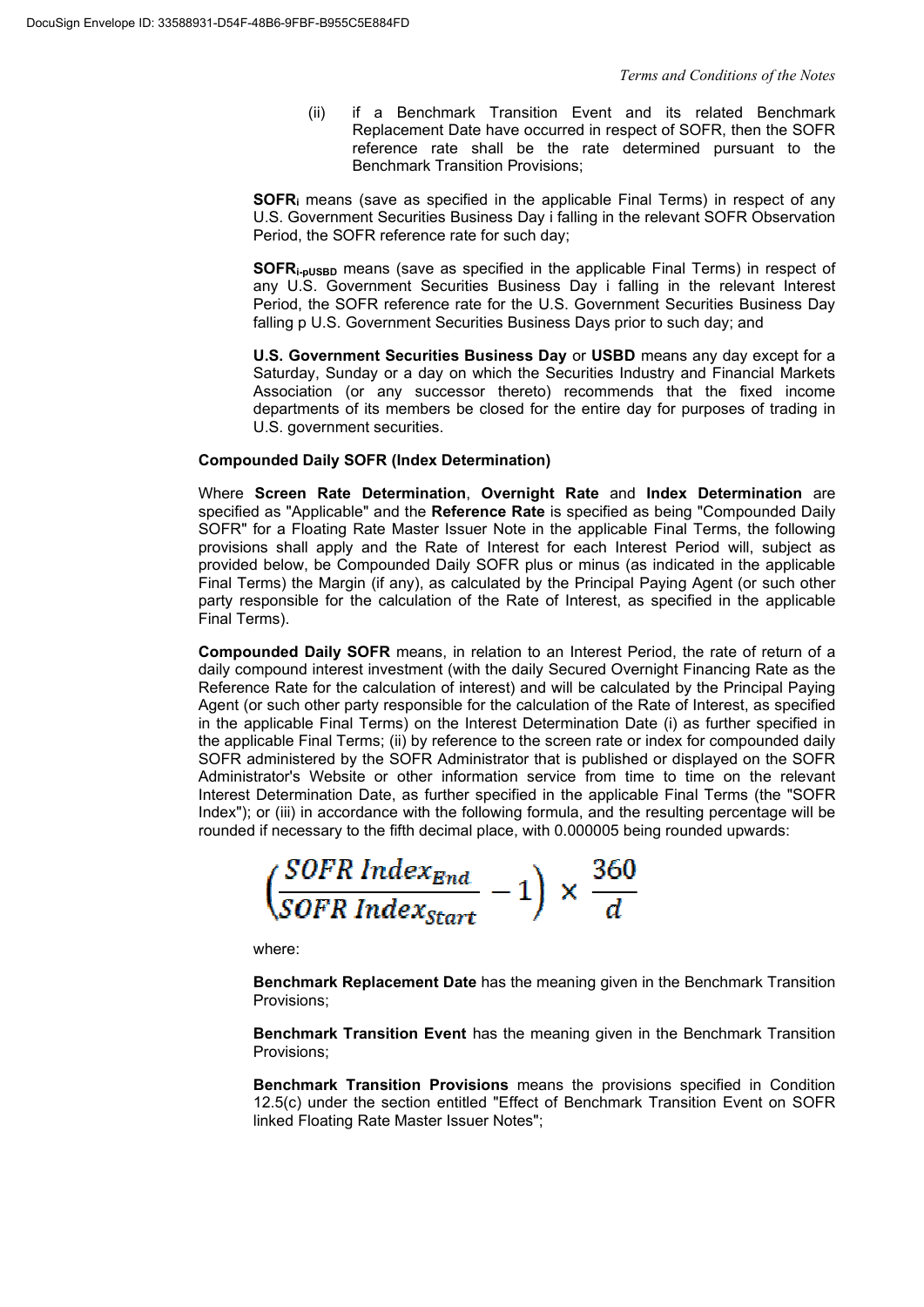**d** means the number of calendar days from (and including) the day in relation to which SOFR Index<sub>Start</sub> is determined to (but excluding) the day in relation to which SOFR Index<sub>End</sub> is determined:

**p** means the number of U.S. Government Securities Business Days included in the "Observation Look-back Period" specified in the applicable Final Terms;

**SOFR Administrator** means the Federal Reserve Bank of New York, or a successor administrator of SOFR;

**SOFR Administrator's Website** means the website of the SOFR Administrator, currently at http://www.newyorkfed.org, or any successor website of the SOFR Administrator or the website of any successor SOFR Administrator;

**SOFRIndex** means, with respect to any U.S. Government Securities Business Day:

- (a) the SOFR Index value as published by the SOFR Administrator as such index appears on the SOFR Administrator's Website at the SOFR Determination Time;
- (b) if a SOFR Index value does not so appear as specified in (a) above at the SOFR Determination Time, then:
	- (i) if a Benchmark Transition Event and its related Benchmark Replacement Date have not occurred with respect to SOFR, then the SOFR Index shall be the rate determined pursuant to the final paragraph of Compounded Daily SOFR (Index Determination); or
	- (ii) if a Benchmark Transition Event and its related Benchmark Replacement Date have occurred in respect of SOFR, then the SOFR Index Rate shall be the rate determined pursuant to the Benchmark Transition Provisions;

**SOFR IndexStart** means, with respect to an Interest Period, the SOFR Index value for the day which is p U.S. Government Securities Business Days prior to the first day of such Interest Period;

**SOFR IndexEnd** means, with respect to an Interest Period, the SOFR Index value for the day which is p U.S. Government Securities Business Days prior to (A) the Interest Payment Date for such Interest Period, or (B) such other date on which the relevant payment of interest falls due (but which by its definition or the operation of the relevant provisions is excluded from such Interest Period); and

**U.S. Government Securities Business Day** or **USBD** means any day except for a Saturday, Sunday or a day on which the Securities Industry and Financial Markets Association (or any successor thereto) recommends that the fixed income departments of its members be closed for the entire day for purposes of trading in U.S. government securities.

If, as at any relevant SOFR Determination Time, the relevant SOFR Index is not published or displayed on the SOFR Administrator's Website by the SOFR Administrator and a Benchmark Transition Event and its related Benchmark Replacement Date have not occurred with respect to SOFR, the Compounded Daily SOFR for the applicable Interest Period for which the relevant SOFR Index is not available shall be "Compounded Daily SOFR" determined as set out under the section entitled "Compounded Daily SOFR (Non-Index Determination)" above and as if Index Determination were specified in the applicable Final Terms as being "Not Applicable", and for these purposes: (i) the "Observation Method" shall be deemed to be "Shift"; and (ii) the "Observation Look-Back Period" shall be deemed to be equal to p U.S. Government Securities Business Days, as if such alternative elections had been made in the applicable Final Terms.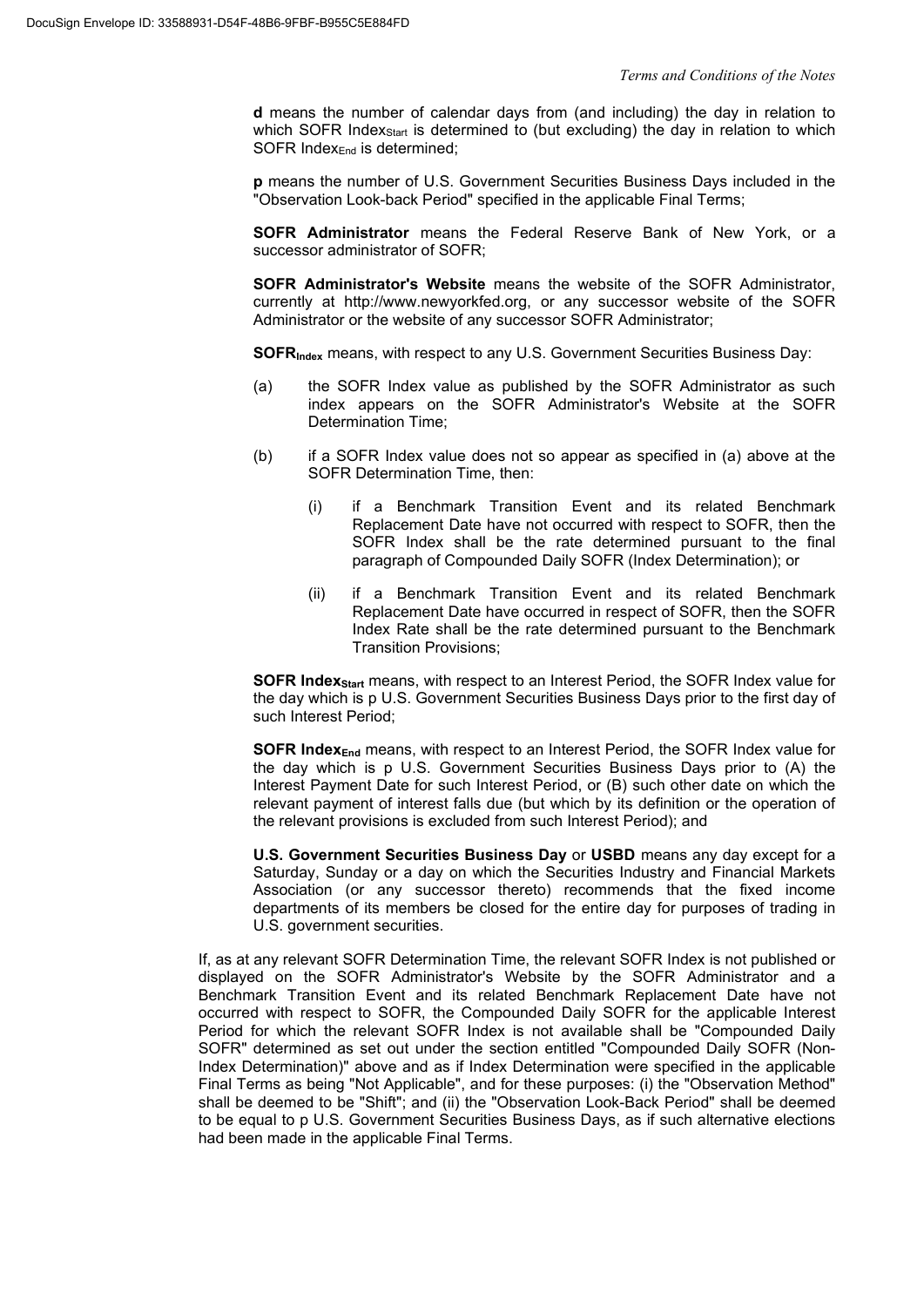For the avoidance of doubt, if, as at any relevant SOFR Determination Time (i) the relevant SOFR reference rate or the SOFR Index (as the case may be) is not published or displayed on the SOFR Administrator's Website and (ii) a Benchmark Transition Event and its related Benchmark Replacement Date have occurred with respect to SOFR, the SOFR reference rate or the SOFR Index (as the case may be) will be determined in accordance with the Benchmark Transition Provisions specified in Condition 12.5(c) under the section entitled "Effect of Benchmark Transition Event on SOFR linked Floating Rate Master Issuer Notes".

### **€STR**

#### **Compounded Daily €STR (Non-Index Determination)**

Where **Screen Rate Determination** and **Overnight Rate** are specified as "Applicable", the **Reference Rate** is specified as being "Compounded Daily €STR" and **Index Determination** is specified as "Not Applicable" for a Floating Rate Master Issuer Note in the applicable Final Terms, the following provisions shall apply and the Rate of Interest for each Interest Period will, subject as provided below, be Compounded Daily €STR plus or minus (as indicated in the applicable Final Terms) the Margin (if any), as calculated by the Principal Paying Agent (or such other party responsible for the calculation of the Rate of Interest, as specified in the applicable Final Terms).

**Compounded Daily €STR** means, in relation to an Interest Period, the rate of return of a daily compound interest investment (with the daily Euro Short-Term Rate as the Reference Rate for the calculation of interest) and will be calculated by the Principal Paying Agent (or such other party responsible for the calculation of the Rate of Interest, as specified in the applicable Final Terms) on the Interest Determination Date (i) as further specified in the applicable Final Terms; or (ii) in accordance with the following formula, and the resulting percentage will be rounded if necessary to the fifth decimal place, with 0.000005 being rounded upwards:



where:

**d** means the number of calendar days in:

- (a) where in the applicable Final Terms "Lag" is specified as the Observation Method, the relevant Interest Period; or
- (b) where in the applicable Final Terms "Shift" is specified as the Observation Method, the relevant €STR Observation Period;

**Daily €STR** means (save as specified in the applicable Final Terms), in respect of any TARGET Business Day i:

- (a) where in the applicable Final Terms "Lag" is specified as the Observation Method, €STRi-pTBDx; or
- (b) where in the applicable Final Terms "Shift" is specified as the Observation Method, €STRi; and

**d<sup>o</sup>** means the number of TARGET Business Days in:

- (a) where in the applicable Final Terms "Lag" is specified as the Observation Method, the relevant Interest Period; or
- (b) where in the applicable Final Terms "Shift" is specified as the Observation Method, the relevant €STR Observation Period;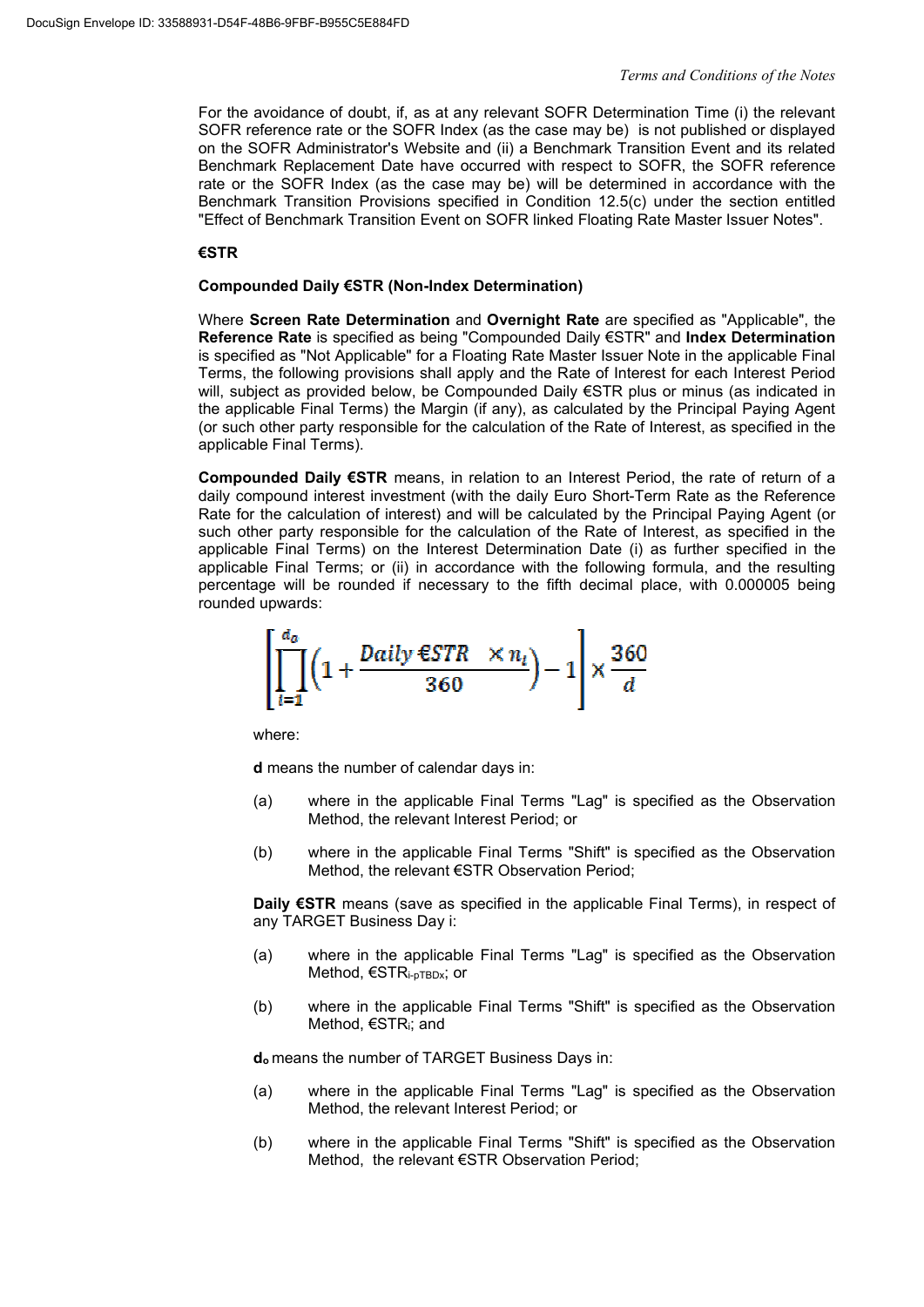**€STRi** means, in respect of a TARGET Business Day i the €STR reference rate for such TARGET Business Day;

**€STRi-pTBDx** means, in respect of a TARGET Business Day i falling in the relevant Interest Period, the €STR reference rate for such TARGET Business Day falling p TARGET Business Days prior to the relevant TARGET Business Day i;

**€STR reference rate** in respect of any TARGET Business Day ("**TBDx**"), means a reference rate equal to the daily Euro Short-Term Rate ("**€STR**") rate for such TBDx as provided by the European Central Bank as the administrator of €STR (or any successor administrator of such rate) on the website of the European Central Bank (or, if no longer published on its website, as otherwise published by it or provided by it to authorised distributors and as then published on the Relevant Screen Page or, if the Relevant Screen Page is unavailable, as otherwise published by such authorised distributors) on the TARGET Business Day immediately following TBDx (in each case, at the time specified by, or determined in accordance with, the applicable methodology, policies or guidelines, of the European Central Bank or the successor administrator of such rate);

**€STR Observation Period** means, in respect of each Interest Period, the period from (and including) the date falling p TARGET Business Days prior to the first day of the relevant Interest Period (and the first Interest Period shall begin on and include the Interest Commencement Date) to (but excluding) the date falling p TARGET Business Days prior to the Interest Payment Date for such Interest Period (or the date falling p TARGET Business Days prior to such earlier date, if any, on which the Floating Rate Master Issuer Notes become due and payable);

**i** means a series of whole numbers from 1 to do, each representing the relevant TARGET Business Day in chronological order from (and including) the first TARGET Business Day in:

- (a) where in the applicable Final Terms "Lag" is specified as the Observation Method, the relevant Interest Period; or
- (b) where in the applicable Final Terms "Shift" is specified as the Observation Method, the relevant €STR Observation Period;

**ni**, for any day TARGET Business Day i, means the number of calendar days from (and including) such day TARGET Business Day to (but excluding) the following TARGET Business Day;

**p** means the number of TARGET Business Days included in the "Observation Lookback Period" specified in the applicable Final Terms; and

**TARGET Business Day** means a day on which the TARGET2 system is open.

#### **Compounded Daily €STR (Index Determination)**

Where **Screen Rate Determination**, **Overnight Rate** and **Index Determination** are specified as "Applicable" and the **Reference Rate** is specified as being "Compounded Daily €STR" for a Floating Rate Master Issuer Note in the applicable Final Terms, the following provisions shall apply and the Rate of Interest for each Interest Period will, subject as provided below, be Compounded Daily €STR plus or minus (as indicated in the applicable Final Terms) the Margin (if any), as calculated by the Principal Paying Agent (or such other party responsible for the calculation of the Rate of Interest, as specified in the applicable Final Terms).

**Compounded Daily €STR** means, in relation to an Interest Period, the rate of return of a daily compound interest investment (with the daily Euro Short-Term Rate as the Reference Rate for the calculation of interest) and will be calculated by the Principal Paying Agent (or such other party responsible for the calculation of the Rate of Interest, as specified in the applicable Final Terms) on the Interest Determination Date (i) as further specified in the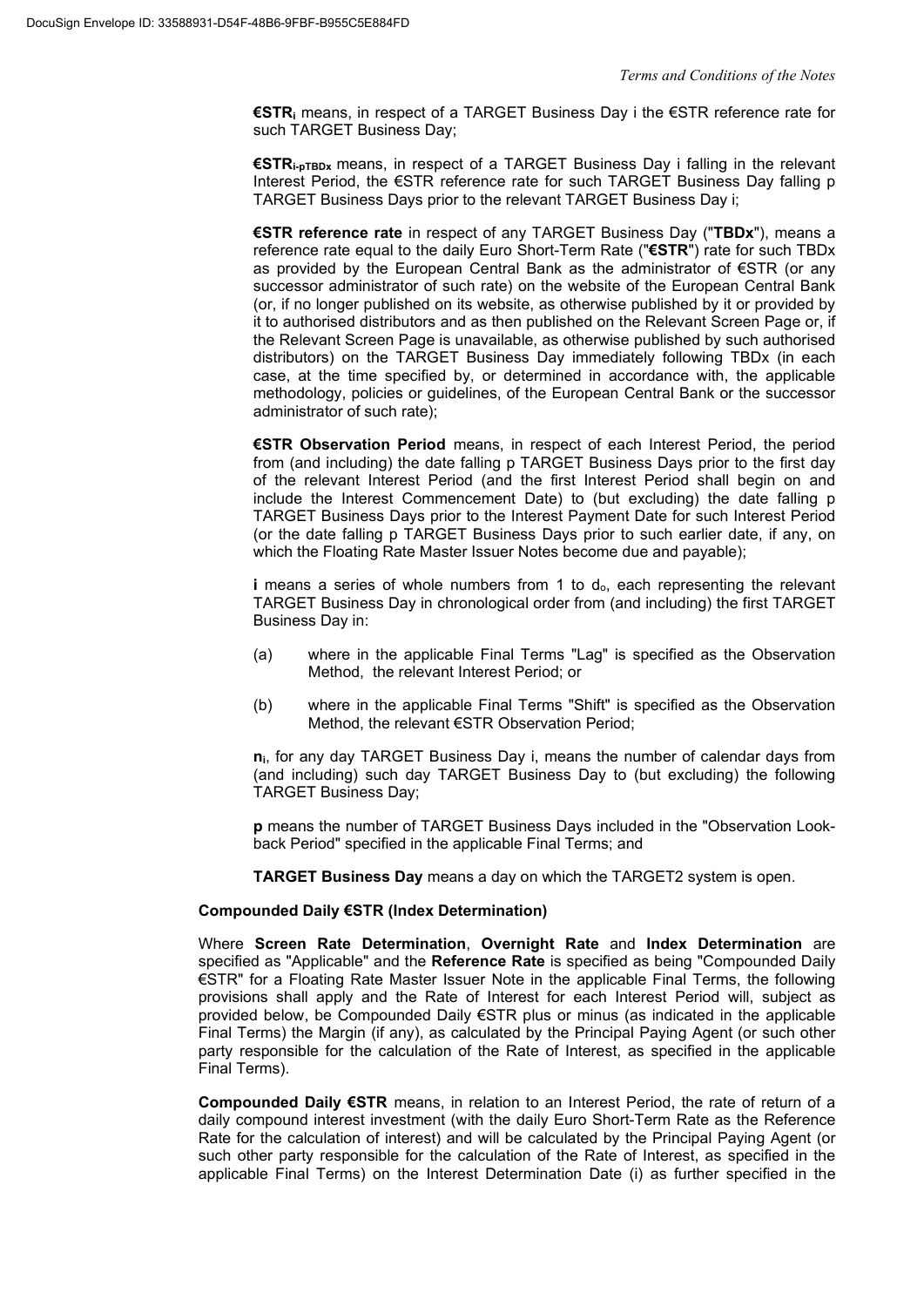applicable Final Terms; (ii) by reference to the screen rate or index for compounded daily €STR rates administered by the administrator of the €STR reference rate that is published or displayed by such administrator or other information service from time to time on the relevant Interest Determination Date, as further specified in the applicable Final Terms (the "€STR Index"); or (iii) in accordance with the following formula, and the resulting percentage will be rounded if necessary to the fifth decimal place, with 0.000005 being rounded upwards:

 $\frac{\epsilon_{STR}}{\epsilon_{STR}}$  Index<sub>End</sub><br> $\frac{\epsilon_{STR}}{\epsilon_{STR}}$  $\bar{\mathbf{x}}$ 

where:

**d** means the number of calendar days from (and including) the day in relation to which  $\epsilon$ STR Index<sub>Start</sub> is determined to (but excluding) the day in relation to which €STR IndexEnd is determined;

**€STR IndexStart** means, with respect to an Interest Period, the €STR Index value for the day which is p TARGET Business Days prior to the first day of such Interest Period;

**€STR IndexEnd** means, with respect to an Interest Period, the €STR Index value for the day which is p TARGET Business Days prior to (A) the Interest Payment Date for such Interest Period, or (B) such other date on which the relevant payment of interest falls due (but which by its definition or the operation of the relevant provisions is excluded from such Interest Period);

**p** means (save as specified in the applicable Final Terms) the number of TARGET Business Days included in the "Observation Look-back Period" specified in the applicable Final Terms; and

**TARGET Business Day** means a day on which the TARGET2 system is open.

If, as at any relevant Interest Determination Date, the relevant €STR Index is not published or displayed by the administrator of the €STR reference rate or other information service by 5.00 p.m. (Central European Time) (or, if later, by the time falling one hour after the customary or scheduled time for publication thereof in accordance with the then-prevailing operational procedures of the administrator of the €STR reference rate or of such other information service, as the case may be) the Compounded Daily €STR for the applicable Interest Period for which the relevant €STR Index is not available shall be "Compounded Daily €STR" determined as set out under the section entitled "Compounded Daily €STR (Non-Index Determination)" above and as if Index Determination were specified in the applicable Final Terms as being "Not Applicable", and for these purposes: (i) the "Observation Method" shall be deemed to be "Shift"; and (ii) the "Observation Look-Back Period" shall be deemed to be equal to p TARGET Business Days, as if such alternative elections had been made in the applicable Final Terms.

If, in respect of any TARGET Business Day in the relevant €STR Observation Period or the relevant Interest Period (as the case may be), the €STR reference rate is not available on the Relevant Screen Page or has not otherwise been published by the relevant authorised distributors, such €STR reference rate shall be the €STR reference rate for the first preceding TARGET Business Day in respect of which an €STR reference rate was published by the European Central Bank on its website, as determined by the Principal Paying Agent (or such other party responsible for the calculation of the Rate of Interest, as specified in the applicable Final Terms).

Notwithstanding the paragraph above, in the event the European Central Bank publishes guidance as to (i) how the  $\epsilon$ STR reference rate is to be determined; or (ii) any rate that is to replace the €STR reference rate, the Principal Paying Agent (or such other party responsible for the calculation of the Rate of Interest, as specified in the applicable Final Terms) shall, subject to receiving written Instructions from the Issuer and to the extent that it is reasonably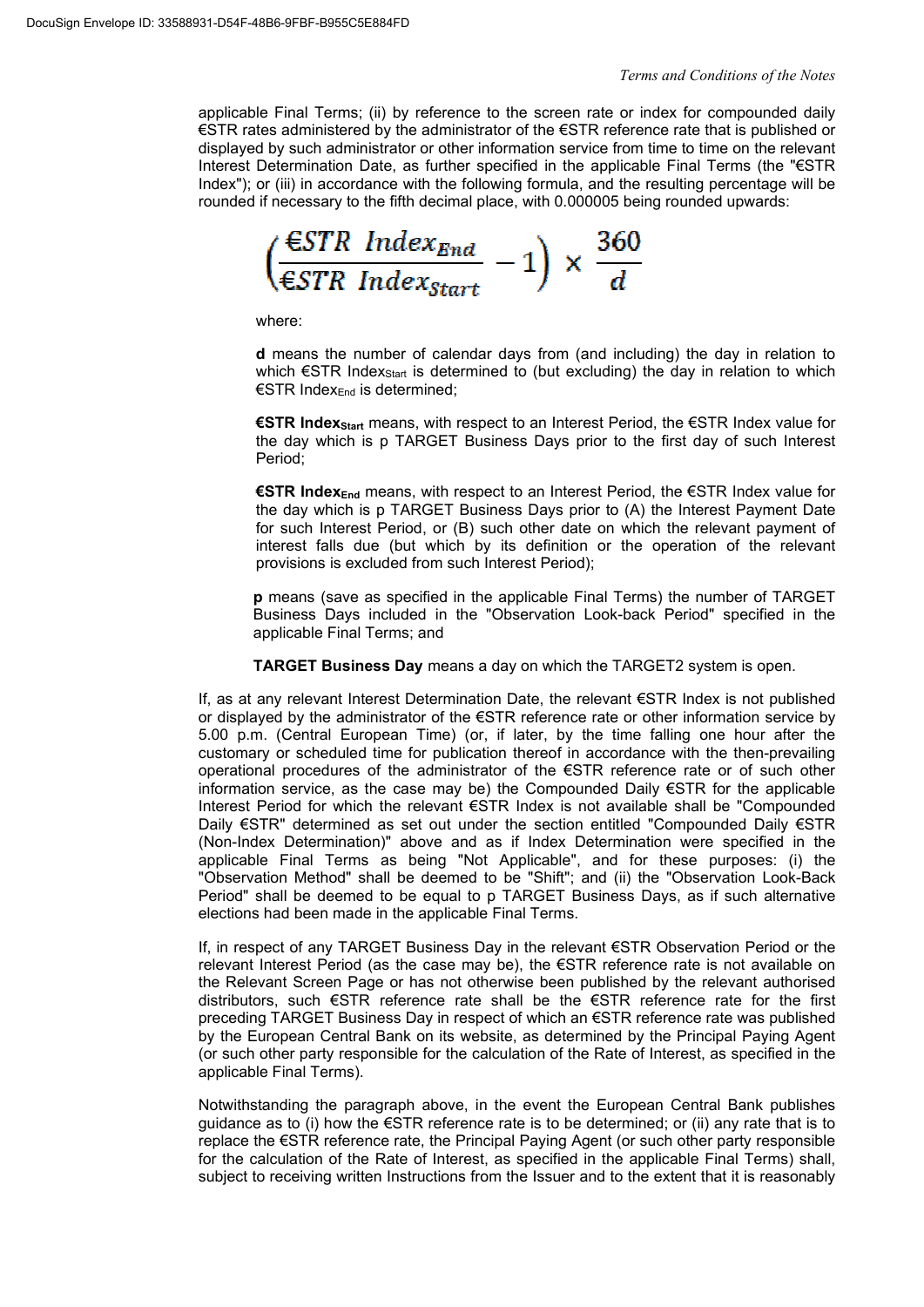practicable, follow such guidance in order to determine Daily €STR for the purpose of the relevant Series of Floating Rate Master Issuer Notes for so long as the €STR reference rate is not available or has not been published by the authorised distributors. To the extent that any amendments or modifications to the Conditions or the Transaction Documents are required in order for the Principal Paying Agent (or such other party responsible for the calculation of the Rate of Interest, as specified in the applicable Final Terms) to follow such guidance in order to determine Daily €STR, the Principal Paying Agent (or such other party responsible for the calculation of the Rate of Interest, as specified in the applicable Final Terms) shall have no obligation to act until such amendments or modifications have been made in accordance with the Conditions and the Transaction Documents.

In the event that the Rate of Interest cannot be determined in accordance with the foregoing provisions by the Principal Paying Agent (or such other party responsible for the calculation of the Rate of Interest, as specified in the applicable Final Terms), the Rate of Interest shall be (i) that determined as at the last preceding Interest Determination Date (though substituting, where a different Margin or Maximum Rate of Interest or Minimum Rate of Interest is to be applied to the relevant Interest Period from that which applied to the last preceding Interest Period, the Margin or Maximum Rate of Interest or Minimum Rate of Interest relating to the relevant Interest Period in place of the Margin or Maximum Rate of Interest or Minimum Rate of Interest relating to that last preceding Interest Period); or (ii) if there is no such preceding Interest Determination Date, the initial Rate of Interest which would have been applicable to such Series of Floating Rate Master Issuer Notes for the first Interest Period had the Floating Rate Master Issuer Notes been in issue for a period equal in duration to the scheduled first Interest Period but ending on (and excluding) the Interest Commencement Date (but applying the Margin and any Maximum Rate of Interest or Minimum Rate of Interest applicable to the first Interest Period).

If the relevant Series of Floating Rate Master Issuer Notes become due and payable in accordance with Condition 10, the final Interest Determination Date shall, notwithstanding any Interest Determination Date specified in the applicable Final Terms, be deemed to be the date on which such Floating Rate Master Issuer Notes became due and payable and the Rate of Interest on such Floating Rate Master Issuer Notes shall, for so long as any such Floating Rate Master Issuer Note remains outstanding, be that determined on such date.

# **Other Reference Rates**

Where **Screen Rate Determination** and **Term Rate** are specified as "Applicable" in the applicable Final Terms for a Floating Rate Master Issuer Note or the Reference Rate is specified as being a rate other than SONIA, SOFR or €STR in the applicable Final Terms, the following provisions shall apply and the Rate of Interest for each Interest Period will, subject as provided below, be either:

- (A) the offered quotation (if there is only one quotation on the Relevant Screen Page); or
- (B) the arithmetic mean (rounded if necessary to the fifth decimal place, with 0.000005 being rounded upwards) of the offered quotations,

(expressed as a percentage rate per annum) for the Reference Rate which appears or appear, as the case may be, on the Relevant Screen Page as at 11.00 a.m. London time (or such other time as specified in the applicable Final Terms) on the Interest Determination Date in question plus or minus the Margin (if any), all as determined by the Agent Bank. If five or more of such offered quotations are available on the Relevant Screen Page, the highest (or, if there is more than one such highest quotation, one only of such quotations) and the lowest (or, if there is more than one such lowest quotation, one only of such quotations) shall be disregarded by the Agent Bank for the purpose of determining the arithmetic mean (rounded as provided above) of such offered quotations.

If the Relevant Screen Page is not available or if, in the case of clause (A), no offered quotation appears or, in the case of clause (B), fewer than three offered quotations appear,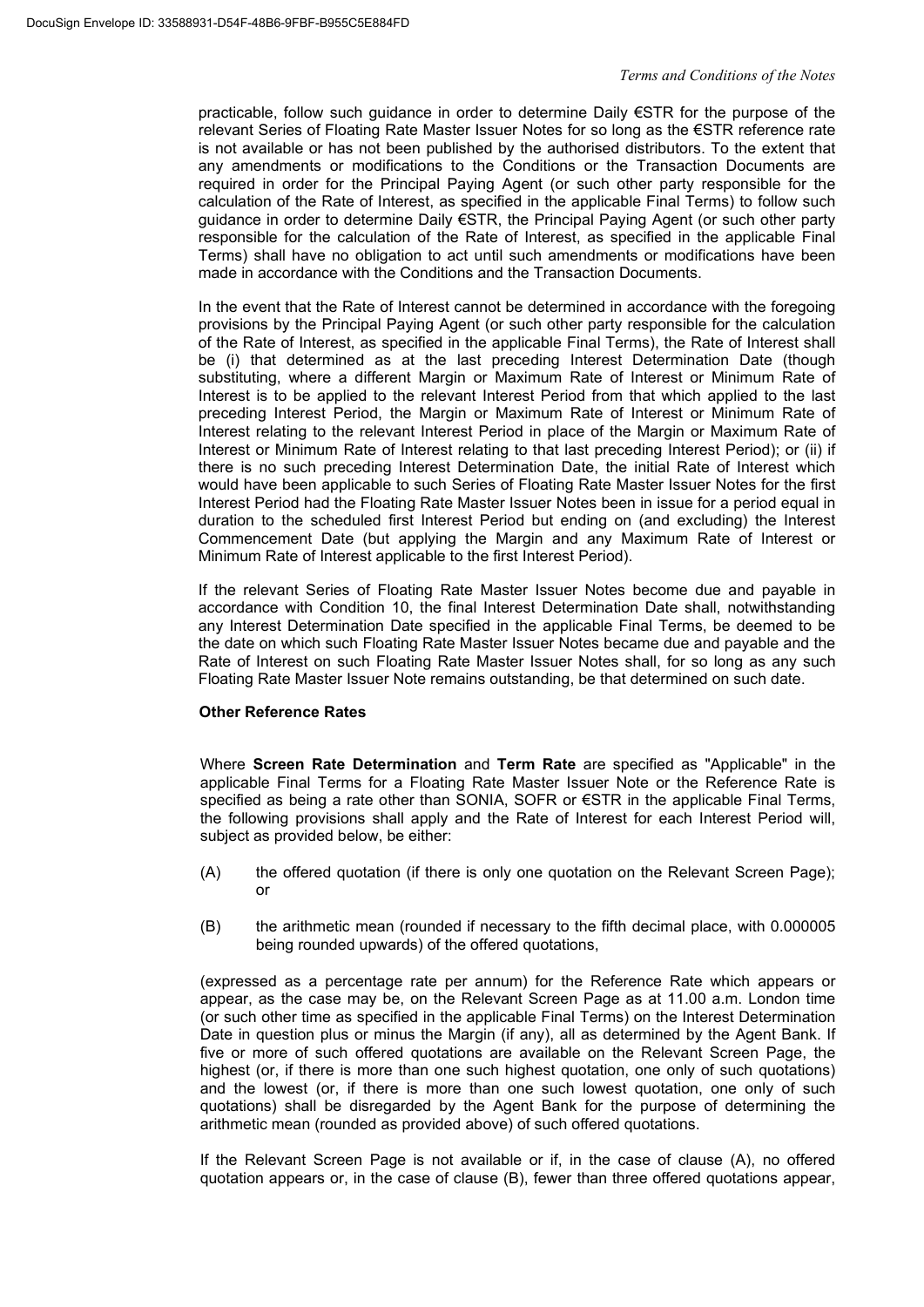in each case as at the Specified Time, the Agent Bank shall request each of the Reference Banks to provide the Agent Bank with its offered quotation (expressed as a percentage rate per annum) for the Reference Rate at approximately the Specified Time on the Interest Determination Date in question. If two or more of the Reference Banks provide the Agent Bank with offered quotations, the Rate of Interest for the Interest Period shall be the arithmetic mean (rounded if necessary to the fifth decimal place with 0.000005 being rounded upwards) of the offered quotations plus or minus (as appropriate) the Margin (if any), all as determined by the Agent Bank.

If on any Interest Determination Date one only or none of the Reference Banks provides the Agent Bank with an offered quotation as provided in the preceding paragraph, the Rate of Interest for the relevant Interest Period shall be the rate per annum which the Agent Bank determines as being the arithmetic mean (rounded if necessary to the fifth decimal place, with 0.000005 being rounded upwards) of the rates, as communicated to (and at the request of) the Agent Bank by the Reference Banks or any two or more of them, at which such banks were offered, at approximately the Specified Time on the relevant Interest Determination Date, deposits in the Specified Currency for a period equal to that which would have been used for the Reference Rate by leading banks in the Euro-zone inter-bank market (if the Reference Rate is EURIBOR) or the Canadian inter-bank market (if the Reference Rate is CDOR) plus or minus (as appropriate) the Margin (if any) or, if fewer than two of the Reference Banks provide the Agent Bank with offered rates, the offered rate for deposits in the Specified Currency for a period equal to that which would have been used for the Reference Rate, or the arithmetic mean (rounded as provided above) of the offered rates for deposits in the Specified Currency for a period equal to that which would have been used for the Reference Rate, at which, at approximately the Specified Time on the relevant Interest Determination Date, any one or more banks (which bank or banks is or are in the opinion of the Master Issuer suitable for the purpose) informs the Agent Bank it is quoting to leading banks in the Euro-zone inter-bank market (if the Reference Rate is EURIBOR) or the Canadian inter-bank market (if the Reference Rate is CDOR) plus or minus (as appropriate) the Margin (if any), provided that, if the Rate of Interest cannot be determined in accordance with the foregoing provisions of this paragraph, the Rate of Interest shall be determined as at the last preceding Interest Determination Date (though substituting, where a different Margin is to be applied to the relevant Interest Period from that which applied to the last preceding Interest Period, the Margin relating to the relevant Interest Period in place of the Margin relating to that last preceding Interest Period).

#### (c) *Minimum rate of interest and/or maximum rate of interest*

If the applicable Final Terms specifies a Minimum Rate of Interest for a Floating Rate Master Issuer Note for any Interest Period, then, in the event that the Rate of Interest for such note in respect of such Interest Period determined in accordance with the provisions of paragraph (b) above is less than such Minimum Rate of Interest, the Rate of Interest for such note for such Interest Period shall be such Minimum Rate of Interest.

If the applicable Final Terms specifies a Maximum Rate of Interest for such note for any Interest Period, then, in the event that the Rate of Interest for such note in respect of such Interest Period determined in accordance with the provisions of paragraph (b) above is greater than such Maximum Rate of Interest, the Rate of Interest for such note for such Interest Period shall be such Maximum Rate of Interest.

#### (d) *Determination of rate of interest and calculation of interest amounts*

The Agent Bank will at or as soon as practicable after each time at which the Rate of Interest is to be determined, determine the Rate of Interest for the relevant Interest Period (provided that no provision of these Conditions or the Paying Agent and Agency Bank Agreement shall require an Agent to do anything which may be illegal or contrary to applicable law or regulation).

The Agent Bank will calculate the amount of interest payable on the Floating Rate Master Issuer Notes in respect of each Specified Denomination (each an **Interest Amount**) for the relevant Interest Period. Each Interest Amount shall be calculated by applying the Rate of Interest to the Principal Amount Outstanding of each Master Issuer Note, multiplying such sum by the applicable Day Count Fraction, and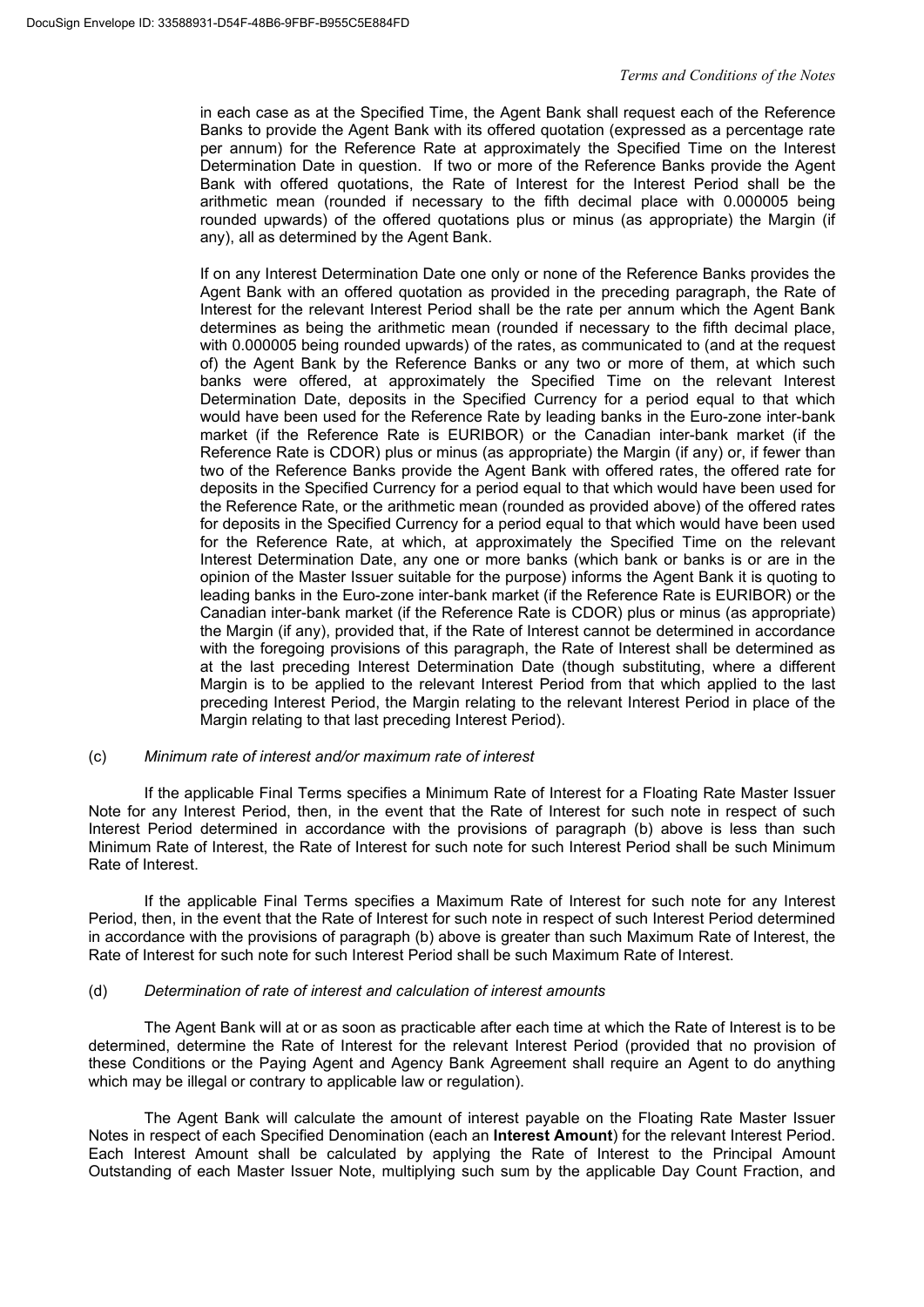rounding the resultant figure to the nearest sub-unit of the relevant Specified Currency, half of any such subunit being rounded upwards or otherwise in accordance with applicable market convention.

**Day Count Fraction** means, in respect of the calculation of an amount of interest for a Floating Rate Master Issuer Note in accordance with this **Condition 5.2(d)** for any Interest Period:

- (i) if **Actual/365** or **Actual/Actual (ISDA)** is specified for such note in the applicable Final Terms, the actual number of days in the Interest Period divided by 365 (or, if any portion of that Interest Period falls in a leap year, the sum of (A) the actual number of days in that portion of the Interest Period falling in a leap year divided by 366 and (B) the actual number of days in that portion of the Interest Period falling in a non-leap year divided by 365);
- (ii) if **Actual/365 (Fixed)** is specified for such for such note in the applicable Final Terms, the actual number of days in the Interest Period divided by 365;
- (iii) if **Actual/365 (Sterling)** is specified for such note in the applicable Final Terms, the actual number of days in the Interest Period divided by 365 or, in the case of an Interest Payment Date falling in a leap year, 366;
- (iv) if **Actual/360** is specified for such note in the applicable Final Terms, the actual number of days in the Interest Period divided by 360;
- (v) if **30/360**, **360/360** or **Bond Basis** is specified for such note in the applicable Final Terms, the number of days in the Interest Period divided by 360 (the number of days to be calculated on the basis of a year of 360 days with twelve 30-day months (unless (a) the last day of the Interest Period is the 31st day of a month but the first day of the Interest Period is a day other than the 30th or 31st day of a month, in which case the month that includes that last day shall not be considered to be shortened to a 30-day month, or (b) the last day of the Interest Period is the last day of the month of February, in which case the month of February shall not be considered to be lengthened to a 30-day month)); and
- (vi) if **30E/360** or **Eurobond Basis** is specified for such note in the applicable Final Terms, the number of days in the Interest Period divided by 360 (the number of days to be calculated on the basis of a year of 360 days with twelve 30-day months, without regard to the date of the first day or last day of the Interest Period unless, in the case of the final Interest Period, the Final Maturity Date is the last day of the month of February, in which case the month of February shall not be considered to be lengthened to a 30-day month).

# (e) *Notification of rate of interest and interest amounts*

The Agent Bank will cause the Rate of Interest and each Interest Amount for each Interest Period and the relevant Interest Payment Date to be notified to the Note Trustee, the Master Issuer Security Trustee, the Master Issuer Cash Manager, the Paying Agents, the Registrar and to any stock exchange or other relevant competent authority or quotation system on which the relevant Floating Rate Master Issuer Notes are for the time being listed, quoted and/or traded or by which they have been admitted to listing and to be published in accordance with **Condition 12.10** as soon as possible after their determination but in no event later than the fourth Business Day thereafter. Each Interest Amount and Interest Payment Date so notified may subsequently be amended (or appropriate alternative arrangements made by way of adjustment) without notice in the event of an extension or shortening of the Interest Period. Any such amendment or alternative arrangements will be promptly notified to the Note Trustee and each stock exchange or other relevant authority on which the relevant Floating Rate Master Issuer Notes are for the time being listed or by which they have been admitted to listing and to the Noteholders in accordance with **Condition 12.10**.

# (f) *Certificates to be final*

All certificates, communications, opinions, determinations, calculations, quotations and decisions given, expressed, made or obtained for the purposes of the provisions of this **Condition 5.2**, whether by the Agent Bank or the Calculation Agent (as defined in **Condition 5.2(b)(i)**) or the Note Trustee shall (in the absence of wilful default, bad faith or manifest error) be binding on the Master Issuer, the Master Issuer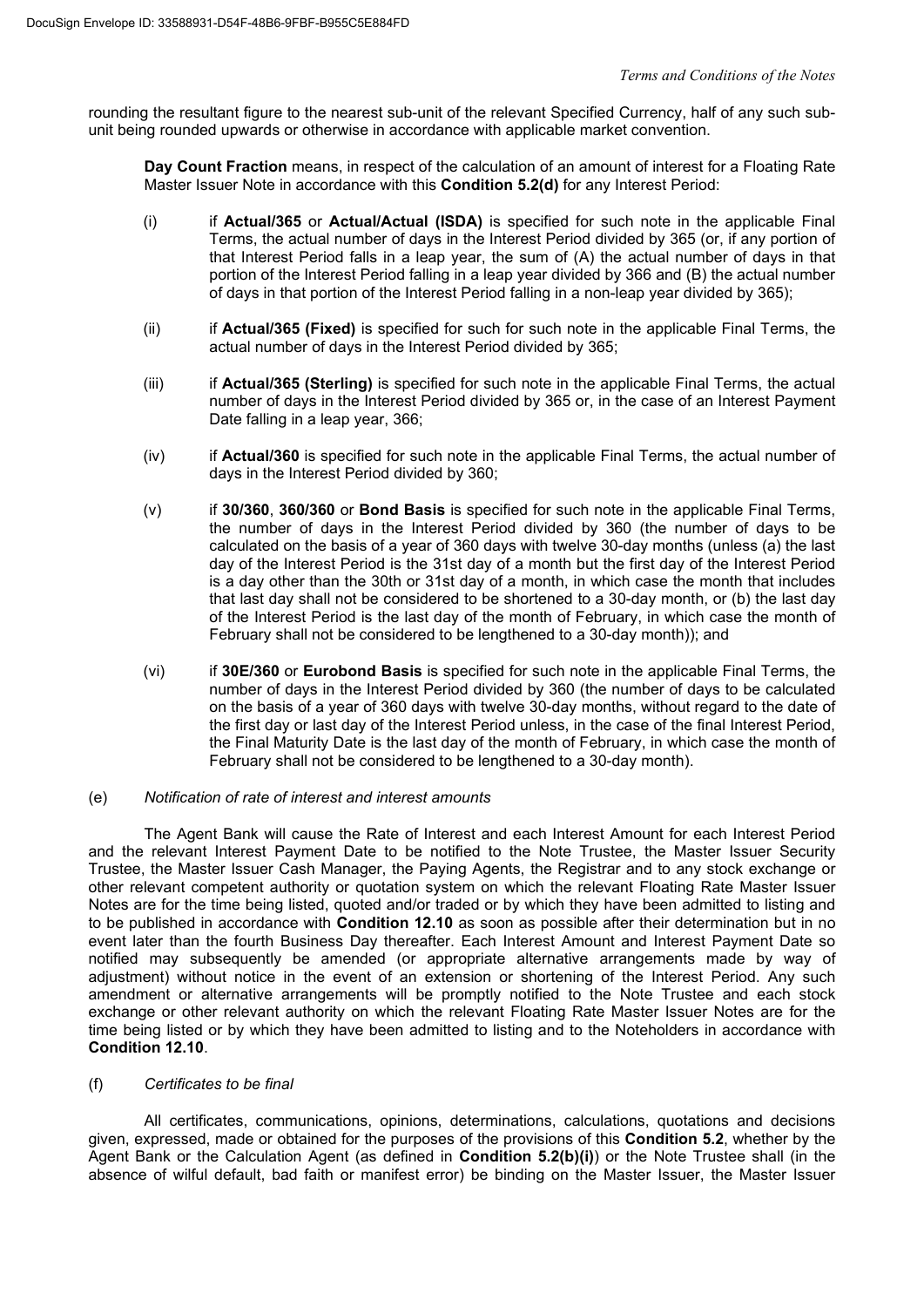Cash Manager, the Principal Paying Agent, the Calculation Agent, the other Paying Agents, the Note Trustee and all Noteholders and (in the absence of wilful default or bad faith) no liability to the Master Issuer or the Noteholders shall attach to the Agent Bank or the Calculation Agent or the Note Trustee in connection with the exercise or non-exercise by it of its powers, duties and discretions pursuant to such provisions.

# **5.3** *Accrual of interest*

Interest (if any) will cease to accrue on each Master Issuer Note (or in the case of the redemption of part only of a Master Issuer Note, that part only of such note) on the due date for redemption thereof unless, upon due presentation thereof, payment of principal is improperly withheld or refused in which event, interest will continue to accrue until the earlier of:

- (a) the date on which all amounts due in respect of such note have been paid; and
- (b) the seventh day after notice is duly given by the Principal Paying Agent or the U.S. Paying Agent (as the case may be) to the Holder thereof that such payment will be made, provided that subsequently, payment is in fact made.

#### **5.4** *Deferred interest*

To the extent that, subject to and in accordance with the relevant Master Issuer Priority of Payments, the funds available to the Master Issuer to pay interest on any Series and Class (or Sub-Class) of Master Issuer Notes (other than the most senior Class (or Sub-Class) of Master Issuer Notes of any Series then outstanding) on an Interest Payment Date (after discharging the Master Issuer's liabilities of a higher priority) are insufficient to pay the full amount of such interest, payment of the shortfall attributable to such Series and Class (or Sub-Class) of Master Issuer Notes (**Deferred Interest**) will not then fall due but will instead be deferred until the first Interest Payment Date for such notes thereafter on which sufficient funds are available (after allowing for the Master Issuer's liabilities of a higher priority and subject to and in accordance with the relevant Master Issuer Priority of Payments) to fund the payment of such Deferred Interest to the extent of such available funds.

Such Deferred Interest will accrue interest (**Additional Interest**) at the rate of interest applicable from time to time to the applicable Series and Class (or Sub-Class) of Master Issuer Notes and payment of any Additional Interest will also be deferred until the first Interest Payment Date for such notes thereafter on which funds are available (after allowing for the Master Issuer's liabilities of a higher priority subject to and in accordance with the relevant Master Issuer Priority of Payments) to the Master Issuer to pay such Additional Interest to the extent of such available funds.

Amounts of Deferred Interest and Additional Interest shall not be deferred beyond the Final Maturity Date of the applicable Series and Class (or Sub-Class) of Master Issuer Notes, when such amounts will become due and payable.

Payments of interest due on an Interest Payment Date in respect of the most senior Class of Master Issuer Notes of any Series then outstanding will not be deferred. In the event of the delivery of a Note Enforcement Notice (as described in **Condition 10**), the amount of interest in respect of such Master Issuer Notes that was due but not paid on such Interest Payment Date will itself bear interest at the applicable rate until both the unpaid interest and the interest on that interest are paid as provided in the Trust Deed.

# **5.5 Interest Where There is an Increase Amount of a Class Z Variable Funding Note**

If, in the Floating Interest Period immediately preceding an Interest Payment Date, there has been a subscription of an Increase Amount in respect of a Class Z Variable Funding Note pursuant to **Condition 6.10** below, the Interest payable shall be determined as the sum of:

(a) the interest determined as being payable in respect of the Class Z Variable Funding Note as if the Principal Amount Outstanding were the Principal Amount Outstanding of the Class Z Variable Funding Note at the beginning of such Floating Interest Period; plus

(b) the interest determined as being payable in respect of each Increase Amount made in such Floating Interest Period calculated on the basis set out in **Condition 5.2** as if references in **Condition 5.2** to the Principal Amount Outstanding in respect of such Class Z Variable Funding Note were to the Increase Amount and the Floating Interest Period in respect of such Increase Amount commenced on the Increase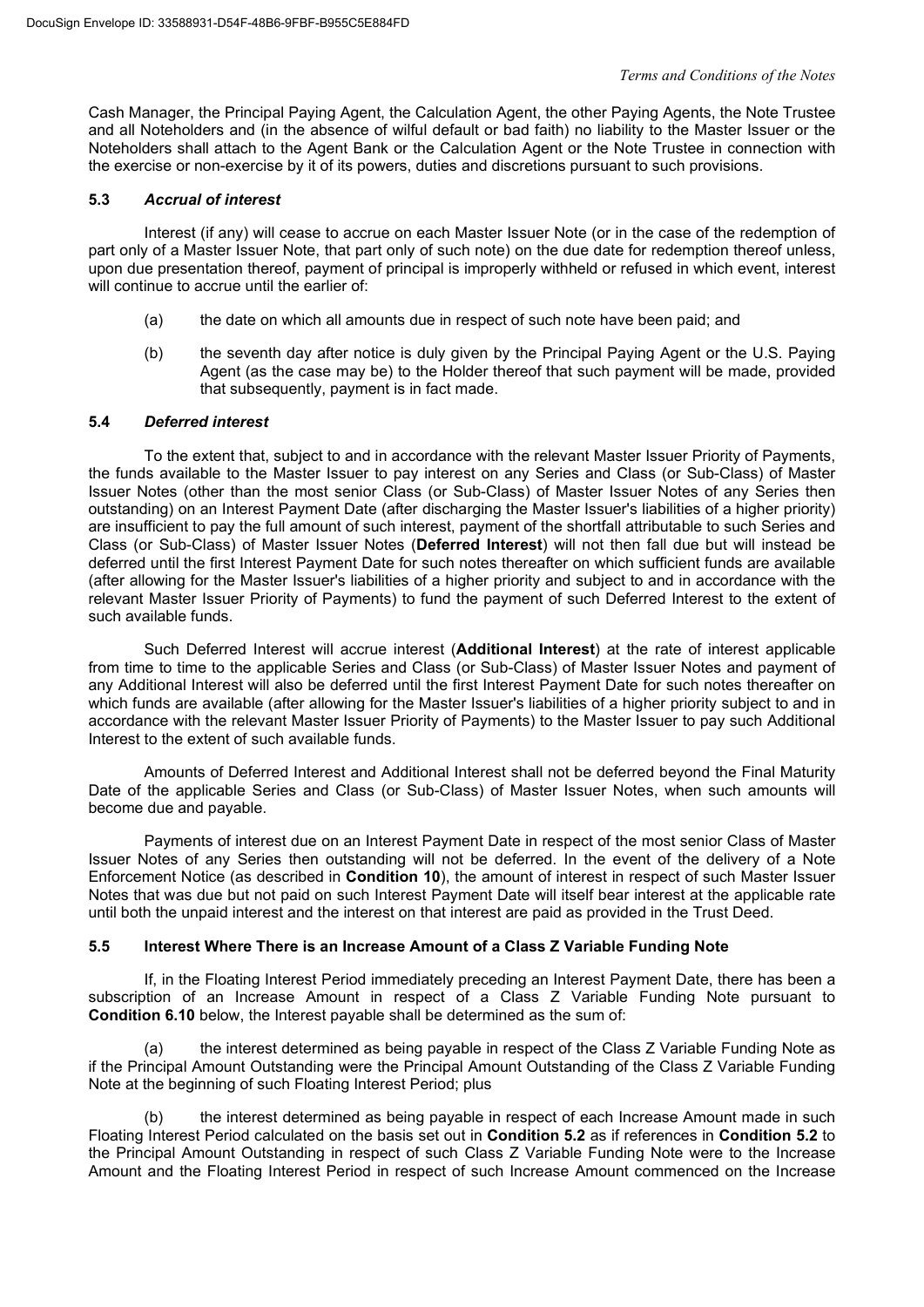Date. The Rate of Interest in respect of any Increase Amount made on an Increase Date which is not an Interest Payment Date shall be the same rate as that determined in respect of the Principal Amount Outstanding of the Class Z Variable Funding Note immediately prior to such Increase Date or such other rate as may be specified in the applicable Final Terms in respect of such Class Z Variable Funding Note.

In all other cases, the interest payable in respect of each Class Z Variable Funding Note shall be determined pursuant to **Condition 5.2** above.

#### **6. Redemption, Purchase and Cancellation**

#### **6.1 Final Redemption**

Unless previously redeemed in full as provided in this **Condition 6**, the Master Issuer shall redeem a Series and Class (or Sub-Class) of Master Issuer Notes at their then Principal Amount Outstanding together with all accrued interest on the Final Maturity Date in respect of such Series and Class (or Sub-Class) of Master Issuer Notes.

The Master Issuer may not redeem such notes in whole or in part prior to their Final Maturity Date except as provided in **Conditions 6.2, 6.4** or **6.5**, but without prejudice to **Condition 10.**

#### **6.2 Mandatory Redemption**

On each Interest Payment Date, other than an Interest Payment Date on which a Series and Class (or Sub-Class) of Master Issuer Notes are to be redeemed under **Condition 6.1 above**, and **Conditions 6.4** and **6.5 below** and the Master Issuer shall repay principal in respect of such notes in an amount equal to the amount (if any) repaid on such Interest Payment Date in respect of the related Term Advance, and pursuant to, the Master Intercompany Loan Agreement converted, where the Specified Currency for such notes is not sterling, into the Specified Currency at the Specified Currency Exchange Rate for such notes.

To the extent that there are insufficient funds available to the Master Issuer to repay the amount due to be paid on such Interest Payment Date the Master Issuer will be required to repay the shortfall, to the extent that it receives funds therefor (and subject to the terms of the Master Issuer Deed of Charge and the Master Issuer Cash Management Agreement) on subsequent Interest Payment Dates in respect of such notes.

# **6.3 Note Principal Payments, Principal Amount Outstanding and Pool Factor**

The principal amount redeemable (the **Note Principal Payment**) in respect of each Master Issuer Note of a particular Series and Class (or Sub-Class) on any Interest Payment Date under **Condition 6.2** shall be a proportion of the amount required as at that Interest Payment Date to be applied in redemption of such Series and Class (or Sub-Class) of Master Issuer Notes on such date equal to the proportion that the Principal Amount Outstanding of the relevant Master Issuer Note bears to the aggregate Principal Amount Outstanding of such Series and Class (or Sub-Class) of Master Issuer Notes rounded down to the nearest sub-unit of the Specified Currency; provided always that no such Note Principal Payment may exceed the Principal Amount Outstanding of the relevant Master Issuer Note.

On each Note Determination Date the Master Issuer shall determine (or cause the Agent Bank to determine) (a) the amount of any Note Principal Payment payable in respect of each Master Issuer Note of the relevant Series and Class (or Sub-Class) on the immediately following Interest Payment Date and (b) the Principal Amount Outstanding of each such note which shall be the Specified Denomination plus (in the case of each Class Z Variable Funding Note) the aggregate of all relevant Increase Amounts, less the aggregate amount of all Note Principal Payments in respect of such note that has been paid since the relevant Closing Date and on or prior to that Note Determination Date (the **Principal Amount Outstanding**) and (c) the fraction expressed as a decimal to the fifth decimal point (the **Pool Factor**), of which the numerator is the Principal Amount Outstanding of such note (as referred to in (b) above) and the denominator is the Specified Denomination. Each determination by or on behalf of the Master Issuer of Note Principal Payment of a Master Issuer Note, the Principal Amount Outstanding of a Master Issuer Note and the Pool Factor shall in each case (in the absence of wilful default, bad faith or manifest error) be final and binding on all persons.

The Master Issuer will cause each determination of the Note Principal Payment and the Principal Amount Outstanding and the Pool Factor in respect of a Series and Class (or Sub-Class) of Master Issuer Notes to be notified forthwith, and in any event not later than 1.00 p.m. (London time) on the Business Day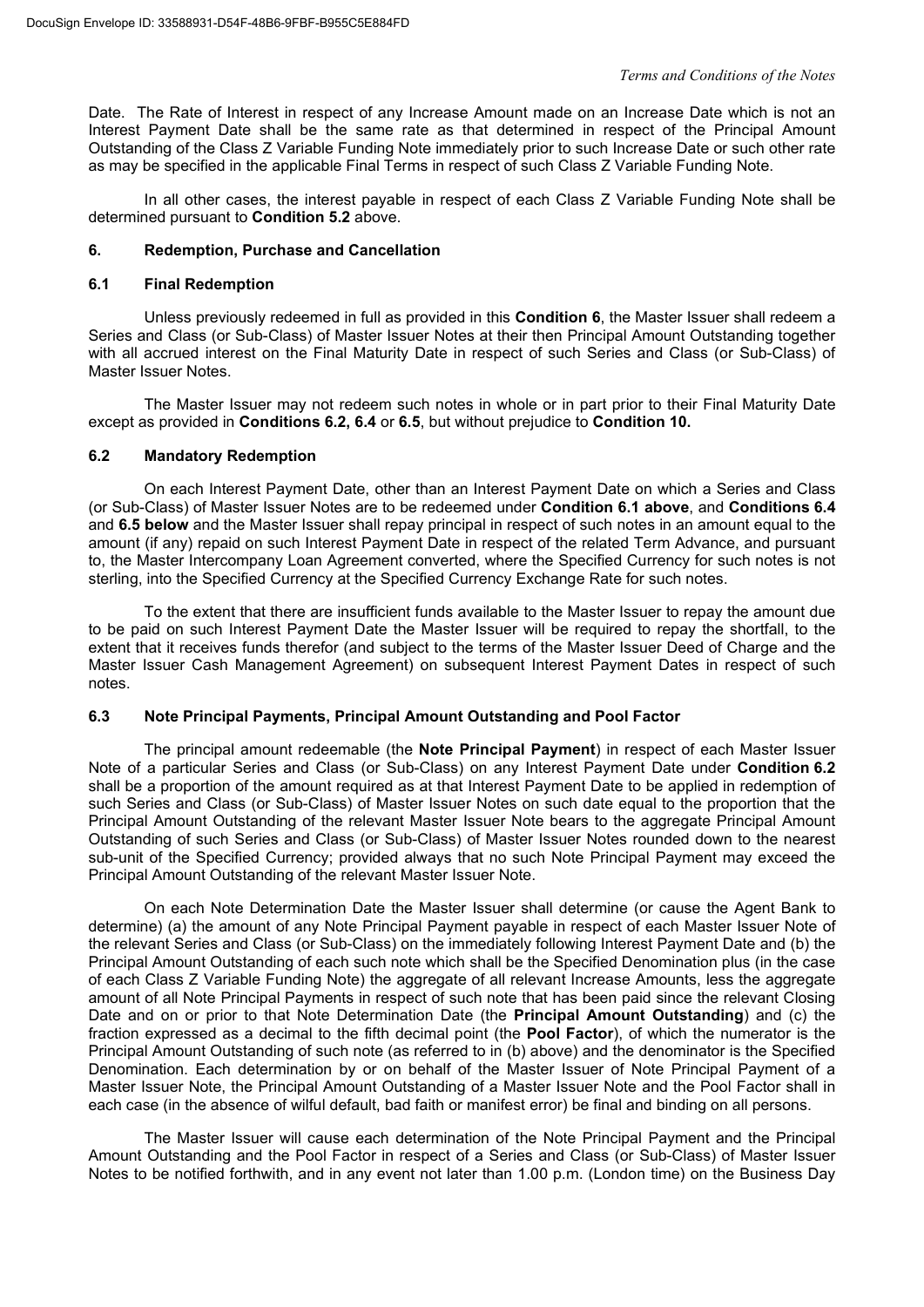immediately succeeding the Note Determination Date, to the Note Trustee, the Master Issuer Security Trustee, the Paying Agents, the Agent Bank, the Registrar and (for so long as such notes are listed on one or more stock exchanges) the relevant stock exchanges, and will cause notice of each determination of the Note Principal Payment and the Principal Amount Outstanding to be given to Noteholders in accordance with **Condition 12.10** by no later than the Business Day after the relevant Interest Payment Date.

# **6.4 Optional Redemption in Full**

Provided a Note Enforcement Notice has not been served and subject to the provisos below, upon giving not more than 60 nor less than 30 days' prior notice to the Note Trustee, the Noteholders and the relevant Master Issuer Swap Provider(s) in accordance with **Condition 12.10**, the Master Issuer may redeem a Series and Class (or Sub-Class) of Master Issuer Notes at their aggregate Redemption Amount together with any accrued and unpaid interest in respect thereof on the following dates:

- (a) the date specified as the Step-Up Date for such notes in the applicable Final Terms and on any Interest Payment Date for such notes thereafter; or
- (b) on any Interest Payment Date on which the aggregate Principal Amount Outstanding of such notes and all other Classes of Master Issuer Notes of the same Series is less than 10 per cent. of the aggregate Principal Amount Outstanding of such Series of Master Issuer Notes as at the Closing Date on which such Series of Master Issuer Notes were issued,
- (c) the date specified as the Optional Redemption Date for such notes in the applicable Final Terms and on each Interest Payment Date for such notes thereafter,

PROVIDED THAT (in either of the cases above), on or prior to giving any such notice, the Master Issuer shall have provided to the Note Trustee a certificate signed by two directors of the Master Issuer to the effect that (i) it will have the funds, not subject to any interest of any other person, required to redeem such notes as aforesaid and any amounts required to be paid in priority to or *pari passu* with such notes outstanding in accordance with the terms and conditions of the Master Issuer Deed of Charge and the Master Issuer Cash Management Agreement and (ii) the Repayment Tests will be satisfied following the making of such redemptions and the Note Trustee shall be entitled to accept such certificate as sufficient evidence thereof (without liability and without further investigation) in which event it shall be conclusive and binding on the Noteholders and all other persons.

# **6.5 Optional Redemption for Tax and other Reasons**

Provided a Note Enforcement Notice has not been served, if the Master Issuer at any time satisfies the Note Trustee in writing immediately prior to the giving of the notice referred to below that on the next Interest Payment Date either:

- (a) the Master Issuer would by virtue of a change in the law or regulations of the United Kingdom or any other jurisdiction (or the application or interpretation thereof) be required to deduct or withhold from any payment of principal or interest or any other amount under a Series and Class (or Sub-Class) of Master Issuer Notes any amount for or on account of any present or future taxes, duties, assessments or governmental charges of whatever nature (other than where the relevant Holder or beneficial owner has some connection with the relevant jurisdiction other than the holding of the Master Issuer Notes); or
- (b) Funding would be required to deduct or withhold from amounts due in respect of the Term Advance under the Master Intercompany Loan Agreement which was funded by such notes any amount for or on account of any present or future taxes, duties, assessments or governmental charges of whatever nature; and
- (c) in relation to either the events described in (a) and (b) above, such obligation of the Master Issuer or Funding (as the case may be) cannot be avoided by the Master Issuer or Funding (as the case may be) taking reasonable measures available to the Master Issuer or Funding (as the case may be),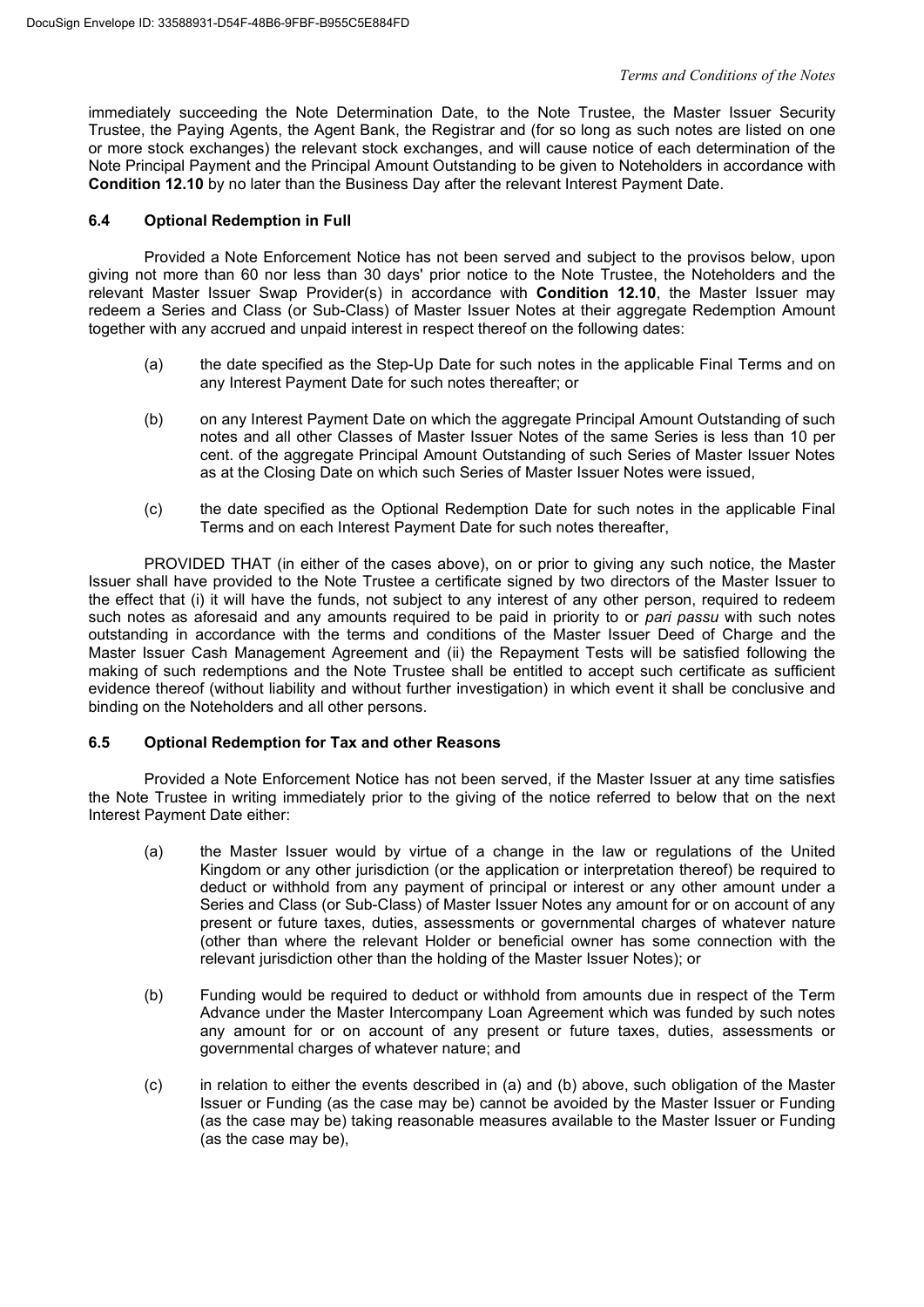then the Master Issuer shall use its reasonable endeavours to arrange the substitution of a company incorporated in another jurisdiction approved by the Note Trustee as principal debtor under such notes and/or as lender of such Term Advance as the case may be, upon the Note Trustee being satisfied that (1) such substitution will not be materially prejudicial to the interests of the Noteholders of any Series and Class, and (2) upon the Master Issuer Security Trustee being satisfied that (A) the position of the Master Issuer Secured Creditors will not thereby be adversely affected, and (B) such substitution would not require registration of any new security under United States securities laws or materially increase the disclosure requirements under United States law or the costs of issuance. Only if the Master Issuer is unable to arrange a substitution will the Master Issuer be entitled to redeem the Master Issuer Notes as described in this **Condition 6.5.**

Subject to the proviso below, if the Master Issuer is unable to arrange a substitution as described above and, as a result, one or more of the events described in (a) and (b) above (as the case may be) is continuing, then the Master Issuer may, having given not more than 60 nor less than 30 days' notice to the Note Trustee, the Noteholders and the relevant Master Issuer Swap Provider(s) in accordance with **Condition 12.10**, redeem all (but not some only) of such notes on the immediately succeeding Interest Payment Date for such notes at their aggregate Redemption Amount together with any accrued and unpaid interest in respect thereof provided that (in either case), prior to giving any such notice, the Master Issuer shall have provided to the Note Trustee:

- (i) a certificate signed by two directors of the Master Issuer stating the circumstances referred to in (a) or (b) and (c) above prevail and setting out details of such circumstances; and
- (ii) an opinion in form and substance satisfactory to the Note Trustee of independent legal advisors of recognised standing to the effect that the Master Issuer and/or Funding has or will become obliged to deduct or withhold such amounts as a result of such change or amendment.

The Note Trustee shall be entitled to accept such certificate and opinion as sufficient evidence (without liability and without further investigation) of the satisfaction of the circumstance set out in (a) or (b) and (c) above, in which event they shall be conclusive and binding on the Noteholders. The Master Issuer may only redeem such notes as aforesaid, if on or prior to giving such notice, the Master Issuer shall have provided to the Note Trustee a certificate signed by two directors of the Master Issuer to the effect that it will have the funds, not subject to any interest of any other person, required to redeem such notes as aforesaid and any amounts required to be paid in priority to or *pari passu* with such notes outstanding in accordance with the terms and conditions of the Master Issuer Deed of Charge and the Master Issuer Cash Management Agreement and the Note Trustee shall be entitled to accept such certificate as sufficient evidence thereof in which event it shall be conclusive and binding on the Noteholders and all other persons.

In addition to the foregoing, if, at any time, the Master Issuer delivers a certificate to Funding, the Note Trustee and the Master Issuer Security Trustee to the effect that it would be unlawful for the Master Issuer to make, fund or allow to remain outstanding a Term Advance made by it under the Master Intercompany Loan Agreement and stating that the Master Issuer may require Funding to prepay the relevant Term Advance on an Interest Payment Date subject to and in accordance with the provisions of the Master Intercompany Loan Agreement to the extent necessary to cure such illegality and the Master Issuer may redeem all (but not some only) of the relevant Master Issuer Notes at their Redemption Amount together with any accrued interest upon giving not more than 60 days' nor less than 30 days' (or such shorter period as may be required under any relevant law) prior written notice to the Master Issuer Security Trustee, the Note Trustee, the relevant Master Issuer Swap Provider(s) and the Noteholders in accordance with **Condition 12.10** provided that, prior to giving any such notice, the Master Issuer shall have provided to the Note Trustee a certificate signed by two directors of the Master Issuer to the effect that it will have the funds, not subject to the interest of any other person, required to redeem the Master Issuer Notes as provided above and any amount to be paid in priority to or *pari passu* with the Master Issuer Notes and the Note Trustee shall be entitled to accept such certificate as sufficient evidence thereof (without liability and without further investigation) in which event it shall be conclusive and binding on the Noteholders and all other persons. Such monies received by the Master Issuer shall be used to redeem the relevant Master Issuer Notes in full, together with any accrued and unpaid interest on the equivalent Interest Payment Date.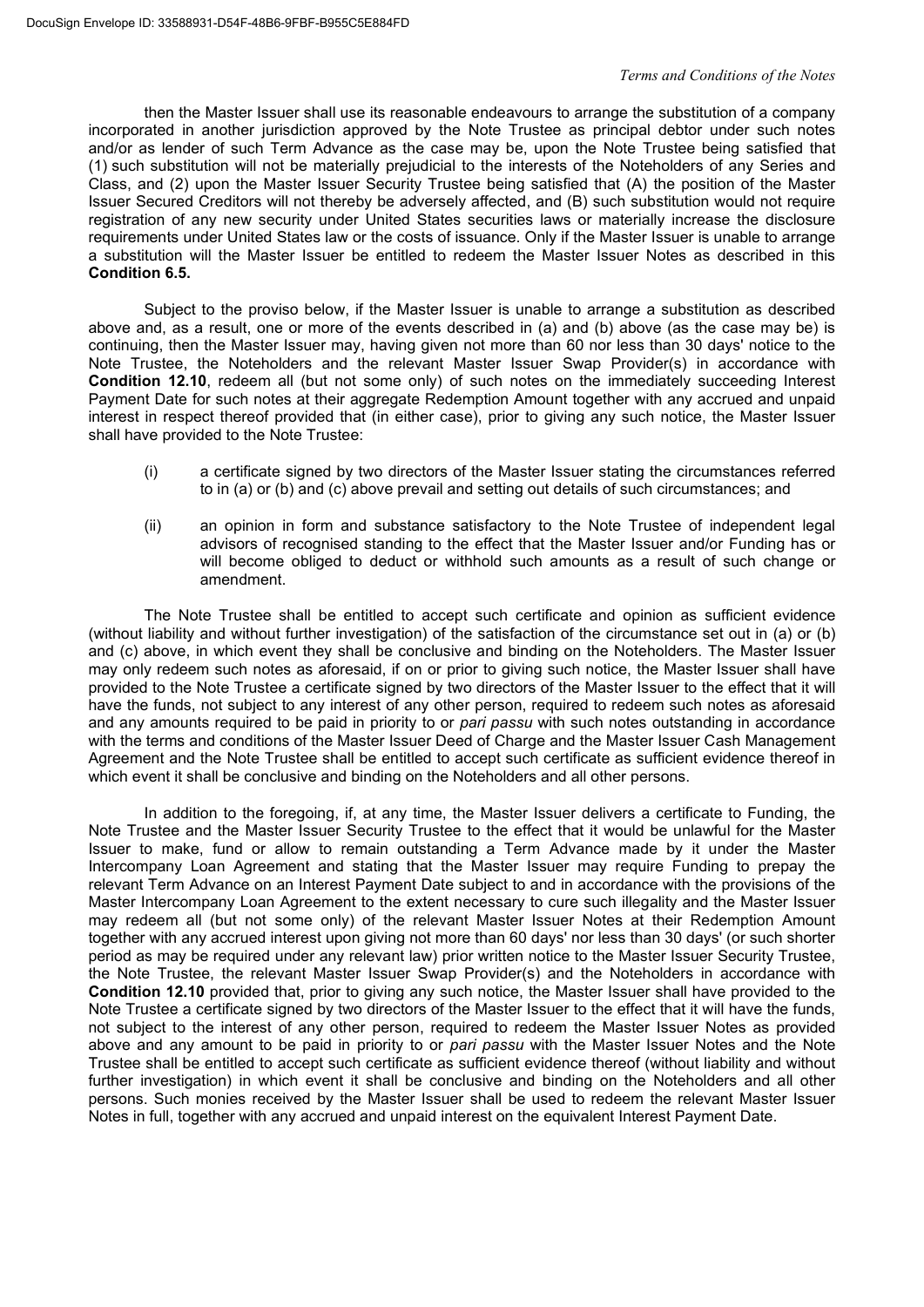# **6.6 Redemption Amounts**

For the purposes of this **Condition 6.6, Redemption Amount** means, in respect of any Series and Class (or Sub-Class) of Master Issuer Notes, the amount specified in relation to such notes in the applicable Final Terms or, if not so specified:

- (a) in respect of each Master Issuer Note (other than a Zero Coupon Master Issuer Note), the Principal Amount Outstanding of such note; and
- (b) in respect of each Zero Coupon Master Issuer Note, an amount (the **Amortised Face Amount**) calculated in accordance with the following formula:

Redemption Amount = RP×(1+AY)×y

where:

- RP = the Reference Price;
- AY = the Accrual Yield expressed as a decimal; and
- y = a fraction, the numerator of which is equal to the number of days (calculated on the basis of a 360-day year consisting of 12 months of 30 days each) from (and including) the first Closing Date of the applicable Series and Class (or Sub-Class) of Master Issuer Notes to (but excluding) the date fixed for redemption or, as the case may be, the date upon which such note becomes due and payable and the denominator of which is 360.

If the amount payable in respect of any Zero Coupon Master Issuer Note upon redemption of such Zero Coupon Master Issuer Note pursuant to Condition 6.1, 6.2, 6.4 or 6.5 or upon its becoming due and repayable as provided in Condition 10 is improperly withheld or refused, the amount due and repayable in respect of such note shall be the amount calculated as provided in this paragraph as though the reference therein to the date fixed for the redemption or, as the case may be, the date upon which such note becomes due and payable were replaced by reference to the date which is the earlier of:

- (i) the date on which all amounts due in respect of such note have been paid; and
- (ii) the date on which the full amount of the monies payable in respect of such note has been received by the Principal Paying Agent or the Note Trustee or the Registrar and notice to that effect has been given to the Noteholders in accordance with **Condition 12.9**.

# **6.7 Money Market Note Mandatory Transfer**

- (a) If remarketing arrangements are specified as applicable in the relevant Final Terms in relation to a Series and Class (or Sub-Class) of Money Market Notes, such Money Market Notes shall, subject to paragraph (c) below, be transferred in accordance with paragraph (b) below on each Transfer Date prior to the occurrence of a Mandatory Transfer Termination Event, as confirmed by the Remarketing Bank providing a Conditional Purchase Confirmation to the Master Issuer and the Principal Paying Agent, in exchange for payment of the Transfer Price and the Master Issuer and the Principal Paying Agent will procure payment of the Transfer Price to the Noteholders of the Money Market Notes on the relevant Transfer Date.
- (b) Subject to paragraphs (a) above and (c) below, all the interests of the Noteholders of the Money Market Notes in the Money Market Notes shall be transferred on the relevant Transfer Date to the account of the Remarketing Bank on behalf of the relevant purchasers or as otherwise notified by or on behalf of the Remarketing Bank prior to such date or if Money Market Notes in definitive form are then issued, the Money Market Notes will be registered in the name of the Remarketing Bank or as otherwise notified by or on behalf of the Remarketing Bank by the Registrar and the Register will be amended accordingly with effect from the relevant Transfer Date.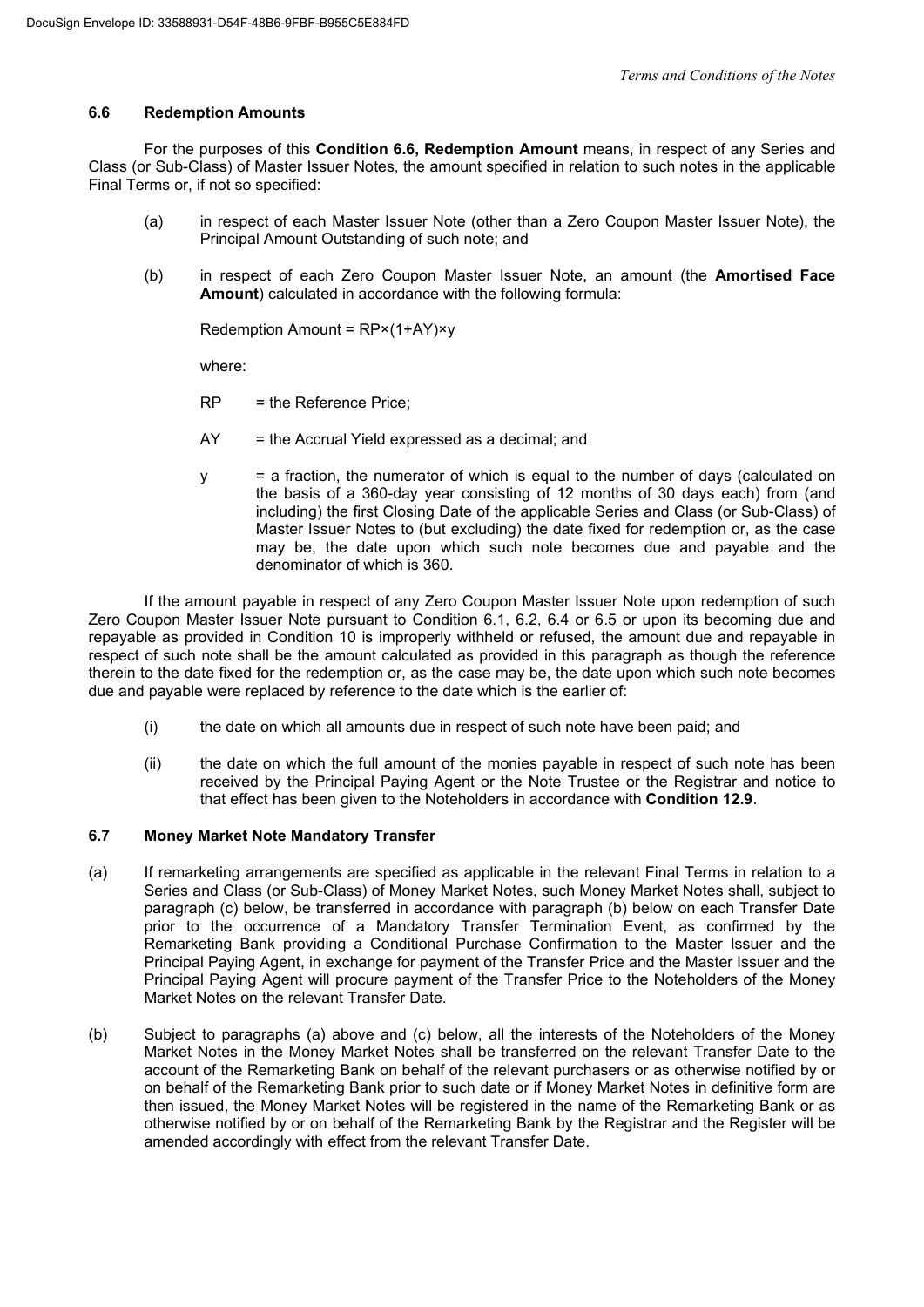(c) Any Noteholder of a Money Market Note may exercise his right to retain such Money Market Note through the facilities of DTC at any time prior to the commencement of the Remarketing Period that ends immediately before the relevant Transfer Date.

### **6.8 Optional Purchase**

- (a) If specified in the relevant Final Terms, Santander UK has the right (the **Purchase Option**), by delivering a notice to the relevant Noteholders, the Registrar and the Note Trustee pursuant to the Santander UK Optional Purchase Agreement, to require the relevant Noteholders, subject to and in accordance with any applicable conditions specified in the relevant Final Terms, to sell to Santander UK or otherwise allow Santander UK to be substituted as the Holder of all, but not some only, of the Class B Notes and/or the Class M Notes and/or the Class C Notes and/or the Class Z Notes as so specified (collectively the **Called Notes**) on any Interest Payment Date (prior to the date specified in the Final Terms (the **Final Purchase Date**) or such later date as may be permitted by the FCA) falling on or after the Interest Payment Date (the **Initial Purchase Date**) specified in the applicable Final Terms (if any) for a price equal to the aggregate redemption amount of any of the Called Notes, together with any accrued and unpaid interest on the Called Notes and, on the date therefor specified in the notice (being an Interest Payment Date falling on or after the Initial Purchase Date), the Registrar shall effect the transfer to Santander UK of such Called Notes by entering such transfer in the Register.
- (b) Immediately after such transfer or substitution of Santander UK as the Holder of the Called Notes, each former Holder of the Called Notes shall cease to have any interest in the Called Notes.
- (c) The Called Notes transferred to Santander UK pursuant to the Purchase Option shall, subject as provided in the Transaction Documents, remain outstanding until the date on which they would otherwise be redeemed or cancelled in accordance with their terms and conditions.
- (d) By subscribing to or purchasing the Called Notes, each Holder of the Called Notes (i) is deemed to have notice of and be bound by the provisions of the Santander UK Optional Purchase Agreement and (ii) directs, authorises and requests the Note Trustee to enter into the Santander UK Optional Purchase Agreement. Each Holder of Called Notes also irrevocably authorises and instructs the Master Issuer, the Registrar, DTC, Euroclear or, as the case may be, Clearstream, Luxembourg to effect the transfer of its Called Notes on the relevant Interest Payment Date to Santander UK, in accordance with the relevant Final Terms and the rules for the time being of DTC, Euroclear or, as the case may be, Clearstream, Luxembourg.

# **6.9 Optional Redemption in Part**

Provided a Note Acceleration Notice has not been served and subject to the provisos below, upon giving not more than 30 nor less than 15 days' prior notice to the Note Trustee and the Noteholders in accordance with **Condition 12.10**, the Master Issuer may redeem a Series and Class of Notes in the Instalment Amounts specified in the applicable Final Terms, together with any accrued and unpaid interest in respect thereof, on the date specified as the Optional Partial Redemption Date in respect of such Instalment Amount for such Master Issuer Notes in the applicable Final Terms and on any Interest Payment Date for such Master Issuer Notes thereafter, PROVIDED THAT on or prior to giving any such notice, the Master Issuer shall have provided to the Note Trustee a certificate signed by two directors of the Master Issuer to the effect that (i) it will have the funds, not subject to any interest of any other person, required to redeem such Master Issuer Notes as aforesaid and any amounts required to be paid in priority to or pari passu with such Master Issuer Notes in accordance with the terms and conditions of the Master Issuer Deed of Charge and the Master Issuer Cash Management Agreement, and (ii) the Repayment Tests will be satisfied following the making of such redemptions, and the Note Trustee shall be entitled to accept such certificate as sufficient evidence thereof, without further enquiry or investigation and without liability to any person in which event it shall be conclusive and binding on the Noteholders and all other persons. Such optional redemption will be reflected in the records of Euroclear and Clearstream, Luxembourg as either a Pool Factor or a reduction in nominal amount, at their discretion.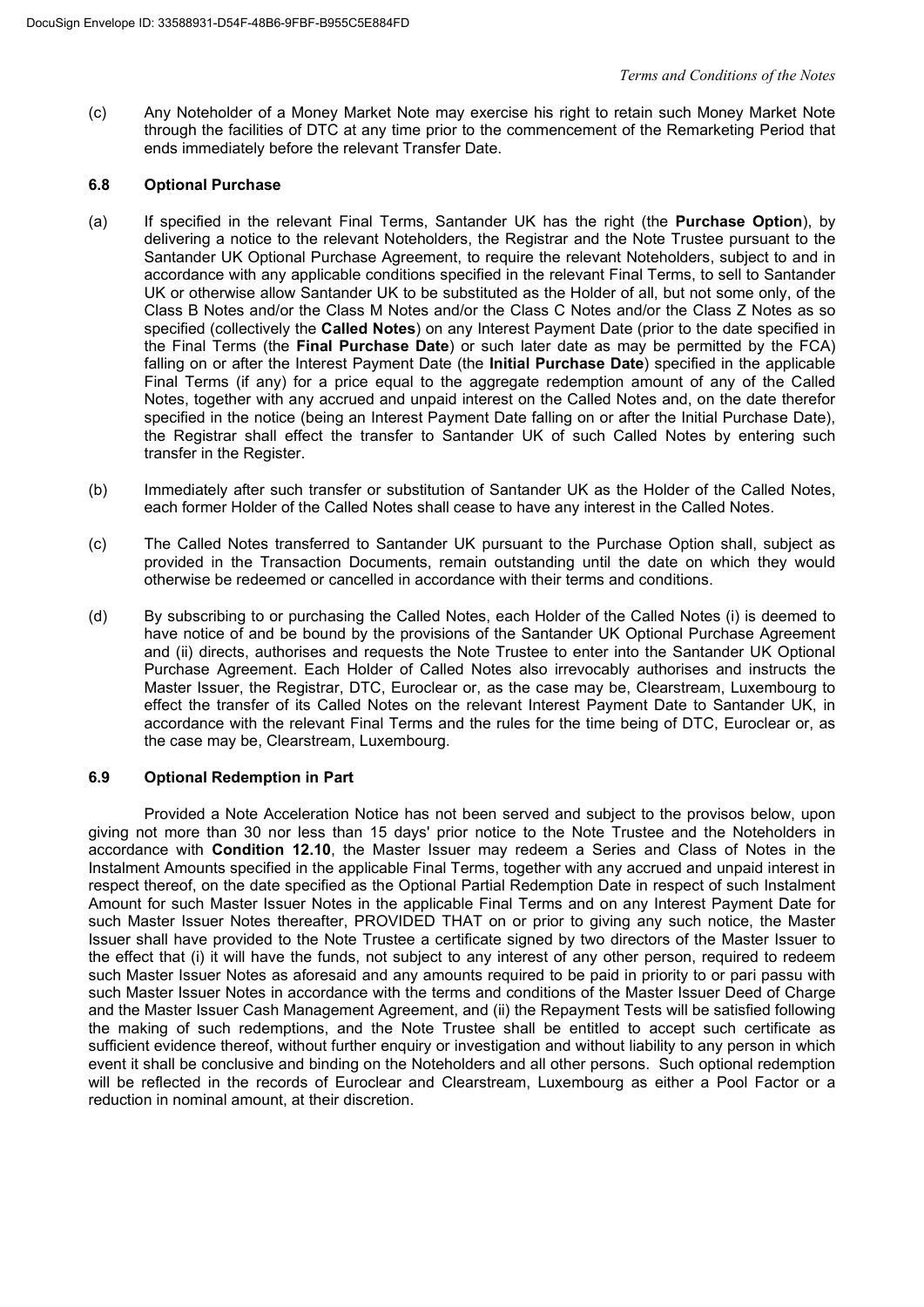# **6.10 Increase in a Class Z Variable Funding Note**

A Class Z Variable Funding Noteholder may on any date (each an **Increase Date**) increase the Principal Amount Outstanding of a Class Z Variable Funding Note and cause a corresponding increase in the Specified Denomination of such Class Z Variable Funding Note, provided that such increase shall not cause the Seller Share to be reduced below the Minimum Seller Share, by:

- (a) delivering to the Master Issuer, the Registrar and the Master Issuer Cash Manager a written notice (with a copy to the Note Trustee) indicating:
	- (i) the amount of the increase (the **Increase Amount**);
	- (ii) the date of the proposed increase (which may be the date on which the notice is provided); and
	- (iii) with satisfactory evidence, that it is the relevant Class Z Variable Funding Noteholder; and
- (b) subscribing for and paying an amount equal to the Increase Amount to the Master Issuer Transaction Account or such other account as the Master Issuer (or the Master Issuer Cash Manager) may direct from time to time).

The Master Issuer undertakes to lend the proceeds of the Increase Amount to Funding by way of an increase in the size of the relevant NR VFN Term Advance.

# **7. Payments**

#### **7.1** *Presentation of Master Issuer Notes*

Payments of principal shall be made by cheque in the Specified Currency, drawn on a Designated Bank, or upon application by a Holder of the relevant Master Issuer Note to the Specified Office of the Principal Paying Agent not later than the fifth Business Day before the Record Date (as defined in **Condition 7.7**), by transfer to a Designated Account maintained by the payee with a Designated Bank and (in the case of final redemption) upon surrender of the relevant Master Issuer Note at the Specified Office of any Paying Agent.

Payments of interest shall be made by cheque in the Specified Currency drawn on a Designated Bank, or upon application by a Holder of the relevant Master Issuer Note to the Specified Office of the Principal Paying Agent not later than the fifth Business Day before the Record Date (as defined in **Condition 7.7**), by transfer to a Designated Account maintained by the payee with a Designated Bank and (in the case of interest payable on final redemption) upon surrender of the relevant Master Issuer Note at the Specified Office of any Paying Agent.

# **7.2** *Laws and Regulations*

Payments of principal and interest in respect of the Master Issuer Notes are subject, in all cases, to (i) any fiscal or other laws and regulations applicable thereto in the place of payment, and (ii) any withholding or deduction required pursuant to an agreement described in Section 1471(b) of the U.S. Internal Revenue Code of 1986 (the **Code**) or otherwise imposed pursuant to Sections 1471 through 1474 of the Code, any regulations or agreements thereunder, any official interpretations thereof, or any law implementing an intergovernmental approach thereto. Noteholders will not be charged commissions or expenses on payments.

# **7.3** *Payment of Interest following a failure to pay Principal*

If payment of principal is improperly withheld or refused on or in respect of any Master Issuer Note or part thereof, the interest which continues to accrue in respect of such Master Issuer Note in accordance with **Condition 5** will be paid in accordance with this **Condition 7**.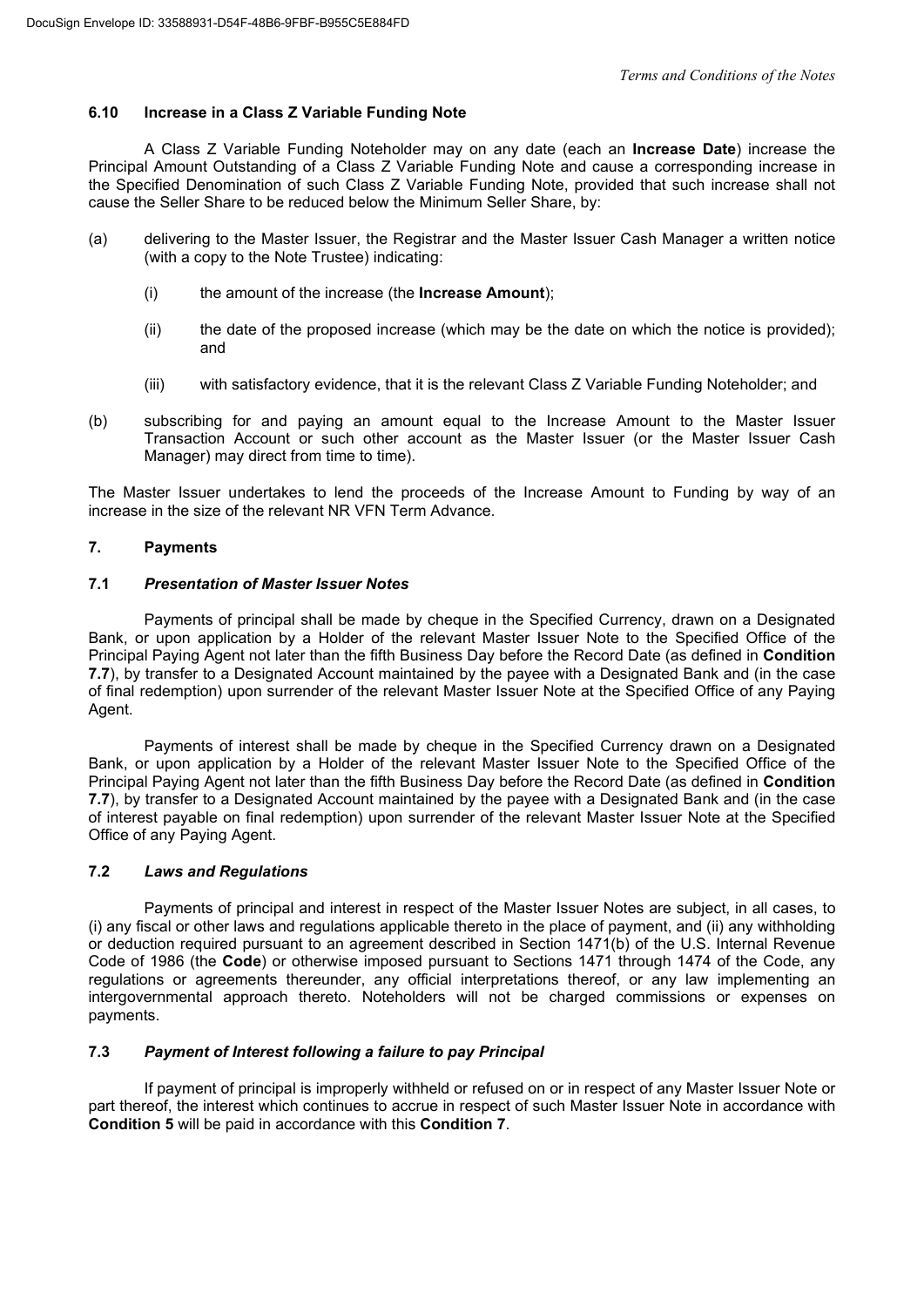# **7.4** *Change of Paying Agents*

The initial Principal Paying Agent, the Registrar, the Transfer Agent and the Paying Agents are listed in these Conditions. The Master Issuer reserves the right, subject to the prior written approval of the Note Trustee, at any time to vary or terminate the appointment of the Principal Paying Agent, the Registrar, the Transfer Agent and the U.S. Paying Agent and to appoint additional or other Paying Agents. The Master Issuer will at all times maintain a Paying Agent with a Specified Office in London and a U.S. Paying Agent with a Specified Office in New York and a Registrar. Except where otherwise provided in the Trust Deed, the Master Issuer will cause at least 30 days' notice of any change in or addition to the Paying Agents, the Transfer Agent or the Registrar or their Specified Offices to be given in accordance with **Condition 12.10** and will notify the Rating Agencies of such change or addition.

# **7.5** *No payment on non-Business Day*

Where payment is to be made by transfer to a Designated Account, payment instructions (for value the due date or, if the due date is not a Business Day, for value the next succeeding Business Day) will be initiated and, where payment is to be made by cheque, the cheque will be mailed (a) (in the case of payments of principal and interest payable on redemption) on the later of the due date for payment and the day on which the relevant Master Issuer Note is surrendered (or, in the case of part payment only, endorsed) at the Specified Office of a Paying Agent and (b) (in the case of payments of interest payable other than on redemption) on the due date for payment. A Holder of a Master Issuer Note shall not be entitled to any interest or other payment in respect of any delay in payment resulting from (i) the due date for a payment not being a Business Day or (ii) a cheque mailed in accordance with this **Condition 7.5** arriving after the due date for payment or being lost in the mail.

# **7.6** *Partial Payment*

If a Paying Agent makes a partial payment in respect of any Master Issuer Note, the Master Issuer shall procure and the Registrar will ensure that the amount and date of such payment are noted on the Register and, in the case of partial payment upon presentation of a Master Issuer Note, that a statement indicating the amount and date of such payment is endorsed on the relevant Master Issuer Note.

# **7.7** *Record Date*

Each payment in respect of a Master Issuer Note will be made to the persons shown as the Holder in the Register (i) where the Master Issuer Note is in global form, at the close of the business day (being for this purpose a day on which Euroclear and Clearstream, Luxembourg are open for business) before the relevant due date, (ii) where the Master Issuer Note is in definitive form, at the opening of business in the place of the Registrar's Specified Office on the fifteenth day before the due date for such payment (the **Record Date**).

# **7.8** *Payment of Interest*

Subject as provided otherwise in these Conditions, if interest is not paid in respect of a Master Issuer Note of any Class on the date when due and payable (other than because the due date is not a Business Day) or by reason of non-compliance with **Condition 7.1**, then such unpaid interest shall itself bear interest at the Rate of Interest applicable from time to time to such note until such interest and interest thereon are available for payment and notice thereof has been duly given in accordance with **Condition 12.10**.

# **8. Prescription**

Claims against the Master Issuer for payment of interest and principal on redemption shall be prescribed and become void if the relevant Master Issuer Notes are not surrendered for payment within a period of 10 years from the relevant date in respect thereof. After the date on which a payment under a Master Issuer Note becomes void in its entirety, no claim may be made in respect thereof. In this **Condition 8**, the **relevant date**, in respect of a payment under a Master Issuer Note, is the date on which the payment in respect thereof first becomes due or (if the full amount of the monies payable in respect of those payments under all the Master Issuer Notes due on or before that date has not been duly received by the Principal Paying Agent or the Note Trustee on or prior to such date) the date on which, the full amount of such monies having been so received, notice to that effect is duly given to Noteholders in accordance with **Condition 12.10**.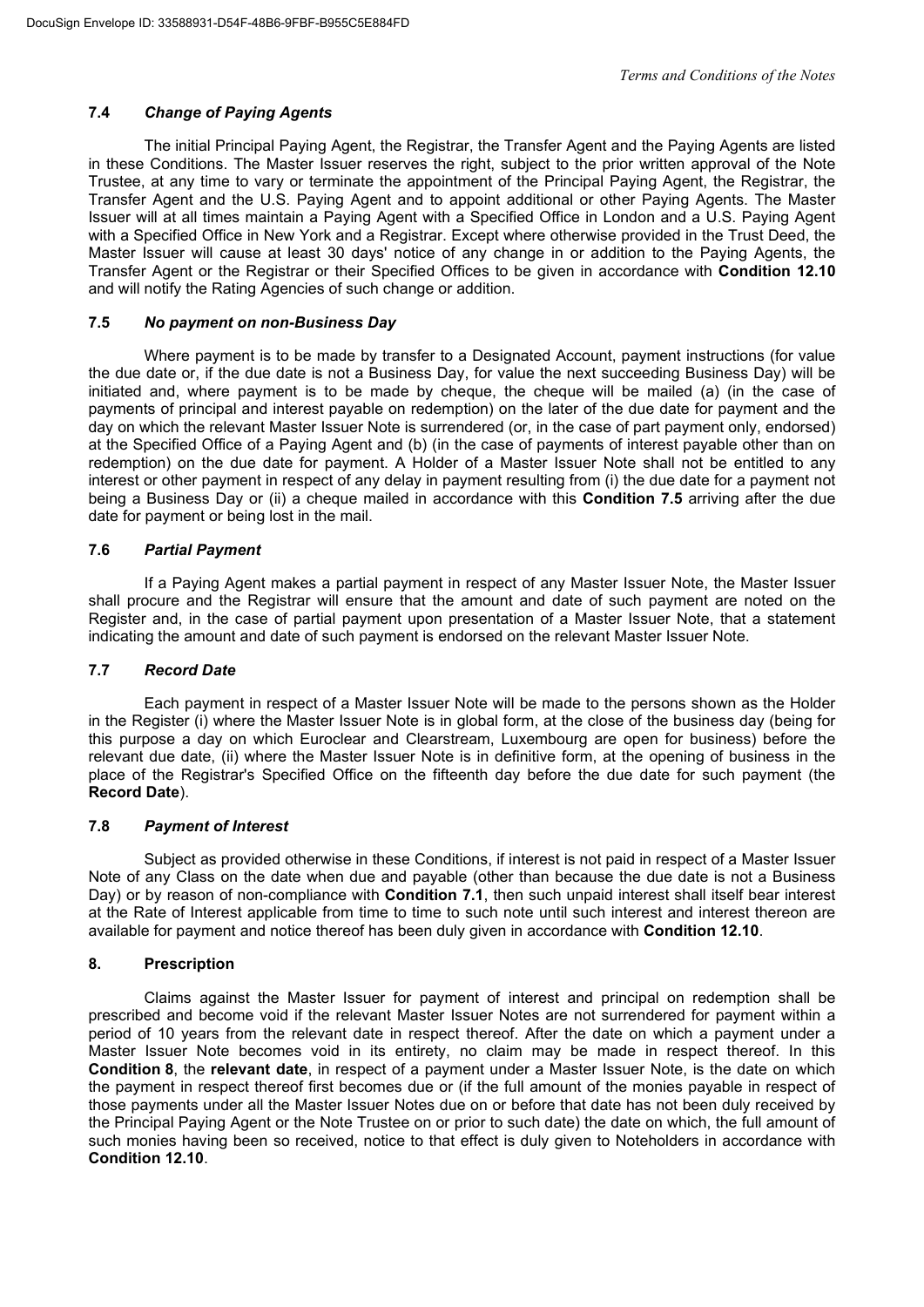# **9. Taxation**

All payments in respect of the Master Issuer Notes will be made without withholding or deduction for, or on account of, any present or future taxes, duties or charges of whatsoever nature unless the Master Issuer or any relevant Paying Agent is required by applicable law to make any payment in respect of the Master Issuer Notes subject to any such withholding or deduction. In that event, the Master Issuer or such Paying Agent shall make such payment after such withholding or deduction has been made and shall account to the relevant authorities for the amount so required to be withheld or deducted. No Paying Agent nor the Master Issuer will be obliged to make any additional payments to Noteholders in respect of such withholding or deduction.

# **10. Events of Default**

# **10.1** *Class A Noteholders*

The Note Trustee in its absolute discretion may, and if so requested in writing by the Holders of not less than 25 per cent. in aggregate Principal Amount Outstanding of the Class A Notes then outstanding (which for this purpose and the purpose of any Extraordinary Resolution referred to in this **Condition 10.1** means the Class A Notes of all Series constituted by the Trust Deed) or if so directed by or pursuant to an Extraordinary Resolution passed at a meeting of the Holders of the Class A Notes shall (subject, in each case, to being indemnified and/or secured and/or prefunded to its satisfaction) give notice (a **Class A Note Enforcement Notice**) to the Master Issuer, the Master Issuer Security Trustee and the Security Trustee of a Note Event of Default (as defined below) declaring (in writing) the Class A Notes and all other Master Issuer Notes to be due and repayable (and they shall forthwith become due and repayable) at any time after the happening of any of the following events (each a **Note Event of Default**) which is continuing or unwaived:

- (a) default being made for a period of three Business Days in the payment of any amount of principal of the Class A Notes of any Series when and as the same ought to be paid in accordance with these Conditions or default being made for a period of three Business Days in the payment of any amount of interest on the Class A Notes of any Series when and as the same ought to be paid in accordance with these Conditions; or
- (b) the Master Issuer failing duly to perform or observe any other obligation binding upon it under the Class A Notes of any Series, the Trust Deed, the Master Issuer Deed of Charge or any other Master Issuer Transaction Document and, in any such case (except where the Note Trustee certifies that, in its opinion, such failure is incapable of remedy, in which case no notice will be required), such failure is continuing unremedied for a period of 20 days following the service by the Note Trustee on the Master Issuer of notice requiring the same to be remedied and the Note Trustee has certified that the failure to perform or observe is materially prejudicial to the interests of the Holders of the Class A Notes of such Series; or
- (c) the Master Issuer, otherwise than for the purposes of such amalgamation or reconstruction as is referred to in subparagraph (d) below, ceases or threatens to cease to carry on its business or a substantial part of its business or the Master Issuer is deemed unable to pay its debts within the meaning of Section 123(1)(a), (b), (c) or (d) of the Insolvency Act 1986 (as that section may be amended, modified or re-enacted) or becomes unable to pay its debts as they fall due or the value of its assets falls to less than the amount of its liabilities (taking into account for both these purposes its contingent and prospective liabilities) or otherwise becomes insolvent; or
- (d) an order being made or an effective resolution being passed for the winding-up of the Master Issuer except a winding-up for the purposes of or pursuant to an amalgamation, restructuring or merger the terms of which have previously been approved by the Note Trustee in writing or by an Extraordinary Resolution of the Holders of the Class A Notes; or
- (e) proceedings being otherwise initiated against the Master Issuer under any applicable liquidation, insolvency, composition, reorganisation or other similar laws (including, but not limited to, presentation for a petition for an administration order, the filing of documents with the court for an administration or the service of a notice of intention to appoint an administrator) and (except in the case of presentation of a petition for an administration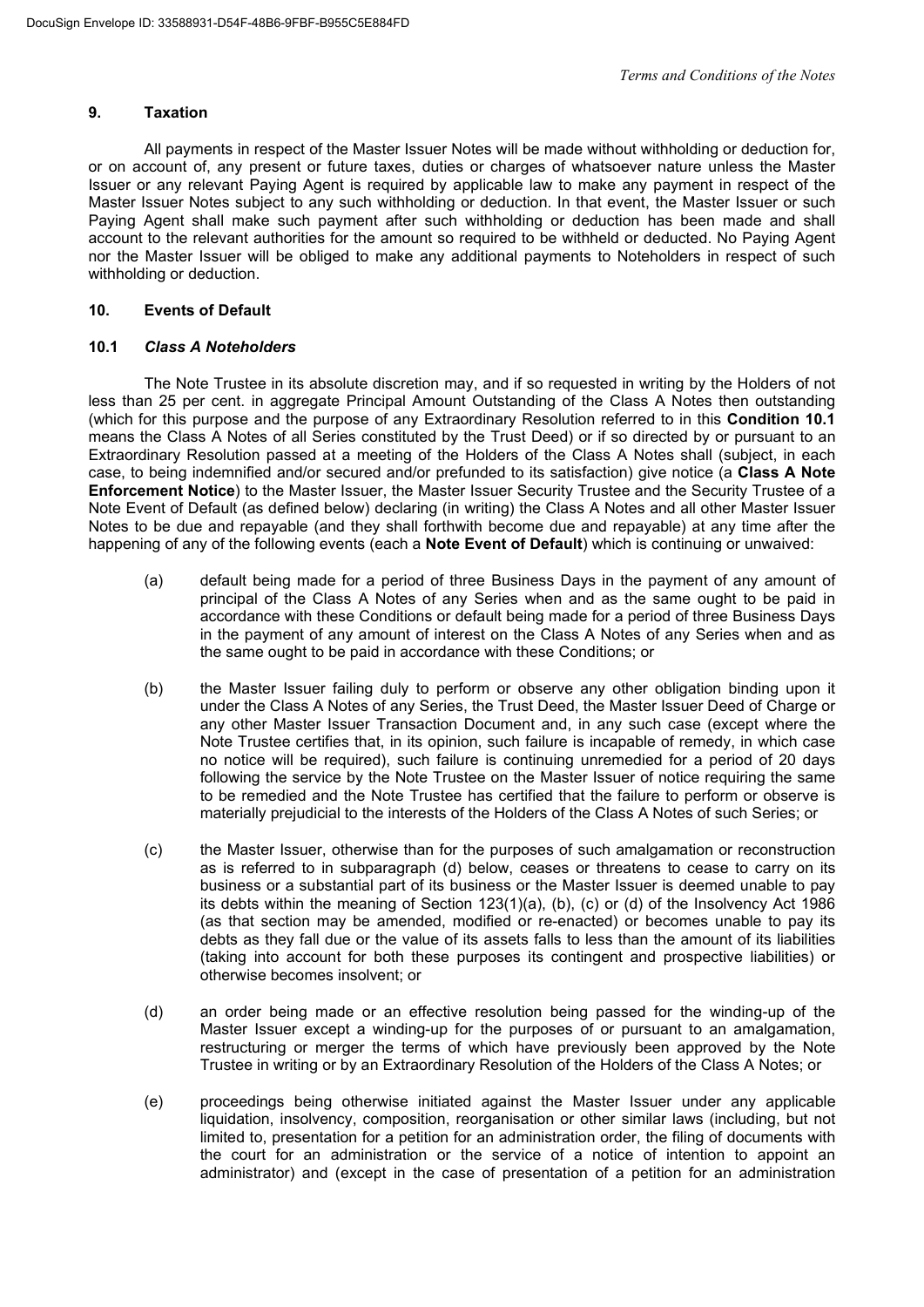order) such proceedings are not, in the sole opinion of the Note Trustee, being disputed in good faith with a reasonable prospect of success, or an administration order being granted or the appointment of an administrator takes effect or an administrative receiver or other receiver, liquidator or other similar official being appointed in relation to the Master Issuer or in relation to the whole or any substantial part of the undertaking or assets of the Master Issuer, or an encumbrancer taking possession of the whole or any substantial part of the undertaking or assets of the Master Issuer, or a distress, execution, diligence or other process being levied or enforced upon or sued out against the whole or any substantial part of the undertaking or assets of the Master Issuer and such possession or process (as the case may be) not being discharged or not otherwise ceasing to apply within 30 days, or the Master Issuer initiating or consenting to the foregoing proceedings relating to itself under applicable liquidation, insolvency, composition, reorganisation or other similar laws or making a conveyance or assignment for the benefit of its creditors generally or a composition or similar arrangement with the creditors or takes steps with a view to obtaining a moratorium in respect of any of its indebtedness, including without limitation, the filing of documents with the court; or

(f) if a Master Intercompany Loan Enforcement Notice is served under the Master Intercompany Loan Agreement, while the Class A Notes of any Series are outstanding.

# **10.2** *Class B Noteholders*

This **Condition 10.2** shall have no effect if, and for as long as, any Class A Notes of any Series are outstanding. Subject thereto, for so long as any Class B Notes of any Series are outstanding, the Note Trustee in its absolute discretion may, and if so requested in writing by the Holders of not less than 25 per cent. in aggregate Principal Amount Outstanding of the Class B Notes then outstanding (which for this purpose and the purpose of any Extraordinary Resolution referred to in this **Condition 10.2** means the Class B Notes of all Series constituted by the Trust Deed) or if so directed by or pursuant to an Extraordinary Resolution passed at a meeting of the Holders of the Class B Notes shall (subject, in each case, to being indemnified and/or secured and/or prefunded to its satisfaction) give notice (a **Class B Note Enforcement Notice**) to the Master Issuer, the Master Issuer Security Trustee and the Security Trustee of a Note Event of Default (as defined below) declaring (in writing) the Class B Notes and all other Master Issuer Notes to be due and repayable (and they shall forthwith become due and repayable) at any time after the happening of any of the following events:

- (a) default being made for a period of three Business Days in the payment of any amount of principal of the Class B Notes of any Series when and as the same ought to be paid in accordance with these Conditions or default being made for a period of three Business Days in the payment of any amount of interest on the Class B Notes of any Series when and as the same ought to be paid in accordance with these Conditions; or
- (b) the occurrence of any of the events in **Condition 10.1(b), (c), (d). (e)** or **(f) above** provided that the references in **Condition 10.1(b), Condition 10.1(d)** and **Condition 10.1(f)** to Class A Notes shall be read as references to Class B Notes.

# **10.3** *Class M Noteholders*

This **Condition 10.3** shall have no effect if, and for as long as, any Class A Notes or any Class B Notes of any Series are outstanding. Subject thereto, for so long as any Class M Notes are outstanding, the Note Trustee in its absolute discretion may, and if so requested in writing by the Holders of not less than 25 per cent. in aggregate Principal Amount Outstanding of the Class M Notes then outstanding (which for this purpose and the purpose of any Extraordinary Resolution referred to in this **Condition 10.3** means the Class M Notes of all Series constituted by the Trust Deed) or if so directed by or pursuant to an Extraordinary Resolution passed at a meeting of the Holders of the Class M Notes shall (subject, in each case, to being indemnified and/or secured and/or prefunded to its satisfaction) give notice (a **Class M Note Enforcement Notice**) to the Master Issuer, the Master Issuer Security Trustee and the Security Trustee of a Note Event of Default (as defined below) declaring (in writing) the Class M Notes and all other Master Issuer Notes to be due and repayable (and they shall forthwith become due and repayable) at any time after the happening of any of the following events: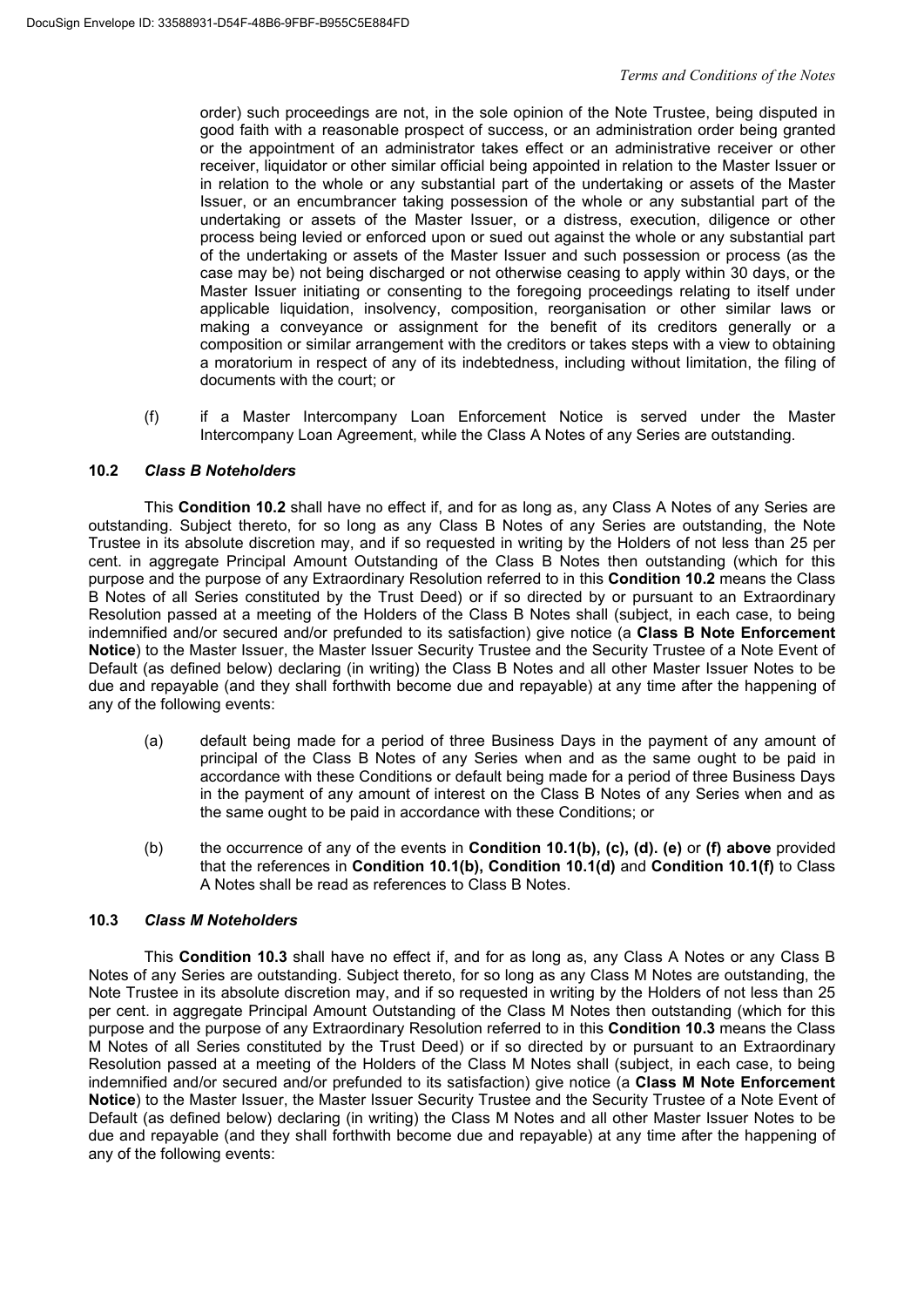- (a) default being made for a period of three Business Days in the payment of any amount of principal of the Class M Notes of any Series when and as the same ought to be paid in accordance with these Conditions or default being made for a period of three Business Days in the payment of any amount of interest on the Class M Notes of any Series when and as the same ought to be paid in accordance with these Conditions; or
- (b) the occurrence of any of the events in **Condition 10.1(b), (c), (d). (e)** or **(f) above** provided that the references in **Condition 10.1(b), Condition 10.1(d)** and **Condition 10.1(f)** to Class A Notes shall be read as references to Class M Notes.

# **10.4** *Class C Noteholders*

This **Condition 10.4** shall have no effect if, and for as long as, any Class A Notes, any Class B Notes or any Class M Notes of any Series are outstanding. Subject thereto, for so long as any Class C Notes are outstanding, the Note Trustee in its absolute discretion may, and if so requested in writing by the Holders of not less than 25 per cent. in aggregate Principal Amount Outstanding of the Class C Notes then outstanding (which for this purpose and the purpose of any Extraordinary Resolution referred to in this **Condition 10.4** means the Class C Notes of all Series constituted by the Trust Deed) or if so directed by or pursuant to an Extraordinary Resolution passed at a meeting of the Holders of the Class C Notes shall (subject, in each case, to being indemnified and/or secured and/or prefunded to its satisfaction) give notice (a **Class C Note Enforcement Notice**) to the Master Issuer, the Master Issuer Security Trustee and the Security Trustee of a Note Event of Default (as defined below) declaring (in writing) the Class C Notes and all other Master Issuer Notes to be due and repayable (and they shall forthwith become due and repayable) at any time after the happening of any of the following events:

- (a) default being made for a period of three Business Days in the payment of any amount of principal of the Class C Notes of any Series when and as the same ought to be paid in accordance with these Conditions or default being made for a period of three Business Days in the payment of any amount of interest on the Class C Notes of any Series when and as the same ought to be paid in accordance with these Conditions; or
- (b) the occurrence of any of the events in **Condition 10.1(b), (c), (d). (e)** or **(f) above** provided that the references in **Condition 10.1(b), Condition 10.1(d)** and **Condition 10.1(f)** to Class A Notes shall be read as references to Class C Notes.

# **10.5** *Class Z Noteholders*

This **Condition 10.5** shall have no effect if, and for as long as, any Class A Notes, any Class B Notes, any Class M Notes or any Class C Notes of any Series are outstanding. Subject thereto, for so long as any Class Z Notes are outstanding, the Note Trustee in its absolute discretion may, and if so requested in writing by the Holders of not less than 25 per cent. in aggregate Principal Amount Outstanding of the Class Z Notes then outstanding (which for this purpose and the purpose of any Extraordinary Resolution referred to in this **Condition 10.5** means the Class Z Notes of all Series constituted by the Trust Deed) or if so directed by or pursuant to an Extraordinary Resolution passed at a meeting of the Holders of the Class Z Notes shall (subject, in each case, to being indemnified and/or secured and/or prefunded to its satisfaction) give notice (a **Class Z Note Enforcement Notice**) to the Master Issuer, the Master Issuer Security Trustee and the Security Trustee of a Note Event of Default (as defined below) declaring (in writing) the Class Z Notes and all other Master Issuer Notes to be due and repayable (and they shall forthwith become due and repayable) at any time after the happening of any of the following events:

- (a) default being made for a period of three Business Days in the payment of any amount of principal of the Class Z Notes of any Series when and as the same ought to be paid in accordance with these Conditions or default being made for a period of three Business Days in the payment of any amount of interest on the Class Z Notes of any Series when and as the same ought to be paid in accordance with these Conditions; or
- (b) the occurrence of any of the events in **Condition 10.1(b), (c), (d). (e)** or **(f) above** provided that the references in **Condition 10.1(b), Condition 10.1(d)** and **Condition 10.1(f)** to Class A Notes shall be read as references to Class Z Notes.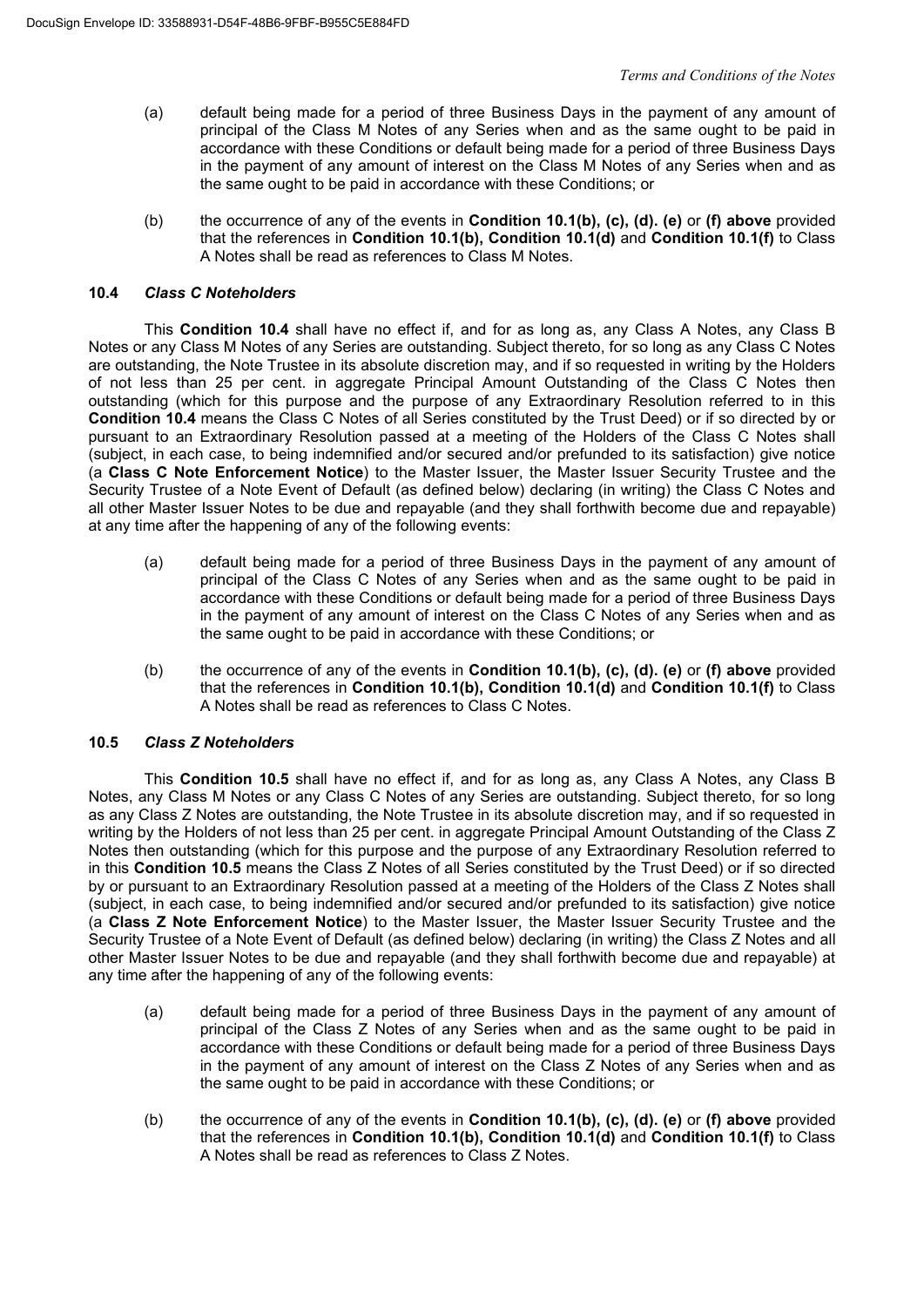# **10.6** *Following Service of a Note Enforcement Notice*

In these Conditions, a **Note Enforcement Notice** means any of the Class A Note Enforcement Notice, the Class B Note Enforcement Notice, the Class M Note Enforcement Notice, the Class C Note Enforcement Notice and the Class Z Note Enforcement Notice. For the avoidance of doubt, upon any Note Enforcement Notice being given by the Note Trustee in accordance with **Conditions 10.1, 10.2, 10.3, 10.4** or **10.5 above**, all the Master Issuer Notes then outstanding shall immediately become due and repayable at their Principal Amount Outstanding together with accrued interest (or, in the case of Zero Coupon Master Issuer Note, at its Redemption Amount calculated in accordance with **Condition 6.6**.

# **11. Enforcement of Master Issuer Notes**

# **11.1** *Enforcement*

The Note Trustee may, at its discretion and without notice at any time and from time to time, take such steps or actions and institute such proceedings against the Master Issuer or any other person as it may think fit to enforce the provisions of the Master Issuer Notes, the Trust Deed (including these Conditions) or any of the other Master Issuer Transaction Documents to which it is a party and the Note Trustee may, at its discretion without notice, at any time after the Master Issuer Security has become enforceable (including after the service of a Note Enforcement Notice in accordance with **Condition 10**), instruct the Master Issuer Security Trustee to take such steps as it may think fit to enforce the Master Issuer Security. The Note Trustee shall not be bound to take such steps or institute such proceedings or give such instructions unless:

- (a) (subject in all cases to restrictions contained in the Trust Deed to protect the interests of any higher ranking Class of Noteholders) it shall have been so directed by an Extraordinary Resolution of the Class A Noteholders, the Class B Noteholders, the Class M Noteholders, the Class C Noteholders and the Class Z Noteholders (which for this purpose means the Holders of all Series of the Class A Notes, the Class B Notes, the Class M Notes, the Class C Notes or the Class Z Notes (as applicable)) or so requested in writing by the Holders of at least 25 per cent. in aggregate Principal Amount Outstanding of the Class A Notes, the Class B Notes, the Class M Notes, the Class C Notes and the Class Z Notes (as applicable) of all Series then outstanding; and
- (b) it shall have been indemnified and/or secured and/or pre-funded to its satisfaction.

The Master Issuer Security Trustee shall not, and shall not be bound to, take such steps or take any such action unless it is so directed by the Note Trustee and indemnified and/or secured and/or pre-funded to its satisfaction.

Amounts available for distribution after enforcement of the Master Issuer Security shall be distributed in accordance with the terms of the Master Issuer Deed of Charge.

No Noteholder shall be entitled to proceed directly against the Master Issuer unless the Note Trustee or the Master Issuer Security Trustee (as the applicable), having become bound so to do, fails to do so within a reasonable period and such failure shall be continuing, provided that no Class B Noteholder, Class M Noteholder, Class C Noteholder or Class Z Noteholder will be entitled to commence proceedings for the winding-up or administration of the Master Issuer at any time unless:

- there are no outstanding Master Issuer Notes of a Class with higher priority; or
- if Master Issuer Notes of a Class with higher priority are outstanding, there is consent of Noteholders of at least one quarter of the aggregate Principal Amount Outstanding of the Master Issuer Notes outstanding of the Class or Classes of Master Issuer Notes with higher priority or pursuant to an Extraordinary Resolution of the Holders of such Class of Master Issuer Notes.

Notwithstanding any other condition or any provision of any Transaction Document, all obligations of the Master Issuer to the Noteholders are limited in recourse to the Master Issuer Security. If:

 there is no Master Issuer Security remaining which is capable of being realised or otherwise converted into cash;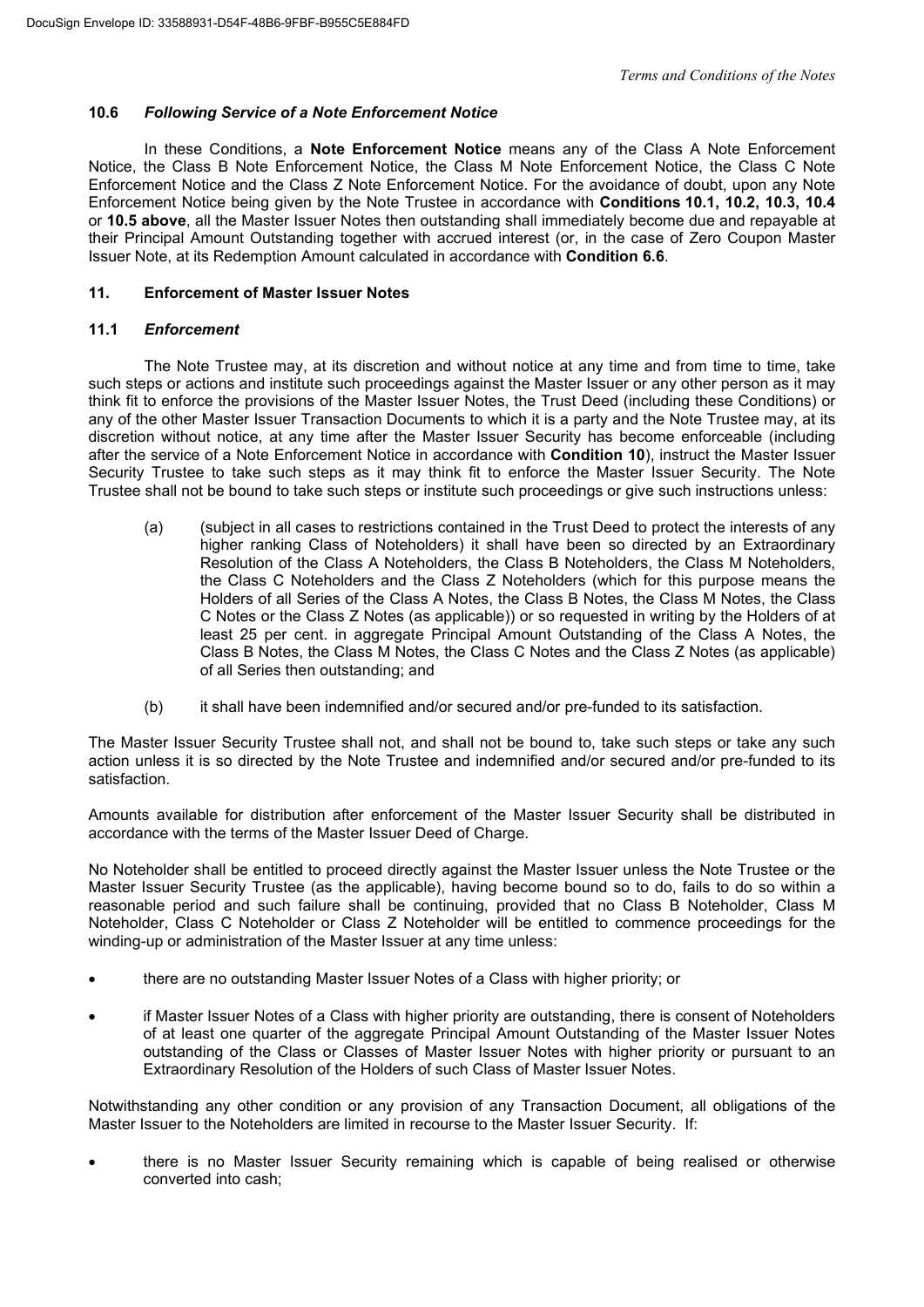- all amounts available from the Master Issuer Security have been applied to meet or provide for the relevant obligations specified in, and in accordance with, the provisions of the Master Issuer Deed of Charge; and
- there are insufficient amounts available from the Master Issuer Security to pay in full, in accordance with the provisions of the Master Issuer Deed of Charge, amounts outstanding under the Master Issuer Notes (including payments of principal, premium (if any) and interest),

then the Noteholders shall have no further claim against the Master Issuer in respect of any amounts owing to them which remain unpaid (including, for the avoidance of doubt, payments of principal, premium (if any) and/or interest in respect of the Master Issuer Notes) and such unpaid amounts shall be deemed to be discharged in full and any relevant payment rights shall be deemed to cease.

# **12. Meetings of Noteholders, Modifications and Waiver**

# **12.1 Meetings of Noteholders**

The Trust Deed contains provisions for convening meetings (including by way of conferencing call or by use of a videoconferencing platform) of Noteholders of any Series and Class (or Sub-Class) to consider any matter affecting their interests, including the sanctioning by Extraordinary Resolution of a modification of any provision of these Conditions or the provisions of any of the Master Issuer Transaction Documents.

#### (a) *Class A Notes*

In respect of the Class A Notes, the Trust Deed provides that, subject to **Condition 12.2**:

- (i) a resolution which, in the opinion of the Note Trustee, affects the interests of the Holders of the Class A Notes of one Sub-Class or Series (as the case may be) only shall be deemed to have been duly passed if passed at a meeting of the Holders of the Class A Notes of that Sub-Class or Series (as the case may be);
- (ii) a resolution which, in the opinion of the Note Trustee, affects the interests of the Holders of the Class A Notes of any two or more Sub-Classes or Series (as the case may be) but does not give rise to a conflict of interest between the Holders of any such two or more Sub-Classes or Series (as the case may be) of Class A Notes, shall be deemed to have been duly passed if passed at a single meeting of the Holders of such two or more Sub-Classes or Series (as the case may be) of Class A Notes; and
- (iii) a resolution which, in the opinion of the Note Trustee, affects the interests of the Holders of the Class A Notes of any two or more Sub-Classes or Series (as the case may be) and gives or may give rise to a conflict of interest between the Holders of any such Sub-Classes or Series (as the case may be) of Class A Notes, shall be deemed to have been duly passed only if, in lieu of being passed at a single meeting of the Holders of such two or more Sub-Classes or Series (as the case may be) of Class A Notes, it shall be duly passed at a separate meeting of the Holders of each such Sub-Class or Series (as the case may be) of Class A Notes.

In the case of a single meeting of the Holders of the Class A Notes of any two or more Sub-Classes or Series (as the case may be) which are not all denominated in the same currency, the Principal Amount Outstanding of any Class A Note denominated in a currency other than sterling shall be converted into sterling at the relevant swap rate.

The Trust Deed contains provisions similar to those in the preceding two paragraphs in relation to requests in writing from Class A Noteholders upon which the Note Trustee or, as the case may be, the Master Issuer Security Trustee is bound to act.

(b) *Class B Notes*

In respect of the Class B Notes, the Trust Deed provides that, subject to **Condition 12.2**: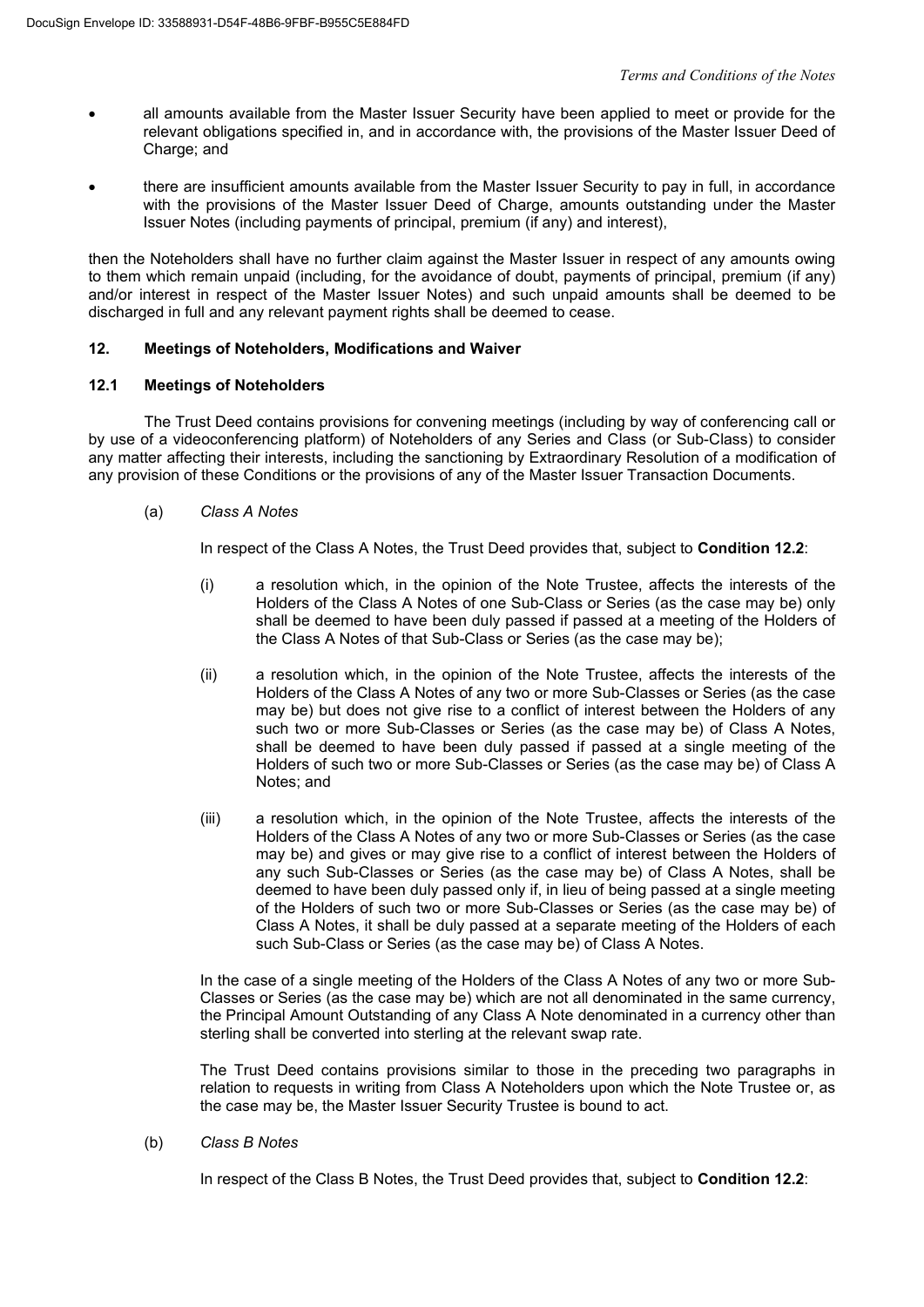- (i) a resolution which, in the opinion of the Note Trustee, affects the interests of the Holders of the Class B Notes of one Sub-Class or Series (as the case may be) only shall be deemed to have been duly passed if passed at a meeting of the Holders of the Class B Notes of that Sub-Class or Series (as the case may be);
- (ii) a resolution which, in the opinion of the Note Trustee, affects the interests of the Holders of the Class B Notes of any two or more Sub-Classes or Series (as the case may be) but does not give rise to a conflict of interest between the Holders of any such two or more Sub-Classes or Series (as the case may be) of Class B Notes, shall be deemed to have been duly passed if passed at a single meeting of the Holders of such two or more Sub-Classes or Series (as the case may be) of Class B Notes; and
- (iii) a resolution which, in the opinion of the Note Trustee, affects the interests of the Holders of the Class B Notes of any two or more Sub-Classes or Series (as the case may be) and gives or may give rise to a conflict of interest between the Holders of any such Sub-Classes or Series (as the case may be) of Class B Notes, shall be deemed to have been duly passed only if, in lieu of being passed at a single meeting of the Holders of such two or more Sub-Classes or Series (as the case may be) of Class B Notes, it shall be duly passed at a separate meeting of the Holders of each such Sub-Class or Series (as the case may be) of Class B Notes.

In the case of a single meeting of the Holders of the Class B Notes of any two or more Sub-Classes or Series (as the case may be) which are not all denominated in the same currency, the Principal Amount Outstanding of any Class B Note denominated in a currency other than sterling shall be converted into sterling at the relevant swap rate.

The Trust Deed contains provisions similar to those in the preceding two paragraphs in relation to requests in writing from Class B Noteholders upon which the Note Trustee or, as the case may be, the Master Issuer Security Trustee is bound to act.

(c) *Class M Notes*

In respect of the Class M Notes, the Trust Deed provides that, subject to **Condition 12.2**:

- (i) a resolution which, in the opinion of the Note Trustee, affects the interests of the Holders of the Class M Notes of one Sub-Class or Series (as the case may be) only shall be deemed to have been duly passed if passed at a meeting of the Holders of the Class M Notes of that Sub-Class or Series (as the case may be);
- (ii) a resolution which, in the opinion of the Note Trustee, affects the interests of the Holders of the Class M Notes of any two or more Sub-Classes or Series (as the case may be) but does not give rise to a conflict of interest between the Holders of any such two or more Sub-Classes or Series (as the case may be) of Class M Notes, shall be deemed to have been duly passed if passed at a single meeting of the Holders of such two or more Sub-Classes or Series (as the case may be) of Class M Notes; and
- (iii) a resolution which, in the opinion of the Note Trustee, affects the interests of the Holders of the Class M Notes of any two or more Sub-Classes or Series (as the case may be) and gives or may give rise to a conflict of interest between the Holders of any such Sub-Classes or Series (as the case may be) of Class M Notes, shall be deemed to have been duly passed only if, in lieu of being passed at a single meeting of the Holders of such two or more Sub-Classes or Series (as the case may be) of Class M Notes, it shall be duly passed at a separate meeting of the Holders of each such Sub-Class or Series (as the case may be) of Class M Notes.

In the case of a single meeting of the Holders of the Class M Notes of any two or more Sub-Classes or Series (as the case may be) which are not all denominated in the same currency,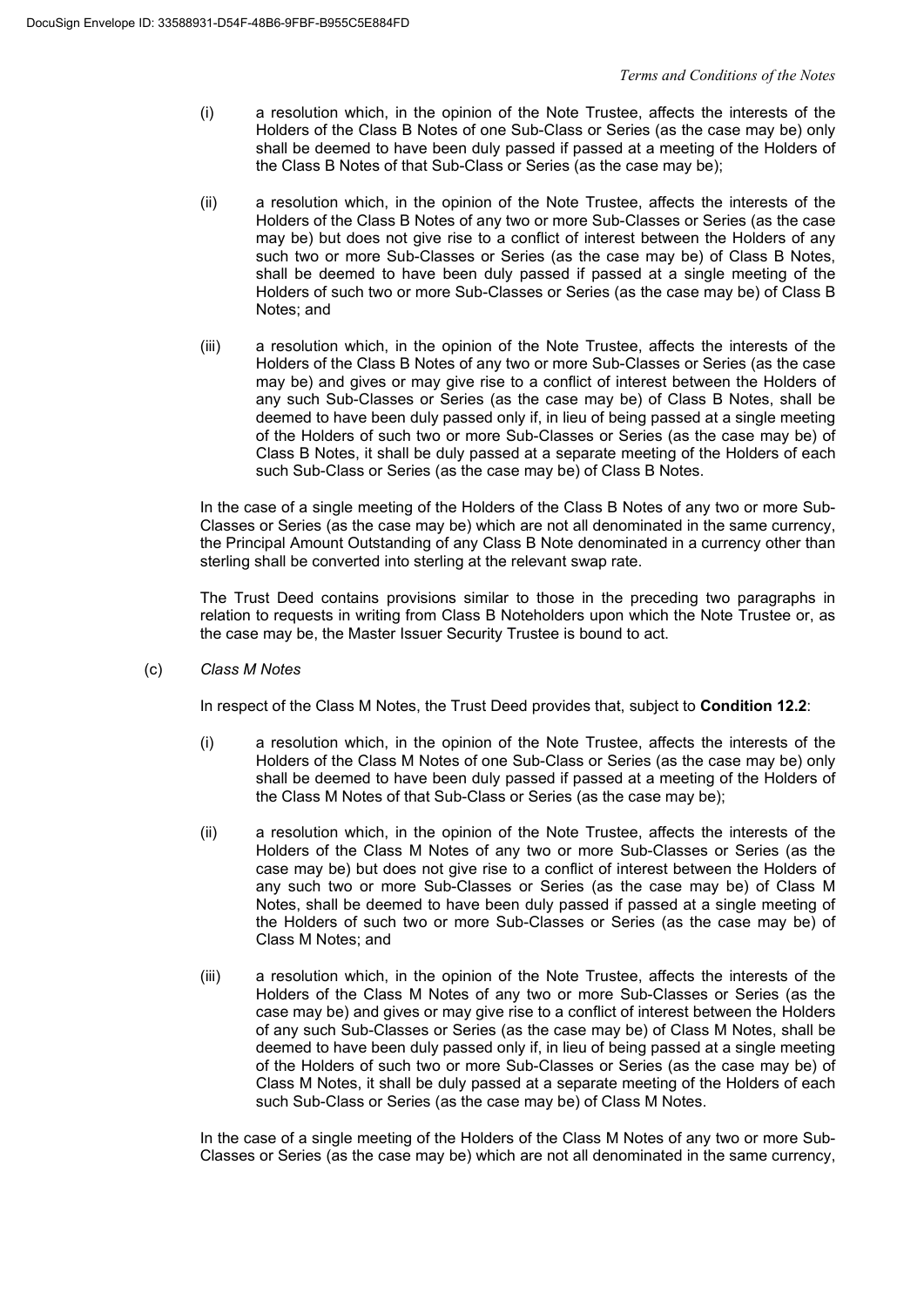the Principal Amount Outstanding of any Class M Note denominated in a currency other than sterling shall be converted into sterling at the relevant swap rate.

The Trust Deed contains provisions similar to those in the preceding two paragraphs in relation to requests in writing from Class M Noteholders upon which the Note Trustee or, as the case may be, the Master Issuer Security Trustee is bound to act.

### (d) *Class C Notes*

In respect of the Class C Notes, the Trust Deed provides that, subject to **Condition 12.2**:

- (i) a resolution which, in the opinion of the Note Trustee, affects the interests of the Holders of the Class C Notes of one Sub-Class or Series (as the case may be) only shall be deemed to have been duly passed if passed at a meeting of the Holders of the Class C Notes of that Sub-Class or Series (as the case may be);
- (ii) a resolution which, in the opinion of the Note Trustee, affects the interests of the Holders of the Class C Notes of any two or more Sub-Classes or Series (as the case may be), but does not give rise to a conflict of interest between the Holders of any such two or more Sub-Classes or Series (as the case may be) of Class C Notes, shall be deemed to have been duly passed if passed at a single meeting of the Holders of such two or more Sub-Classes or Series (as the case may be) of Class C Notes; and
- (iii) a resolution which, in the opinion of the Note Trustee, affects the interests of the Holders of the Class C Notes of any two or more Sub-Classes or Series (as the case may be) and gives or may give rise to a conflict of interest between the Holders of any such Sub-Classes or Series (as the case may be) of Class C Notes, shall be deemed to have been duly passed only if, in lieu of being passed at a single meeting of the Holders of such two or more Sub-Classes or Series (as the case may be) of Class C Notes, it shall be duly passed at a separate meeting of the Holders of each such Sub-Class or Series (as the case may be) of Class C Notes.

In the case of a single meeting of the Holders of the Class C Notes of any two or more Sub-Classes or Series (as the case may be) which are not all denominated in the same currency, the Principal Amount Outstanding of any Class C Note denominated in a currency other than sterling shall be converted into sterling at the relevant swap rate.

The Trust Deed contains provisions similar to those in the preceding two paragraphs in relation to requests in writing from Class C Noteholders upon which the Note Trustee or, as the case may be, the Master Issuer Security Trustee is bound to act.

# (e) *Class Z Notes*

In respect of the Class Z Notes, the Trust Deed provides that, subject to **Condition 12.2**:

- (i) a resolution which, in the opinion of the Note Trustee, affects the interests of the Holders of the Class Z Notes of one Sub-Class or Series (as the case may be) only shall be deemed to have been duly passed if passed at a meeting of the Holders of the Class Z Notes of that Sub-Class or Series (as the case may be);
- (ii) a resolution which, in the opinion of the Note Trustee, affects the interests of the Holders of the Class Z Notes of any two or more Sub-Classes or Series (as the case may be) but does not give rise to a conflict of interest between the Holders of any such two or more Sub-Classes or Series (as the case may be) of Class Z Notes, shall be deemed to have been duly passed if passed at a single meeting of the Holders of such two or more Sub-Classes or Series (as the case may be) of Class Z Notes; and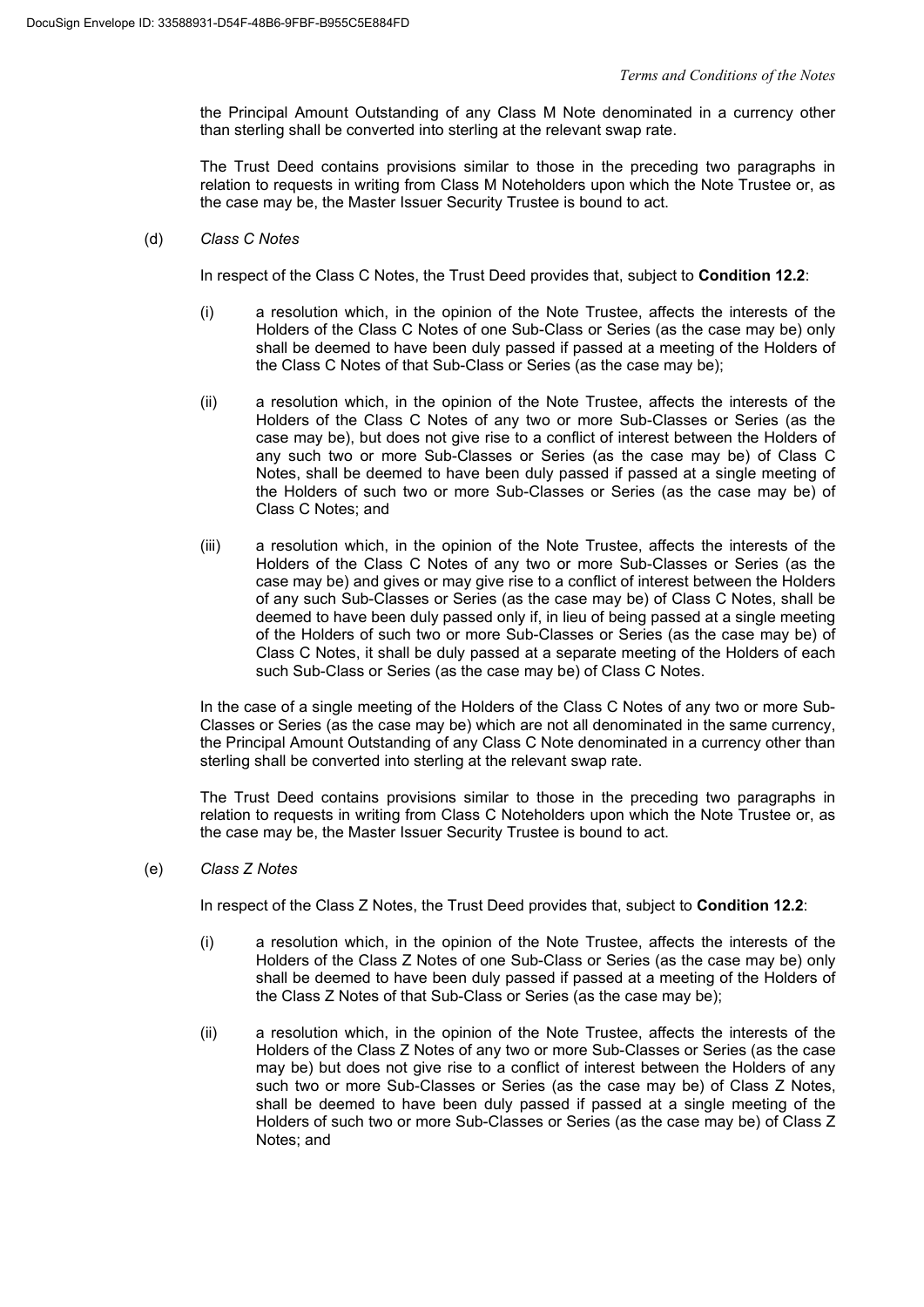(iii) a resolution which, in the opinion of the Note Trustee, affects the interests of the Holders of the Class Z Notes of any two or more Sub-Classes or Series (as the case may be) and gives or may give rise to a conflict of interest between the Holders of any such Sub-Classes or Series (as the case may be) of Class Z Notes, shall be deemed to have been duly passed only if, in lieu of being passed at a single meeting of the Holders of such two or more Sub-Classes or Series (as the case may be) of Class Z Notes, it shall be duly passed at a separate meeting of the Holders of each such Sub-Class or Series (as the case may be) of Class Z Notes.

In the case of a single meeting of the Holders of the Class Z Notes of any two or more Sub-Classes or Series (as the case may be) which are not all denominated in the same currency, the Principal Amount Outstanding of any Class Z Note denominated in a currency other than sterling shall be converted into sterling at the relevant swap rate.

The Trust Deed contains provisions similar to those in the preceding two paragraphs in relation to requests in writing from Class Z Noteholders upon which the Note Trustee or, as the case may be, the Master Issuer Security Trustee is bound to act.

The quorum for any meeting of the Holders of any Series and Class (or Sub-Class) of Master Issuer Notes or of any Class of Master Issuer Notes of more than one Series convened to consider a resolution (except for the purpose of passing an Extraordinary Resolution or a Programme Resolution) will be one or more persons holding or representing not less than 50 per cent. of the aggregate Principal Amount Outstanding then outstanding of such Series and Class (or Sub-Class) of Master Issuer Notes or such Class of Master Issuer Notes of more than one Series or, at any adjourned meeting, one or more persons being or representing Noteholders of such Series and Class (or Sub-Class) of Master Issuer Notes or such Class of Master Issuer Notes of more than one Series, whatever the aggregate Principal Amount Outstanding then outstanding of the relevant Master Issuer Notes so held or represented. A **resolution** means a resolution (excluding an Extraordinary Resolution or a Programme Resolution) passed at a meeting of Noteholders duly convened and held in accordance with the provisions of the Trust Deed by a simple majority of the persons voting thereat upon a show of hands or if a poll is duly demanded by a simple majority of the votes cast on such poll.

Subject to the following paragraph, the quorum at any meeting of the Holders of any Series or Class (or Sub-Class) of Master Issuer Notes or of any Class of Master Issuer Notes of more than one Series of Master Issuer Notes convened to consider the passing of an Extraordinary Resolution (including, for the avoidance of doubt, a Programme Resolution (as defined in **Condition 12.2**)) shall (subject as provided below) be one or more persons holding or representing not less than 50 per cent. of the aggregate principal amount outstanding of the Master Issuer Notes of the relevant Series and Class (or Sub-Class) or of the Class of Master Issuer Notes of more than one Series of Master Issuer Notes or, at any adjourned and reconvened meeting, not less than one or more persons being or representing Noteholders whatever the principal amount outstanding of the Master Issuer Notes of the relevant Series and Class (or Sub-Class) or of the Class of Master Issuer Notes of more than one Series of Master Issuer Notes.

The quorum at any meeting of the Holders of any Series and Class (or Sub-Class) of Master Issuer Notes or of any Class of Master Issuer Notes of more than one Series of Master Issuer Notes convened to consider an Extraordinary Resolution which includes the sanctioning of a modification which would have the effect of altering the amount or timing of payments of principal on the Master Issuer Notes of such Series and Class (or Sub-Class) or of such Class or the rate, the day or the timing of payments of interest thereon or of the currency of payment of the Master Issuer Notes of such Series and Class (or Sub-Class) or of such Class or altering the priority of payments or altering the quorum or majority required in relation to any resolution (each, a **Basic Terms Modification**, as more fully defined in the Trust Deed), shall be one or more persons holding or representing not less than 75 per cent. of the aggregate Principal Amount Outstanding then outstanding of the Master Issuer Notes of the relevant Series and Class (or Sub-Class) or of the Class of Master Issuer Notes of more than one Series of Master Issuer Notes or, at any adjourned and reconvened meeting, 25 per cent. of the aggregate Principal Amount Outstanding then outstanding of the Master Issuer Notes of the relevant Series and Class (or Sub-Class).

An Extraordinary Resolution passed at any meeting of Noteholders shall be binding on all of the Noteholders of the relevant Series and Class (or Sub-Class) or of the Class of Master Issuer Notes of more than one Series of Master Issuer Notes whether or not they are present or represented at the meeting.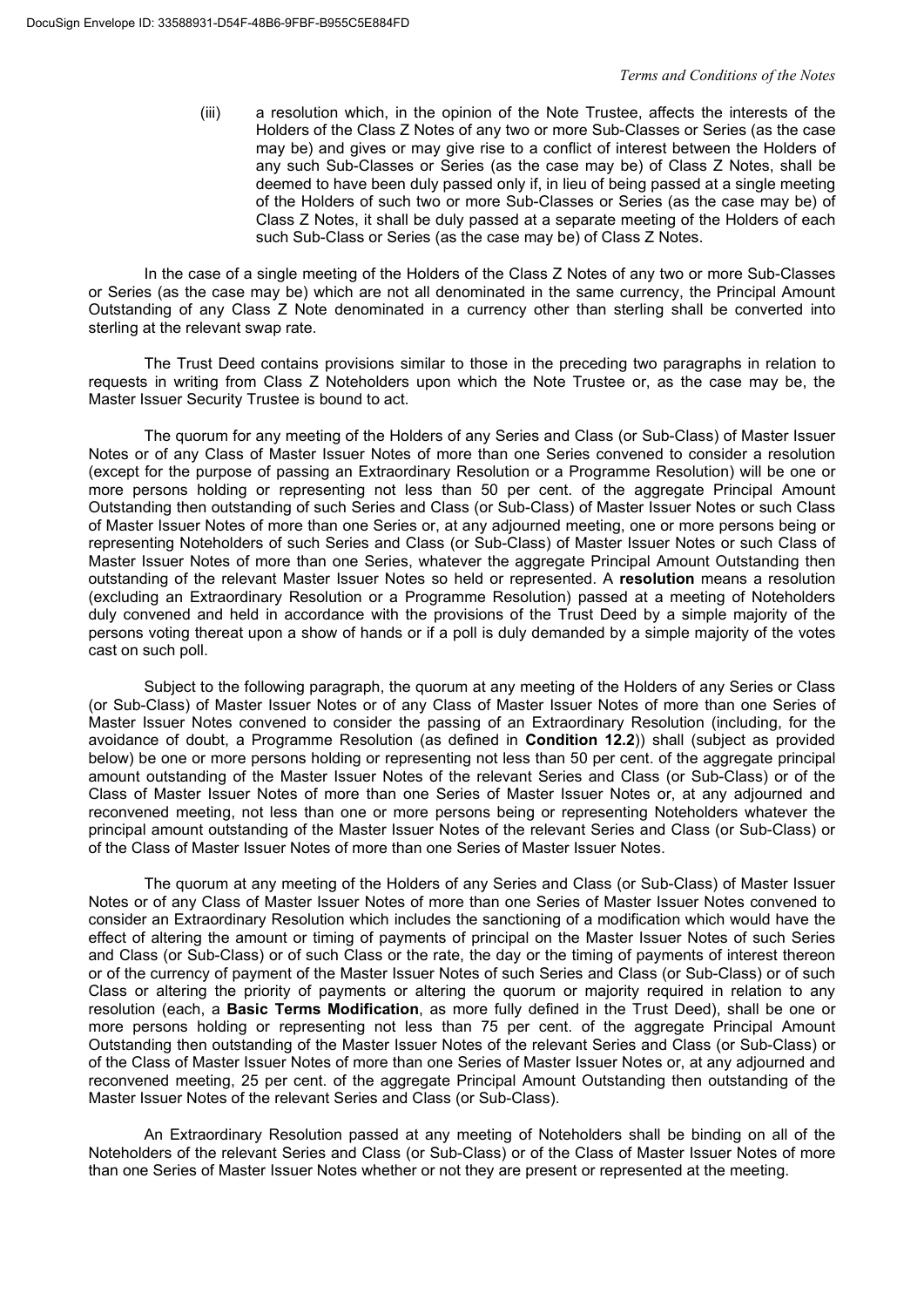A resolution signed by or on behalf of all the Noteholders of the relevant Series and Class (or Sub-Class) or of the relevant Class of more than one Series of Master Issuer Notes who for the time being are entitled to receive notice of a meeting under the Trust Deed shall for all purposes be as valid and effective as an Extraordinary Resolution passed at a meeting of Holders of such Series and Class (or Sub-Class) or of the relevant Class of more than one Series of Master Issuer Notes.

Every such meeting shall be held at such time and place as the Note Trustee may appoint or approve, provided that the place shall be a location in the UK (or, if applicable, the European Union). At least 21 days' (and no more than 365 days') notice specifying the place, day and hour of meeting shall be given to the relevant Noteholders prior to any meeting of such Noteholders.

# **12.2** *Programme Resolution*

Notwithstanding the provisions of **Condition 12.1**, any Extraordinary Resolution of the Noteholders of any Class to direct the Note Trustee to give a Note Enforcement Notice pursuant to **Condition 10** or take any enforcement action or instruct the Master Issuer Security Trustee to enforce the Master Issuer Security pursuant to **Condition 11** (a **Programme Resolution**) shall only be capable of being passed at a single meeting of the Noteholders of all Series of such Class of Master Issuer Notes. The quorum at any such meeting for passing a Programme Resolution shall be one or more persons holding or representing not less than 50 per cent. of the aggregate Principal Amount Outstanding then outstanding of the Master Issuer Notes of such Class or, at any adjourned and reconvened meeting, one or more persons being or representing Master Issuer Noteholders of such Class of Master Issuer Notes, whatever the aggregate Principal Amount Outstanding of such Class of Master Issuer Notes so held or represented by them.

A Programme Resolution passed at any meeting of all Series of any Class of Master Issuer Notes shall be binding on all Noteholders of all Series of that Class of Master Issuer Notes, whether or not they are present or represented at the meeting.

# **12.3** *Limitations on Noteholders*

Subject as provided in Condition 12.4:

- (a) an Extraordinary Resolution of the Class A Noteholders of any Series shall be binding on all Class B Noteholders, all Class M Noteholders, all Class C Noteholders and all Class Z Noteholders in each case, of that Series or of any other Series;
- (b) no Extraordinary Resolution of the Class B Noteholders of any Series shall take effect for any purpose while any Class A Notes of that Series or of any other Series remain outstanding unless it shall have been sanctioned by an Extraordinary Resolution of the Class A Noteholders of each Series or the Note Trustee is of the opinion that it would not be materially prejudicial to the interests of the Class A Noteholders of any Series as applicable and subject hereto and to **Condition 12.4**, an Extraordinary Resolution of the Class B Noteholders of any Series will be binding on the Class M Noteholders, the Class C Noteholders and the Class Z Noteholders in each case, of that or any other Series irrespective of the effect upon them;
- (c) no Extraordinary Resolution of the Class M Noteholders of any Series shall take effect for any purpose while any Class A Notes or Class B Notes in each case, of that Series or of any other Series remain outstanding unless it shall have been sanctioned by an Extraordinary Resolution of the Class A Noteholders and an Extraordinary Resolution of the Class B Noteholders, in each case of each Series or the Note Trustee is of the opinion that it would not be materially prejudicial to the respective interests of the Class A Noteholders and/or the Class B Noteholders of any Series (as applicable) and subject hereto and to **Condition 12.4**, an Extraordinary Resolution of the Class M Noteholders of any Series will be binding on the Class C Noteholders and the Class Z Noteholders in each case, of that or of any other Series irrespective of the effect upon them;
- (d) no Extraordinary Resolution of the Class C Noteholders of any Series shall take effect for any purpose while any Class A Notes, Class B Notes or Class M Notes in each case, of that Series or of any other Series remain outstanding unless it shall have been sanctioned by an Extraordinary Resolution of the Class A Noteholders, an Extraordinary Resolution of the Class B Noteholders and an Extraordinary Resolution of the Class M Noteholders, in each case of each Series or the Note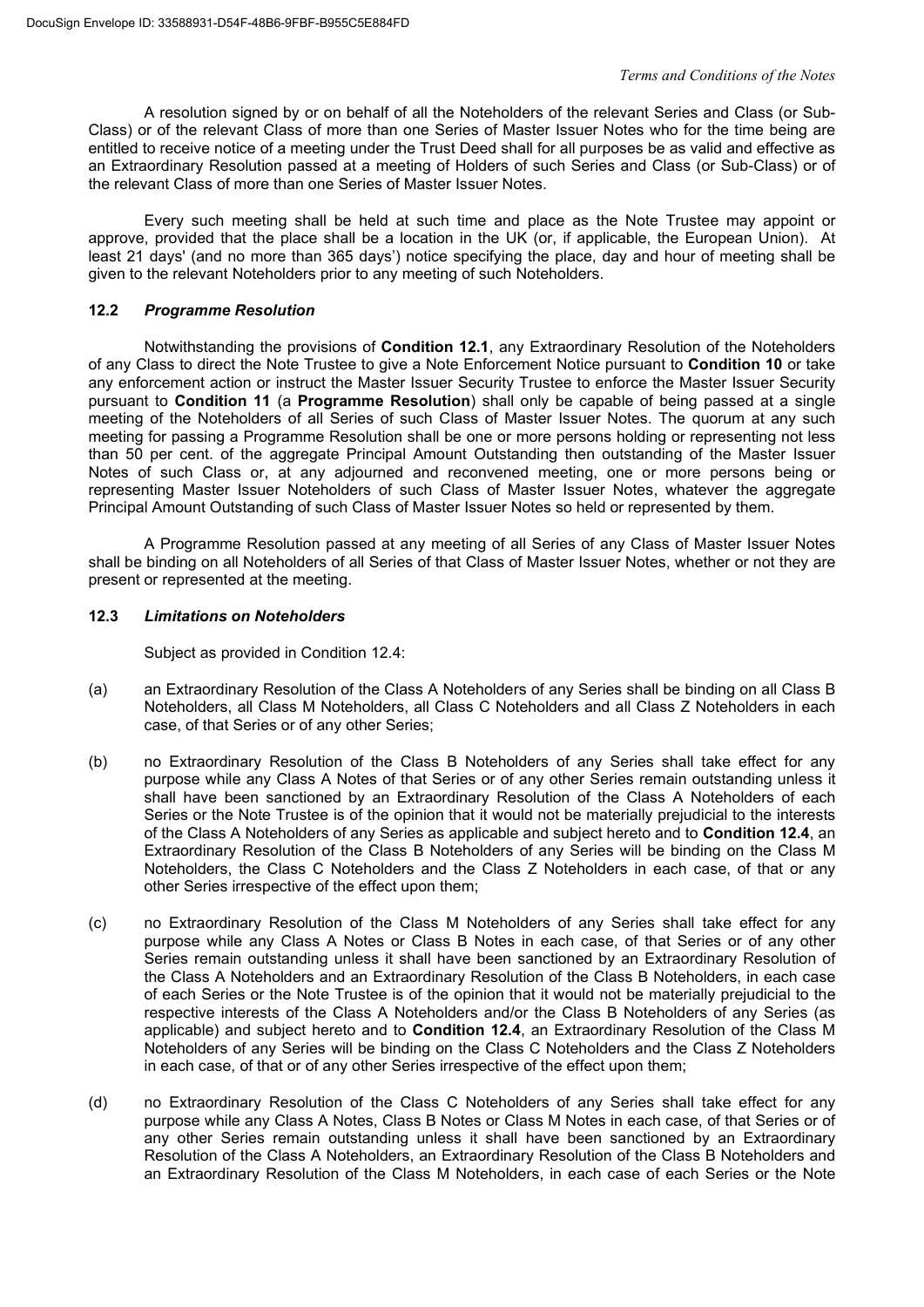Trustee is of the opinion that it would not be materially prejudicial to the respective interests of the Class A Noteholders, the Class B Noteholders and/or the Class M Noteholders of any Series (as applicable) and subject hereto and to **Condition 12.4**, an Extraordinary Resolution of the Class C Noteholders of any Series will be binding on the Class Z Noteholders of that or any other Series irrespective of the effect upon them; and

(e) no Extraordinary Resolution of Class Z Noteholders of any Series shall take effect for any purpose while any Class A Notes, Class B Notes, Class M Notes or Class C Notes in each case, of that Series or of any other Series remain outstanding unless it shall have been sanctioned by an Extraordinary Resolution of the Class A Noteholders, an Extraordinary Resolution of the Class B Noteholders, an Extraordinary Resolution of the Class M Noteholders and an Extraordinary Resolution of the Class C Noteholders, in each case of each Series or the Note Trustee is of the opinion that it would not be materially prejudicial to the respective interests of the Class A Noteholders, the Class B Noteholders, the Class M Noteholders and/or the Class C Noteholders of any Series (as applicable).

# **12.4** *Approval of Modifications and Waivers by Noteholders*

- (a) No Extraordinary Resolution of the Noteholders of any one or more Series of Class A Notes to sanction a modification of, or any waiver or authorisation of any breach or proposed breach of, any of the provisions of the Master Issuer Transaction Documents or the Conditions of the Master Issuer Notes shall take effect unless it has been sanctioned by an Extraordinary Resolution of the Class B Noteholders, an Extraordinary Resolution of the Class M Noteholders, an Extraordinary Resolution of the Class C Noteholders and an Extraordinary Resolution of the Class Z Noteholders, in each case of each Series, or the Note Trustee is of the opinion that it would not be materially prejudicial to the respective interests of the Class B Noteholders, the Class M Noteholders, the Class C Noteholders and the Class Z Noteholders of any Series.
- (b) No Extraordinary Resolution of the Noteholders of any one or more Series of Class B Notes to sanction a modification of, or any waiver or authorisation of any breach or proposed breach of, any of the provisions of the Master Issuer Transaction Documents or the Conditions of the Master Issuer Notes shall take effect unless it has been sanctioned by an Extraordinary Resolution of the Class M Noteholders, an Extraordinary Resolution of the Class C Noteholders and an Extraordinary Resolution of the Class Z Noteholders, in each case of each Series, or the Note Trustee is of the opinion that it would not be materially prejudicial to the respective interests of the Class M Noteholders, the Class C Noteholders and the Class Z Noteholders of any Series.
- (c) No Extraordinary Resolution of the Noteholders of any one or more Series of Class M Notes to sanction a modification of, or any waiver or authorisation of any breach or proposed breach of, any of the provisions of the Master Issuer Transaction Documents or the Conditions of the Master Issuer Notes shall take effect unless it has been sanctioned by an Extraordinary Resolution of the Class C Noteholders and an Extraordinary Resolution of the Class Z Noteholders, in each case of each Series, or the Note Trustee is of the opinion that it would not be materially prejudicial to the respective interests of the Class C Noteholders and the Class Z Noteholders of any Series.
- (d) No Extraordinary Resolution of the Noteholders of any one or more Series of Class C Notes to sanction a modification of, or any waiver or authorisation of any breach or proposed breach of, any of the provisions of the Master Issuer Transaction Documents or the Conditions of the Master Issuer Notes shall take effect unless it has been sanctioned by an Extraordinary Resolution of the Class Z Noteholders of each Series, or the Note Trustee is of the opinion that it would not be materially prejudicial to the respective interests of the Class Z Noteholders of any Series.

# **12.5** *Modifications and Determinations by Note Trustee*

- (a) Subject as provided in the Trust Deed, the Note Trustee may, without the consent of the Noteholders:
	- (i) agree to any modification (other than a Basic Terms Modification) of, or to the waiver or authorisation of any breach or proposed breach of, these Conditions of any Series and Class (or Sub-Class) of Master Issuer Notes or any of the Master Issuer Transaction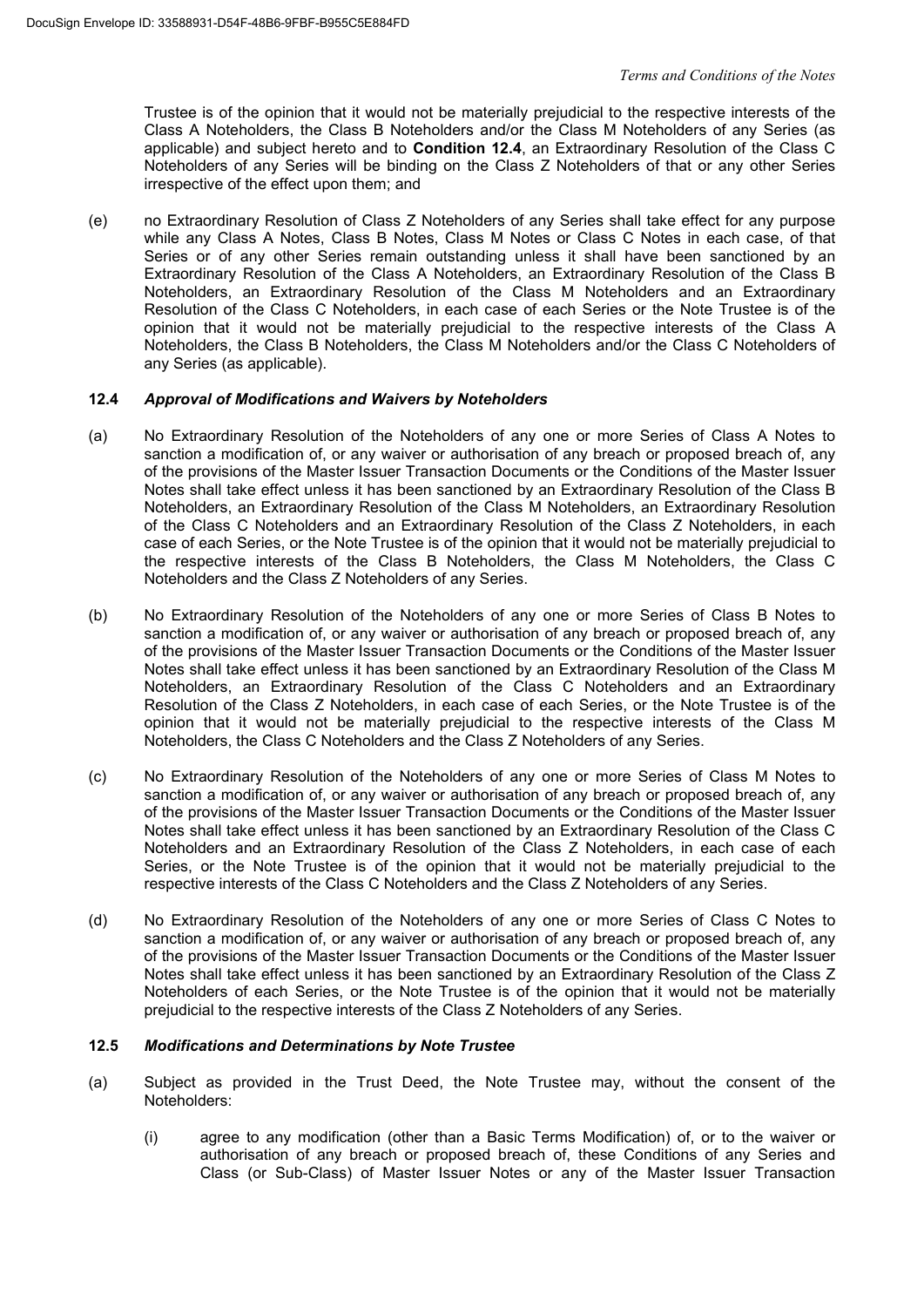Documents, which is not, in the opinion of the Note Trustee, materially prejudicial to the interests of the Noteholders of any Class of any Series of Master Issuer Notes or materially prejudicial to the interests of any of the Master Issuer Swap Providers; or

- (ii) determine that any Note Event of Default shall not be treated as such provided that it is not in the opinion of the Note Trustee materially prejudicial to the interest of the Holders of the most senior Class of any Series of Master Issuer Notes then outstanding; or
- (iii) agree to any modification (including a Basic Terms Modification) of these Conditions or any of the Master Issuer Transaction Documents which, in the opinion of the Note Trustee, is of a formal, minor or technical nature or is to correct a manifest error or an error established as such to the satisfaction of the Note Trustee or is to comply with the mandatory provisions of law; or
- (iv) agree to any modification of any of these Conditions or any Master Issuer Transaction Documents as expressly provided for in the Master Issuer Transaction Documents;
- (b) Subject as provided in the Trust Deed, the Note Trustee shall be obliged, without the consent or sanction of the Noteholders, to concur with the Master Issuer, and to direct the Master Issuer Security Trustee and the Security Trustee to concur with the Master Issuer, in making any modification (other than a Basic Terms Modification, provided that a Base Rate Modification (as defined below) shall not constitute a Basic Terms Modification) of these Conditions or any of the Transaction Documents that the Master Issuer (acting on the advice of the Master Issuer Cash Manager) considers necessary for the purpose of changing the base rate (the **Applicable Base Rate**) that then applies in respect of the Floating Rate Master Issuer Notes, the Master Issuer Swap Agreements, the Master Issuer Term Advances, in each case, in relation only to Master Issuer Notes issued on or after 30 June 2021 and/or the Funding Swaps (such replacement rate, an **Alternative Base Rate**) and making, such other related or consequential amendments as are necessary or advisable in the reasonable judgment of the Master Issuer and/or Funding (in each case, acting on the advice of the Master Issuer Cash Manager) to facilitate such change (a **Base Rate Modification**), provided that, in relation to any such Base Rate Modification:
	- (i) the Master Issuer (or the Master Issuer Cash Manager, acting on behalf of the Master Issuer) certifies to the Note Trustee in writing (such certificate, a **Base Rate Modification Certificate**) that such Base Rate Modification is being undertaken due to:
		- (A) a material disruption to the Applicable Base Rate or any other relevant interest rate benchmark, an adverse change in the methodology of calculating such interest rate benchmark or such interest rate benchmark ceasing to exist or be published;
		- (B) the insolvency or cessation of business of the administrator of the Applicable Base Rate or any other relevant interest rate benchmark (in circumstances where no successor administrator has been appointed);
		- (C) a public statement by the administrator of the Applicable Base Rate or any other relevant interest rate benchmark that it has or will cease publishing the relevant interest rate benchmark permanently or indefinitely (in circumstances where no successor administrator has been appointed) or has or will change such interest rate benchmark in an adverse manner;
		- (D) a public statement by the supervisor of the administrator of the Applicable Base Rate or any other relevant interest rate benchmark that the relevant interest rate benchmark has been or will be permanently or indefinitely discontinued or will be changed in an adverse manner;
		- (E) a public statement by the supervisor of the administrator of the Applicable Base Rate or any other relevant interest rate benchmark that means the relevant interest rate benchmark may no longer be used or that its use is or will be subject to restrictions or adverse consequences;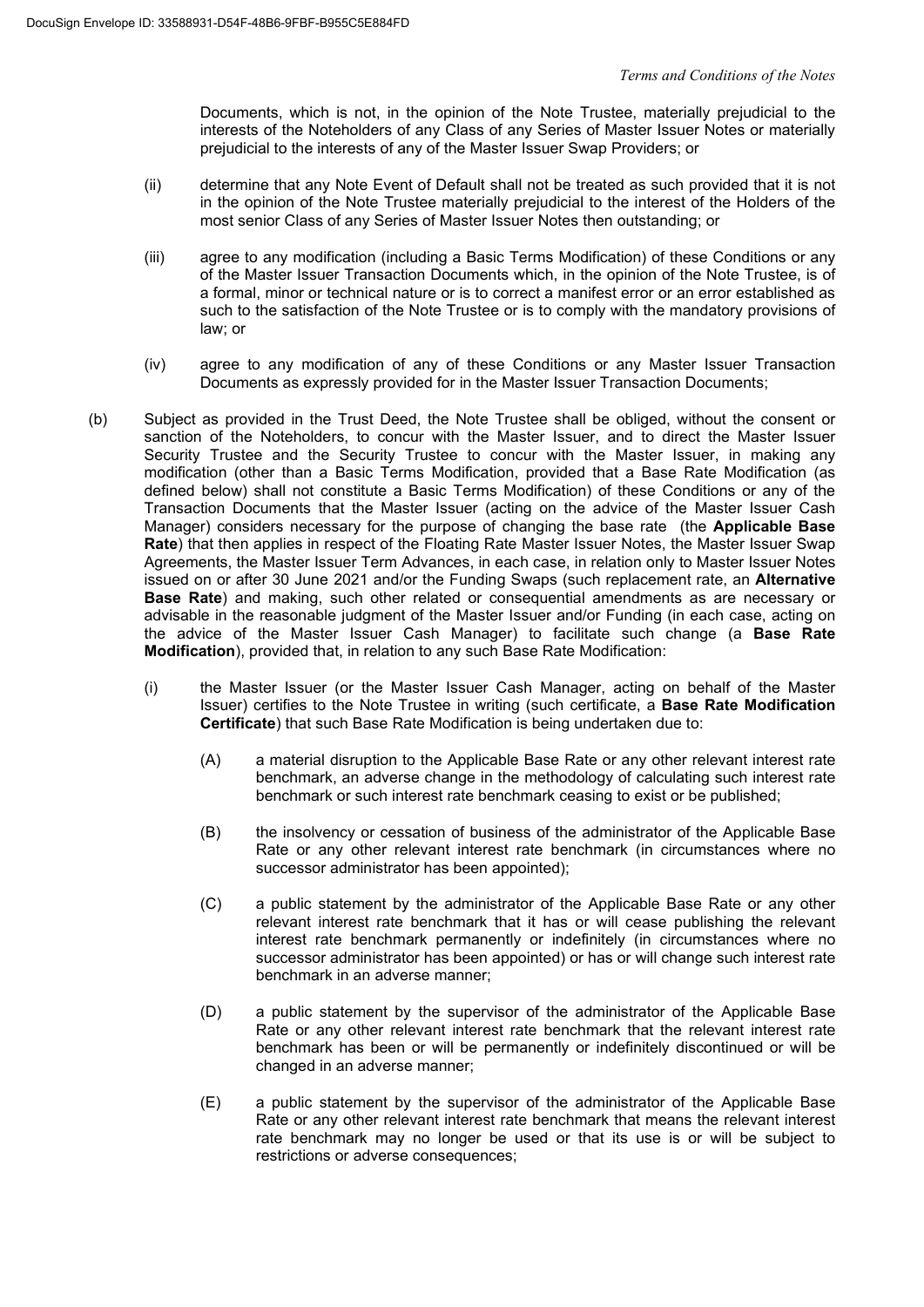- (F) a public announcement of the permanent or indefinite discontinuation of the relevant screen rate or base rate that applies to the Floating Rate Master Issuer Notes at such time;
- (G) it becoming unlawful for any Paying Agent, the Agent Bank, any calculation agent, the Master Issuer or the Master Issuer Cash Manager to calculate any payments due to be made to any Noteholder or any party to the Transaction Documents using the Applicable Base Rate; or
- (H) the reasonable expectation of the Master Issuer (or the Master Issuer Cash Manager, acting on behalf of the Master Issuer) that any of the events specified in paragraphs (A) to (G) above will occur or exist within six months of the proposed effective date of such Base Rate Modification;
- (ii) such Alternative Base Rate is a base rate published, endorsed, approved or recognised by the Federal Reserve, the Bank of England or the European Central Bank, any regulator in the United States, the United Kingdom or the European Union or any stock exchange on which the Master Issuer Notes are listed (or any relevant committee or other body established, sponsored or approved by any of the foregoing);
- (iii) each of the Rating Agencies confirms in writing to the Master Issuer (copied to the Note Trustee) that the then current ratings of any Rated Notes will not be downgraded, withdrawn or qualified as a result of such Base Rate Modification (it being acknowledged that none of the Rating Agencies has any obligation to provide such confirmation at any time and that the confirmation of one of the Rating Agencies may be sufficient for that purpose; provided that (i) a written request for confirmation or response has been delivered to each Rating Agency by or on behalf of the Master Issuer (copied to the Note Trustee) and (ii) one or more Rating Agencies either (x) indicates it does not consider such confirmation or response necessary, or (y) provides no confirmation or response within a reasonable timeframe)); and
- (iv) the Seller or the Master Issuer pays all fees, costs and expenses (including legal fees) properly incurred by the Master Issuer, the Note Trustee and or any other Transaction Party in connection with such Base Rate Modification,

# **provided that:**

- (x) at least 35 calendar days' prior written notice of any such proposed Base Rate Modification has been given to the Note Trustee;
- (y) the Base Rate Modification Certificate in relation to such Base Rate Modification shall be provided to the Note Trustee both at the time the Note Trustee is notified of the proposed Base Rate Modification and on the date that such Base Rate Modification takes effect; and
- (z) the Master Issuer Cash Manager, acting on behalf of the Master Issuer, certifies in writing to the Note Trustee (which certification may be in the Base Rate Modification Certificate) that the Master Issuer has provided at least 30 calendar days' notice to the Noteholders of the proposed Base Rate Modification in accordance with Condition 12.10 (Notice to Noteholders) and Noteholders representing at least 10 per cent. of the Aggregate Principal Amount Outstanding of the most senior Class of Floating Rate Master Issuer Notes then outstanding have not contacted the Master Issuer or the Principal Paying Agent (acting on behalf of the Master Issuer) in writing (or otherwise in accordance with the then current practice of any applicable clearing system through which such Floating Rate Master Issuer Notes may be held) within such notification period notifying the Master Issuer or the Principal Paying Agent (acting on behalf of the Master Issuer) that such Noteholders do not consent to the Base Rate Modification.

If Noteholders representing at least 10 per cent. of the Aggregate Principal Amount Outstanding of the most senior Class of Floating Rate Master Issuer Notes then outstanding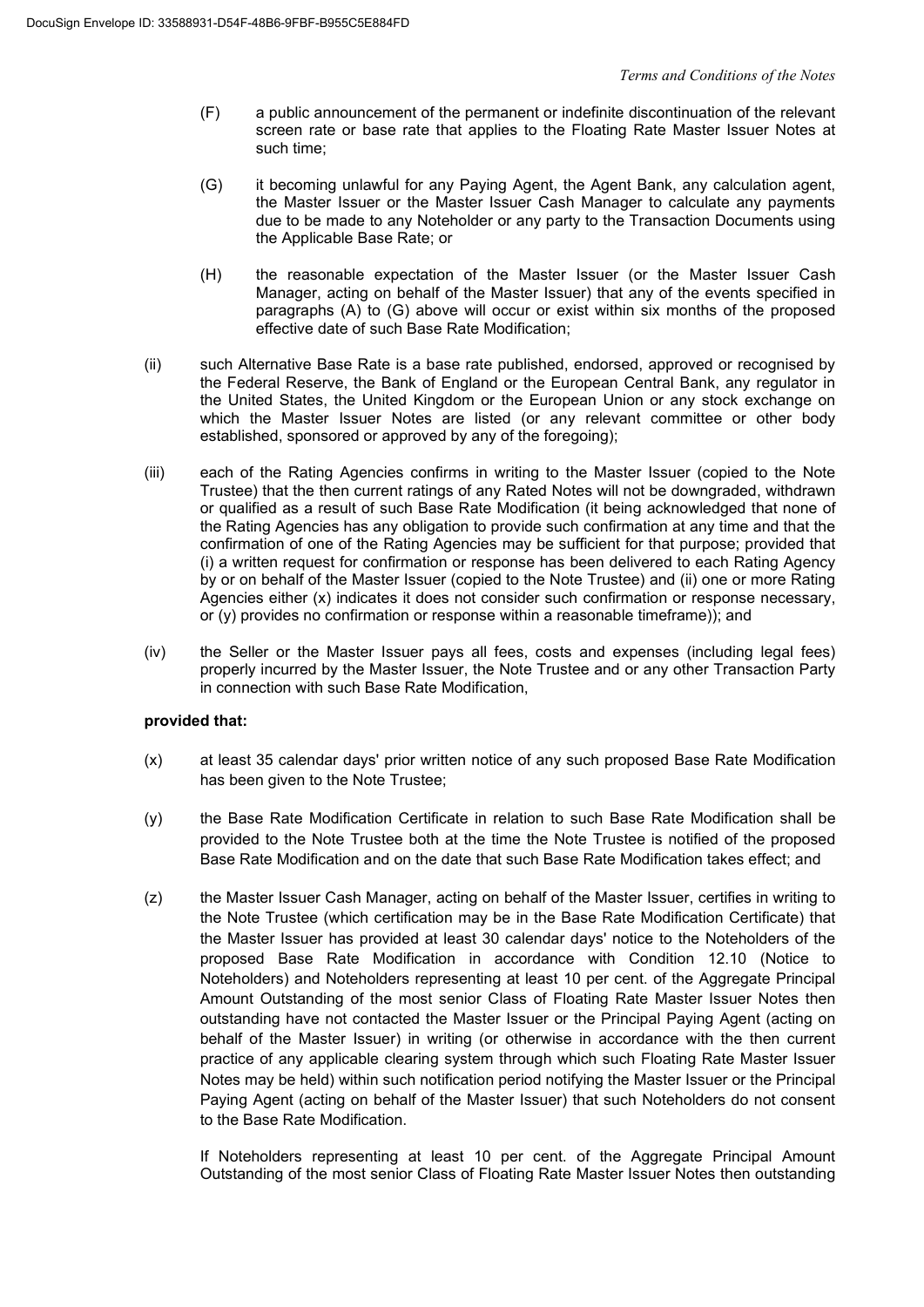have notified the Master Issuer or the Principal Paying Agent (acting on behalf of the Master Issuer) in writing (or otherwise in accordance with the then current practice of any applicable clearing system through which such Floating Rate Master Issuer Notes may be held) within the notification period referred to above that they do not consent to the Base Rate Modification, then such Base Rate Modification will not be made unless an Extraordinary Resolution of the Noteholders of the most senior Class of Floating Rate Master Issuer Notes then outstanding is passed in favour of such Base Rate Modification in accordance with this Condition 12.

Objections made other than through the applicable clearing system must be in writing and accompanied by evidence to the Note Trustee's satisfaction (having regard to prevailing market practices) of the relevant Noteholder's holding of the Master Issuer Notes.

Nothing in this paragraph (b) affects the rights of the Noteholders of Master Issuer Notes issued prior to 30 June 2021 in relation to amendments to the Funding Swaps.

Notwithstanding anything to the contrary in this Condition 12 or any Transaction Document, when implementing any Base Rate Modification pursuant to this Condition 12.5(b):

- (1) the Note Trustee shall not consider the interests of the Noteholders, any other Secured Creditor or any other person and shall act and rely solely, and without further enquiry or liability, on any certificate (including any Base Rate Modification Certificate) or evidence provided to it by the Master Issuer or the Master Issuer Cash Manager acting on behalf of the Master Issuer and shall not be liable to the Noteholders, any other Secured Creditor or any other person for so acting or relying, irrespective of whether any such Base Rate Modification is or may be materially prejudicial to the interests of any such person; and
- (2) the Note Trustee shall not be obliged to agree to any modification which, in the sole opinion of the Note Trustee, would have the effect of (i) exposing the Note Trustee to any liability against which it has not been indemnified and/or secured and/or pre-funded to its satisfaction and/or (ii) increasing the obligations or duties, or decreasing the rights or protections, of the Note Trustee in the Master Issuer Transaction Documents and/or these Conditions.

For the avoidance of doubt, the Master Issuer (or the Master Issuer Cash Manager, acting on behalf of the Master Issuer) may propose an Alternative Base Rate on more than one occasion provided that the conditions set out in this Condition 12.5(b) are satisfied.

# **Effect of Benchmark Transition Event on SOFR linked Floating Rate Master Issuer Notes**

Notwithstanding the provisions of Condition 5.2(b)(ii) (*Interest on Floating Rate Master Issuer Notes—Rate of interest—Screen rate determination for Floating Rate Master Issuer Notes*) and Condition 12.5(b) (*Modifications and Determinations by Note Trustee*), if the Designated Transaction Representative determines on or prior to the relevant Interest Determination Date that a Benchmark Transition Event has occurred with respect to SOFR, then the Note Trustee shall be obliged, without the consent or sanction of the Noteholders (including without the requirement to provide to noteholders an opportunity to object) or any confirmation from any Rating Agencies, to concur with the Designated Transaction Representative, and to direct the Master Issuer Security Trustee and the Security Trustee to concur with the Designated Transaction Representative, in making any modification (other than a Basic Terms Modification, provided that neither replacing the then-current Benchmark with the Benchmark Replacement nor any Benchmark Replacement Conforming Changes (each as defined below) shall constitute Basic Terms Modifications) of these Conditions or any of the Transaction Documents solely with respect to any U.S. dollar denominated Floating Rate Master Issuer Notes calculated by reference to SOFR and issued on or after 30 June 2021 that the Designated Transaction Representative decides may be appropriate to give effect to the provisions set forth under this section titled "*Effect of Benchmark Transition Event on SOFR linked Floating Rate Master Issuer Notes*" in relation only to all determinations of the rate of interest payable on any U.S. dollar denominated Floating Rate Master Issuer Notes calculated by reference to SOFR (and any related swap agreements) and issued on or after 30 June 2021: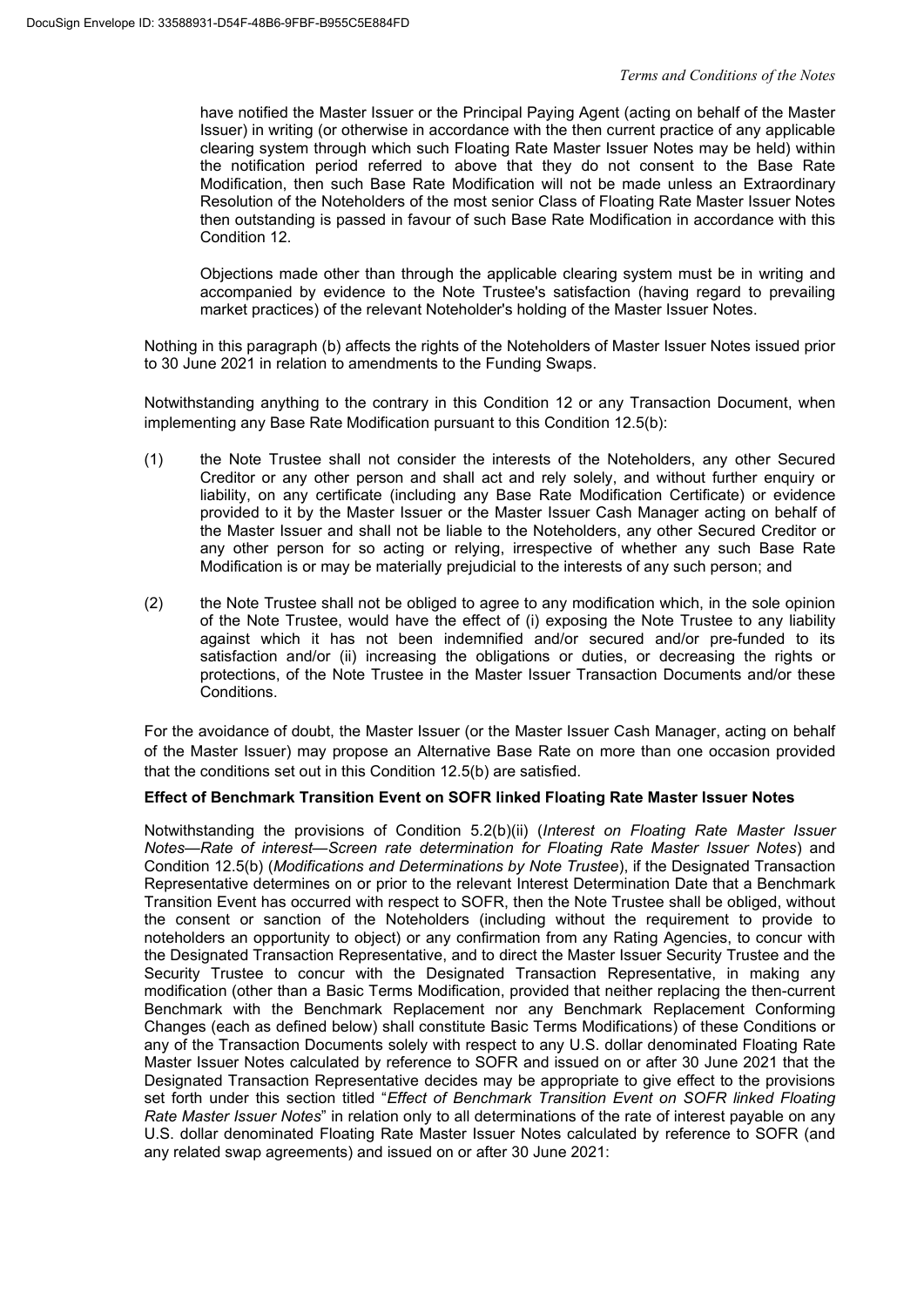- I. If the Designated Transaction Representative determines that a Benchmark Transition Event and its related Benchmark Replacement Date have occurred prior to the Reference Time in respect of any determination of the Benchmark on any date applicable to any SOFR linked U.S. dollar denominated Floating Rate Master Issuer Notes , the Benchmark Replacement will replace the then-current Benchmark for all purposes relating to any SOFR linked U.S. dollar denominated Floating Rate Master Issuer Notes in respect of such determination on such date and all determinations on all subsequent dates.
- II. In connection with the implementation of a Benchmark Replacement with respect to any SOFR linked U.S. dollar denominated Floating Rate Master Issuer Notes, the Designated Transaction Representative will have the right to make Benchmark Replacement Conforming Changes with respect to any SOFR linked U.S. dollar denominated Floating Rate Master Issuer Notes from time to time.
- III. Any determination, decision or election that may be made by the Designated Transaction Representative pursuant to this section titled "*Effect of Benchmark Transition Event SOFR linked Floating Rate Master Issuer Notes*", including any determination with respect to a tenor, rate or adjustment or of the occurrence or non-occurrence of an event, circumstance or date and any decision to take or refrain from taking any action or any selection, in each case, solely with respect to any SOFR linked U.S. dollar denominated Floating Rate Master Issuer Notes, will be conclusive and binding absent manifest error, may be made in the Designated Transaction Representative's sole discretion, and, notwithstanding anything to the contrary in the documentation relating to any SOFR linked U.S. dollar denominated Floating Rate Master Issuer Notes, shall become effective without consent, sanction or absence of objection from any other party (including Noteholders).
- IV. The following definitions shall apply to this section titled "*Effect of Benchmark Transition Event SOFR linked Floating Rate Master Issuer Notes*":

**Benchmark** means, initially, SOFR; provided that if a Benchmark Transition Event and its related Benchmark Replacement Date have occurred with respect to SOFR, or the thencurrent Benchmark, then "Benchmark" means the applicable Benchmark Replacement.

**Benchmark Replacement** means the first alternative set forth in the order below that can be determined by the Designated Transaction Representative as of the Benchmark Replacement Date:

- (1) the sum of: (a) the alternate rate of interest that has been selected or recommended by the Relevant Governmental Body as the replacement for the then-current Benchmark for the applicable Corresponding Tenor and (b) the Benchmark Replacement Adjustment;
- (2) the sum of: (a) the ISDA Fallback Rate and (b) the Benchmark Replacement Adjustment;
- (3) the sum of: (a) the alternate rate of interest that has been selected by the Designated Transaction Representative as the replacement for the thencurrent Benchmark for the applicable Corresponding Tenor giving due consideration to any industry-accepted rate of interest as a replacement for the then-current Benchmark for any SOFR linked U.S. dollar denominated Floating Rate Master Issuer Notes, at such time and (b) the Benchmark Replacement Adjustment.

**Benchmark Replacement Adjustment** means the first alternative set forth in the order below that can be determined by the Designated Transaction Representative as of the Benchmark Replacement Date:

(1) the spread adjustment, or method for calculating or determining such spread adjustment, (which may be a positive or negative value or zero) that has been selected, endorsed or recommended by the Relevant Governmental Body for the applicable Unadjusted Benchmark Replacement;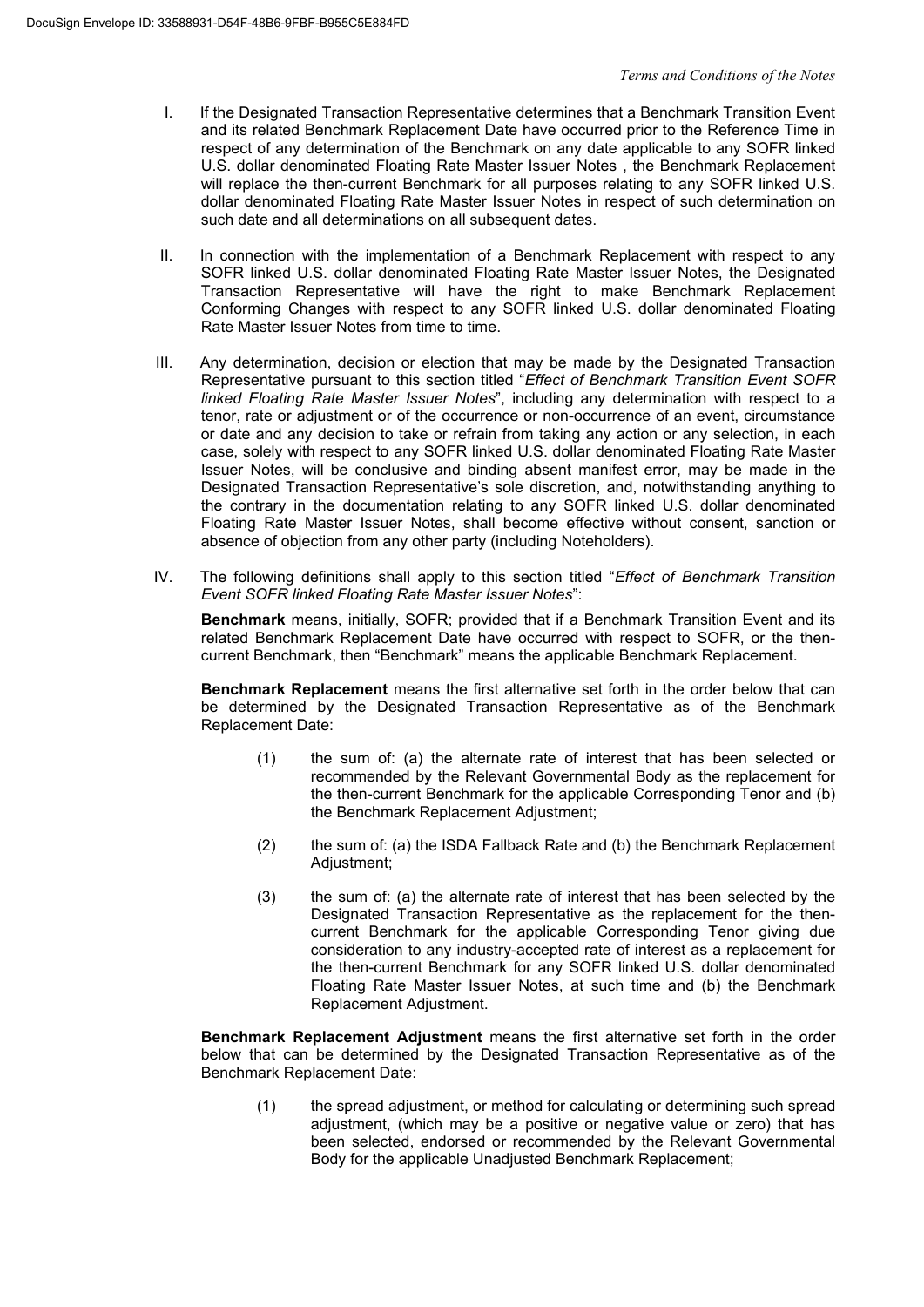- (2) if the applicable Unadjusted Benchmark Replacement is equivalent to the ISDA Fallback Rate, then the ISDA Fallback Adjustment;
- (3) the spread adjustment (which may be a positive or negative value or zero) that has been selected by the Designated Transaction Representative giving due consideration to any industry-accepted spread adjustment, or method for calculating or determining such spread adjustment, for the replacement of the then-current Benchmark with the applicable Unadjusted Benchmark Replacement for any SOFR linked U.S. dollar denominated Floating Rate Master Issuer Notes at such time.

**Benchmark Replacement Conforming Changes** means, with respect to any Benchmark Replacement, any technical, administrative or operational changes with respect to any SOFR linked U.S. dollar denominated Floating Rate Master Issuer Notes (including changes to the definition of "Interest Period", timing and frequency of determining rates and making payments of interest, changes to the definition of "Corresponding Tenor" solely when such tenor is longer than the Interest Period and other administrative matters) and any related swap agreements that the Designated Transaction Representative decides may be appropriate to reflect the adoption of such Benchmark Replacement with respect to any SOFR linked U.S. dollar denominated Floating Rate Master Issuer Notes in a manner substantially consistent with market practice (or, if the Designated Transaction Representative decides that adoption of any portion of such market practice is not administratively feasible or if the Designated Transaction Representative determines that no market practice for use of the Benchmark Replacement exists, in such other manner as the Designated Transaction Representative determines is reasonably necessary).

# **Benchmark Replacement Date** means:

- (1) in the case of paragraph (1) or (2) of the definition of "Benchmark Transition Event," the later of (a) the date of the public statement or publication of information referenced therein and (b) the date on which the administrator of the relevant Benchmark permanently or indefinitely ceases to provide such Benchmark, or
- (2) in the case of paragraph (3) of the definition of "Benchmark Transition Event," the date of the public statement or publication of information;

provided, however, that on or after the 60th day preceding the date on which such Benchmark Replacement Date would otherwise occur (if applicable), the Designated Transaction Representative may give written notice to holders of any SOFR linked U.S. dollar denominated Floating Rate Master Issuer Notes in which the Designated Transaction Representative designates an earlier date (but not earlier than the 30th day following such notice) and represents that such earlier date will facilitate an orderly transition of any SOFR linked U.S. dollar denominated Floating Rate Master Issuer Notes to the Benchmark Replacement, in which case such earlier date shall be the Benchmark Replacement Date.

For the avoidance of doubt, if the event giving rise to the Benchmark Replacement Date occurs on the same day as, but earlier than, the Reference Time in respect of any determination, the Benchmark Replacement Date will be deemed to have occurred prior to the Reference Time for such determination.

**Benchmark Transition Event** means the occurrence of one or more of the following events with respect to the then-current Benchmark (including any daily published component used in the calculation thereof):

(1) a public statement or publication of information by or on behalf of the administrator of the Benchmark announcing that the administrator has ceased or will cease to provide the Benchmark permanently or indefinitely, provided that, at the time of such statement or publication, there is no successor administrator that will continue to provide the Benchmark;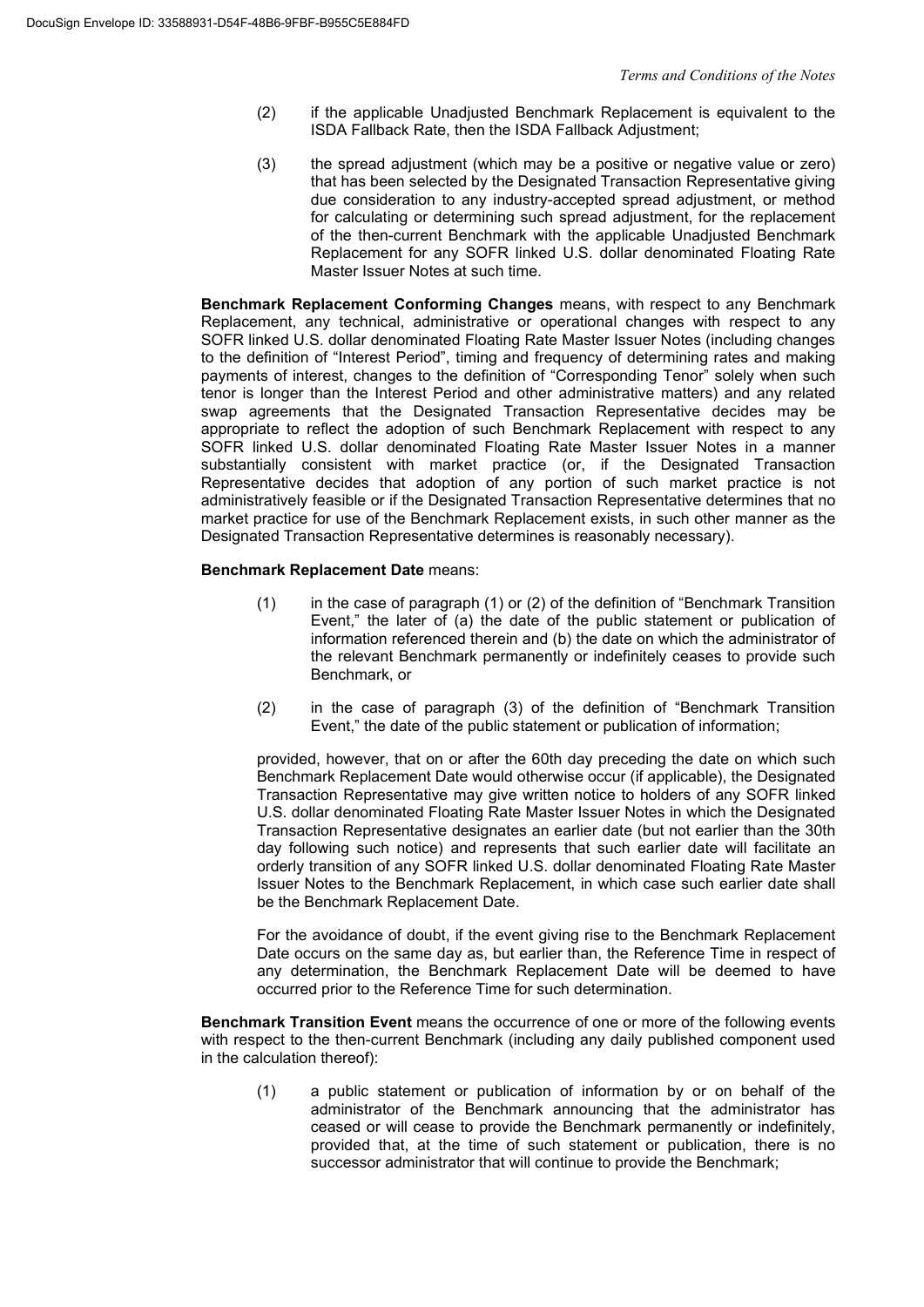- (2) a public statement or publication of information by the regulatory supervisor for the administrator of the Benchmark, the central bank for the currency of the Benchmark, an insolvency official with jurisdiction over the administrator for the Benchmark, a resolution authority with jurisdiction over the administrator for the Benchmark or a court or an entity with similar insolvency or resolution authority over the administrator for the Benchmark, which states that the administrator of the Benchmark has ceased or will cease to provide the Benchmark permanently or indefinitely, provided that, at the time of such statement or publication, there is no successor administrator that will continue to provide the Benchmark; or
- (3) a public statement or publication of information by the regulatory supervisor for the administrator of the Benchmark announcing that the Benchmark is no longer representative.

**Compounded SOFR** means, for purposes of determining a replacement benchmark pursuant to this section titled "*Effect of Benchmark Transition Event on SOFR linked Floating Rate Master Issuer Notes*", the compounded average of SOFRs for the applicable Corresponding Tenor, with the rate, or methodology for this rate, and conventions for this rate (which, for example, may be compounded in arrears with a lookback and/or suspension period as a mechanism to determine the interest amount payable prior to the end of each Interest Period or compounded in advance) being established by the Designated Transaction Representative in accordance with:

- (1) the rate, or methodology for this rate, and conventions for this rate selected or recommended by the Relevant Governmental Body for determining compounded SOFR; provided that:
- (2) if, and to the extent that, the Designated Transaction Representative determines that Compounded SOFR cannot be determined in accordance with paragraph (1) above, then the rate, or methodology for this rate, and conventions for this rate that have been selected by the Designated Transaction Representative giving due consideration to any industryaccepted market practice for similar U.S. dollar denominated securitisation transactions at such time.

**Corresponding Tenor** with respect to a Benchmark Replacement means a tenor (including overnight) having approximately the same length (disregarding business day adjustment) as the applicable tenor for the then-current Benchmark.

**Designated Transaction Representative** means, with respect to any SOFR linked U.S. dollar denominated Floating Rate Master Issuer Notes and a particular obligation to be performed in connection with the transition to a Benchmark Replacement, the Master Issuer (acting on the advice of the Master Issuer Cash Manager).

**Federal Reserve Bank of New York's Website** means the website of the Federal Reserve Bank of New York at http://www.newyorkfed.org, or any successor source (for the avoidance of doubt, this website (and/or any successor source) and the contents thereof do not form part of this supplement).

**Interpolated Benchmark** with respect to the Benchmark, means the rate determined for the Corresponding Tenor by interpolating on a linear basis between: (1) the Benchmark for the longest period (for which the Benchmark is available) that is shorter than the Corresponding Tenor and (2) the Benchmark for the shortest period (for which the Benchmark is available) that is longer than the Corresponding Tenor.

**ISDA Definitions** means the 2006 ISDA Definitions published by the International Swaps and Derivatives Association, Inc. or any successor thereto, as amended or supplemented from time to time, or any successor definitional booklet for interest rate derivatives published from time to time.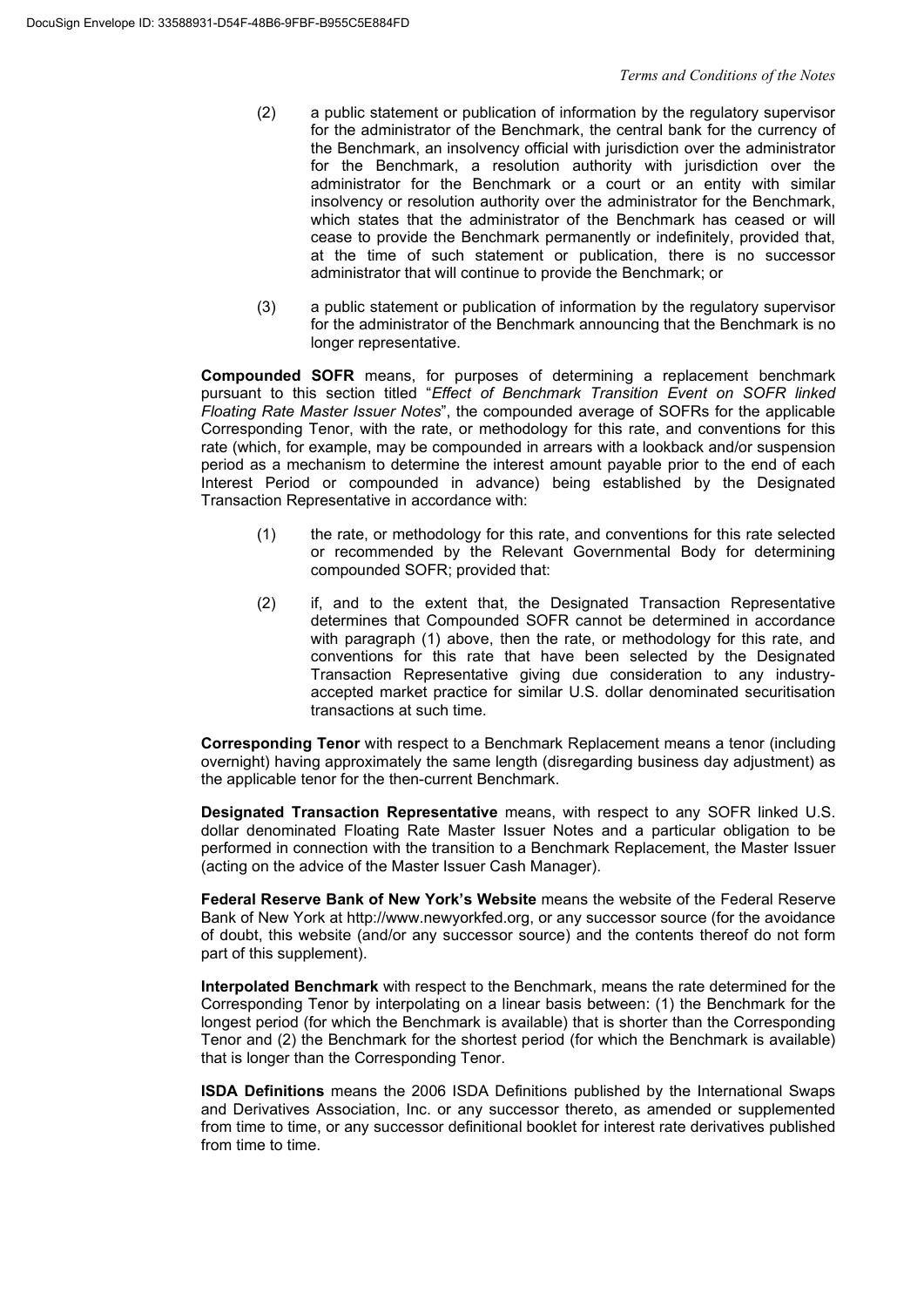**ISDA Fallback Adjustment** means the spread adjustment, (which may be a positive or negative value or zero) that would apply for derivatives transactions referencing the ISDA Definitions to be determined upon the occurrence of an index cessation event with respect to the Benchmark for the applicable tenor.

**ISDA Fallback Rate** means the rate that would apply for derivatives transactions referencing the ISDA Definitions to be effective upon the occurrence of an index cessation date with respect to the Benchmark for the applicable tenor excluding the applicable ISDA Fallback Adjustment.

**Reference Time** with respect to any determination of the Benchmark means (1) if the Benchmark is SOFR, 3:00 p.m. (London time) on the day that is two London business days preceding the date of such determination, and (2) if the Benchmark is not SOFR, the time determined by the Designated Transaction Representative in accordance with the Benchmark Replacement Conforming Changes.

**Relevant Governmental Body** means the Federal Reserve Board and/or the Federal Reserve Bank of New York, or a committee officially endorsed or convened by the Federal Reserve Board and/or the Federal Reserve Bank of New York or any successor thereto.

**SOFR** with respect to any day means the secured overnight financing rate published for such day by the Federal Reserve Bank of New York, as the administrator of the benchmark, (or a successor administrator) on the Federal Reserve Bank of New York's Website.

**Term SOFR** means the forward-looking term rate for the applicable Corresponding Tenor based on SOFR that has been selected or recommended by the Relevant Governmental Body.

**Unadjusted Benchmark Replacement** means the Benchmark Replacement excluding the applicable Benchmark Replacement Adjustment.

- V. To the extent that there is any inconsistency between the conditions set out in this section titled "*Effect of Benchmark Transition Event on SOFR linked Floating Rate Master Issuer Notes*" and any other Condition, the statements in this section shall prevail with respect to any SOFR linked U.S. dollar denominated Floating Rate Master Issuer Notes.
- VI. Nothing in this section titled "*Effect of Benchmark Transition Event on SOFR linked Floating Rate Master Issuer Notes*" affects the rights of the Noteholders of Master Issuer Notes other than any SOFR linked U.S. dollar denominated Floating Rate Master Issuer Notes.
- VII. Notwithstanding anything to the contrary in this section titled "*Effect of Benchmark Transition Event on SOFR linked Floating Rate Master Issuer Notes*" or any Transaction Document, when implementing any replacement of the then-current Benchmark with the Benchmark Replacement or any Benchmark Replacement Conforming Changes pursuant to this section:
	- a. the Note Trustee shall not consider the interests of the Noteholders, any other Secured Creditor or any other person and shall act and rely solely, and without further enquiry or liability, on any certificate or evidence provided to it (including but not limited to any certificate which is required to be provided pursuant to the Trust Deed) by the Master Issuer or the Master Issuer Cash Manager acting on behalf of the Master Issuer and shall not be liable to the Noteholders, any other Secured Creditor or any other person for so acting or relying, irrespective of whether any such replacement of the then-current Benchmark with the Benchmark Replacement or any Benchmark Replacement Conforming Changes is or may be materially prejudicial to the interests of any such person; and
	- b. the Note Trustee shall not be obliged to agree to any modification which, in the sole opinion of the Note Trustee, would have the effect of (i) exposing the Note Trustee to any liability against which it has not been indemnified and/or secured and/or pre-funded to its satisfaction and/or (ii) increasing the obligations or duties, or decreasing the rights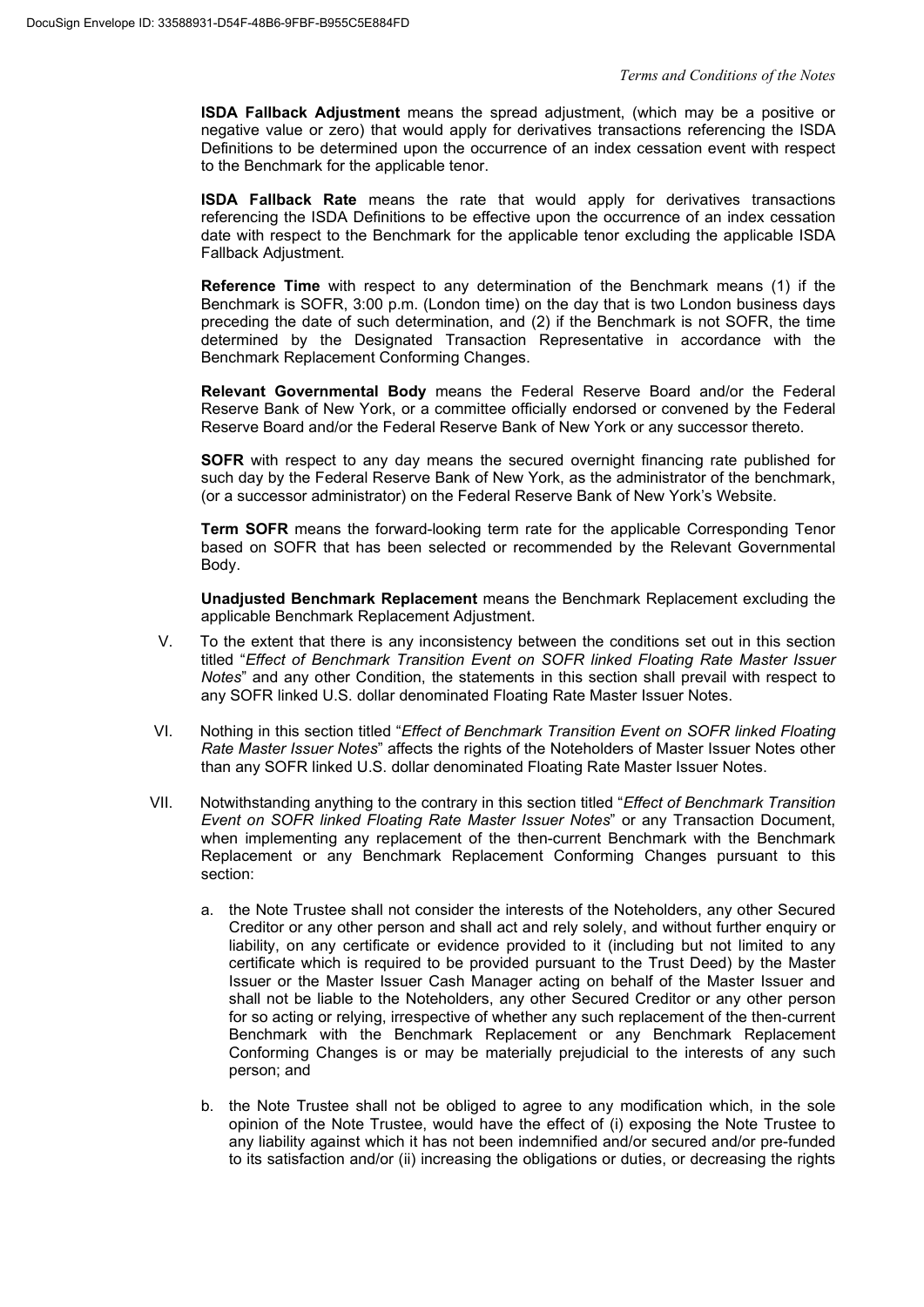or protections, of the Note Trustee in the Master Issuer Transaction Documents and/or these Conditions.

- VIII. For the avoidance of doubt, the Master Issuer (or the Master Issuer Cash Manager, acting on behalf of the Master Issuer) may propose that a Benchmark Replacement replace the then-current Benchmark and any Benchmark Replacement Conforming Changes on more than one occasion provided that the conditions set out in this section titled "*Effect of Benchmark Transition Event on SOFR linked Floating Rate Master Issuer Notes*" are satisfied.
- (c) Without prejudice to (i) Clauses 19.1, 19.2, 19.3 and 19.4 of the Trust Deed and (ii) Clause 25.8 of the Funding Deed of Charge, subject to Clause 19.5(b) of the Trust Deed, the Note Trustee shall, without the consent of any holders of any Series or Class of Notes, be required to give its consent to any modifications to any Funding Agreement or the Master Definitions and Construction Schedule that are requested by Funding or the Cash Manager, provided that Funding or the Cash Manager, as the case may be, has certified to the Note Trustee in writing that such modifications are required in order to accommodate:
	- (i) Master Issuer Notes to be issued and/or Master Issuer Term Advances to be made available by the Master Issuer to Funding under the Master Intercompany Loan Agreement;
	- (ii) the entry by Funding into New Intercompany Loan Agreements, the issue of new types of notes by New Issuers or the issue of notes by Funding directly;
	- (iii) the addition of other relevant Funding Secured Creditors to the Transaction Documents;
	- (iv) the assignment of New Loans or their Related Security to the Mortgages Trustee;
	- (v) amendments to the representations and warranties set out in Schedule 1 of the Mortgage Sale Agreement;
	- (vi) changes to the Funding Reserve Fund Required Amount, the Funding Liquidity Reserve Required Amount and/or the manner in which the Funding Reserve Fund or the Funding Liquidity Reserve Fund is funded;
	- (vii) different Interest Payment Dates and/or Interest Periods for any Master Issuer Notes to be issued by the Master Issuer (including modification of the Interest Payment Dates and/or Interest Periods and/or the basis for the calculation of interest in respect of any outstanding Master Issuer Notes) and/or different Interest Payment Dates and/or Interest Periods (including modification of the basis for the calculation of interest) in respect of any outstanding Master Issuer Term Advances under the Master Intercompany Loan Agreement, and consequential modifications in respect of (i) the amounts payable under, the rates for calculating the amounts payable under and the periods for payment and the dates for payment under the Funding Swap Agreements and (ii) the amounts payable under, the rates for calculating the amounts payable under and the periods for payment under and the dates for payment under the Master Issuer Swap Agreements; and/or
	- (viii) compliance by the Master Issuer, with respect only to Master Issuer Notes issued on or after 27 August 2013, with any requirements which apply to it under European Regulation 648/2012 of 4 July 2012, known as the European Market Infrastructure Regulation (**EU EMIR**) and Regulation 348/2012 of the European Parliament and Council on OTC derivatives, central counterparties and trade repositories dated 4 July 2012, as it forms part of UK domestic law by virtue of the EUWA (**UK EMIR**) and which accordingly will be mandatory under EU EMIR and/or UK EMIR irrespective of whether such modifications are materially prejudicial to the interests of the Noteholders of any Series or Class of Notes or any other Master Issuer Secured Creditor and provided such modifications do not relate to a Basic Terms Modification. The Note Trustee shall not be obliged to agree to any modification pursuant to this Condition 12.5(c)(viii) which (in the sole opinion of the Note Trustee) would have the effect of (a) exposing the Note Trustee to any liability against which it has not been indemnified and/or secured and/or pre-funded to its satisfaction; and/or (b)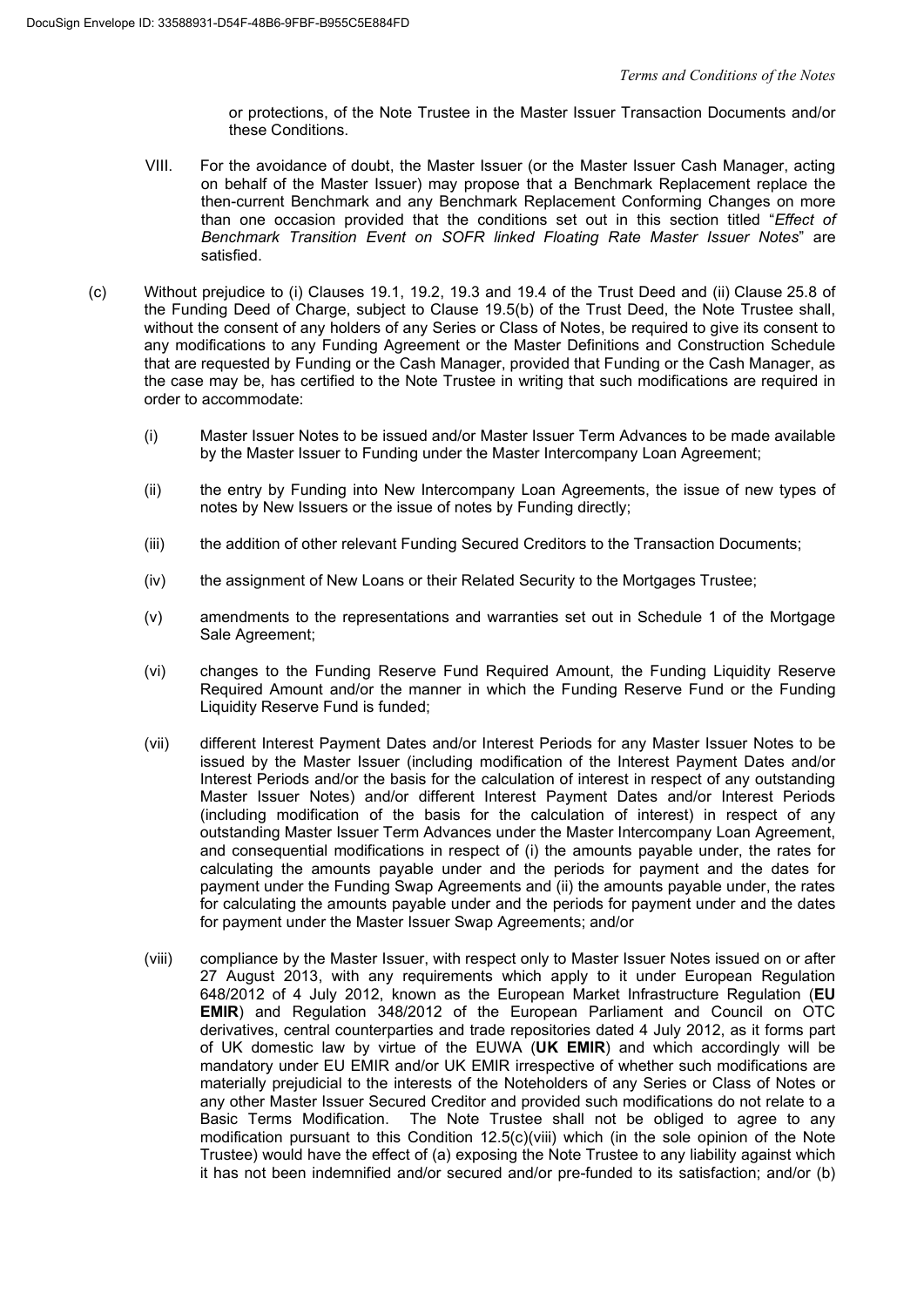increasing the obligations or duties, or decreasing the protections of the Note Trustee in the Transaction Documents and/or the Conditions of the Master Issuer Notes. The Noteholders and the Master Issuer Secured Creditors shall be deemed to have instructed the Note Trustee to concur with such EMIR amendments and shall be bound by them regardless of whether they are materially prejudicial to their interests.

Any modification, waiver, authorisation or determination made pursuant to this Condition 12.5 shall be binding on the Noteholders and, unless the Note Trustee agrees otherwise, any such modification shall be notified to the Noteholders and the Rating Agencies in accordance with **Condition 12.10** as soon as practicable thereafter.

#### **12.6** *Redenomination*

The Note Trustee may agree, without the consent of the Holders of the Sterling Notes on or after the Specified Date (as defined below), to such modifications to the Sterling Notes and the Trust Deed in respect of redenomination of such Sterling Notes in euro and associated reconventioning, renominalisation and related matters in respect of such Sterling Notes as may be proposed by the Master Issuer (and confirmed by an independent financial institution approved by the Note Trustee to be in conformity with then applicable market conventions) and to provide for redemption at the euro equivalent of the sterling principal amount of the Sterling Notes. For these purposes, **Specified Date** means the date on which the United Kingdom participates in the third stage of European economic and monetary union pursuant to the Treaty establishing the European Community, as amended by the Treaty on European Union, or otherwise participates in European economic and monetary union in a manner with an effect similar to such third stage.

Any such modification shall be binding on the Holders of the Sterling Notes and, unless the Note Trustee agrees otherwise, any such modification shall be notified to such Noteholders in accordance with **Condition 12.10** as soon as practicable thereafter.

#### **12.7** *Exercise of Note Trustee's or Master Issuer Security Trustee's Functions*

Where the Note Trustee or the Master Issuer Security Trustee is required, in connection with the exercise of its powers, trusts, authorities, duties and discretions under these Conditions or any Transaction Document, to have regard to the interests of the Noteholders of any Class, it shall have regard to the interests of such Noteholders as a class and, in particular but without prejudice to the generality of the foregoing, neither the Note Trustee nor the Master Issuer Security Trustee shall have regard to, or be in any way liable for, the consequences of such exercise for individual Noteholders resulting from their being for any purpose domiciled or resident in, or otherwise connected with, or subject to the jurisdiction of, any particular territory. In connection with any such exercise, neither the Note Trustee nor the Master Issuer Security Trustee shall be entitled to require, and no Noteholder shall be entitled to claim, from the Master Issuer or any other person, any indemnification or payment in respect of any tax consequence of any such exercise upon individual Noteholders.

# **12.8** *Indemnification of the Note Trustee and the Master Issuer Security Trustee*

The Trust Deed and the Master Issuer Deed of Charge set out certain provisions for the benefit of the Note Trustee and the Master Issuer Security Trustee. The following is a summary of such provisions and is subject to the more detailed provisions of the Trust Deed and the Master Issuer Deed of Charge.

The Master Issuer Transaction Documents contain provisions governing the responsibility (and relief from responsibility) of the Note Trustee and the Master Issuer Security Trustee, respectively, and providing for its indemnification in certain circumstances, including, among others, provisions relieving the Master Issuer Security Trustee from taking enforcement proceedings or enforcing the Master Issuer Security unless indemnified and/or secured and/or pre-funded to its satisfaction.

The Note Trustee and the Master Issuer Security Trustee and their related companies are entitled to enter into business transactions with the Master Issuer, the Master Issuer Cash Manager and/or the related companies of any of them and to act as note trustee or security trustee, for the holders of any new notes and/or any other person who is a party to any Master Issuer Transaction Document or whose obligations are comprised in the Master Issuer Security and/or any of their subsidiary or associated companies without accounting for any profit resulting therefrom.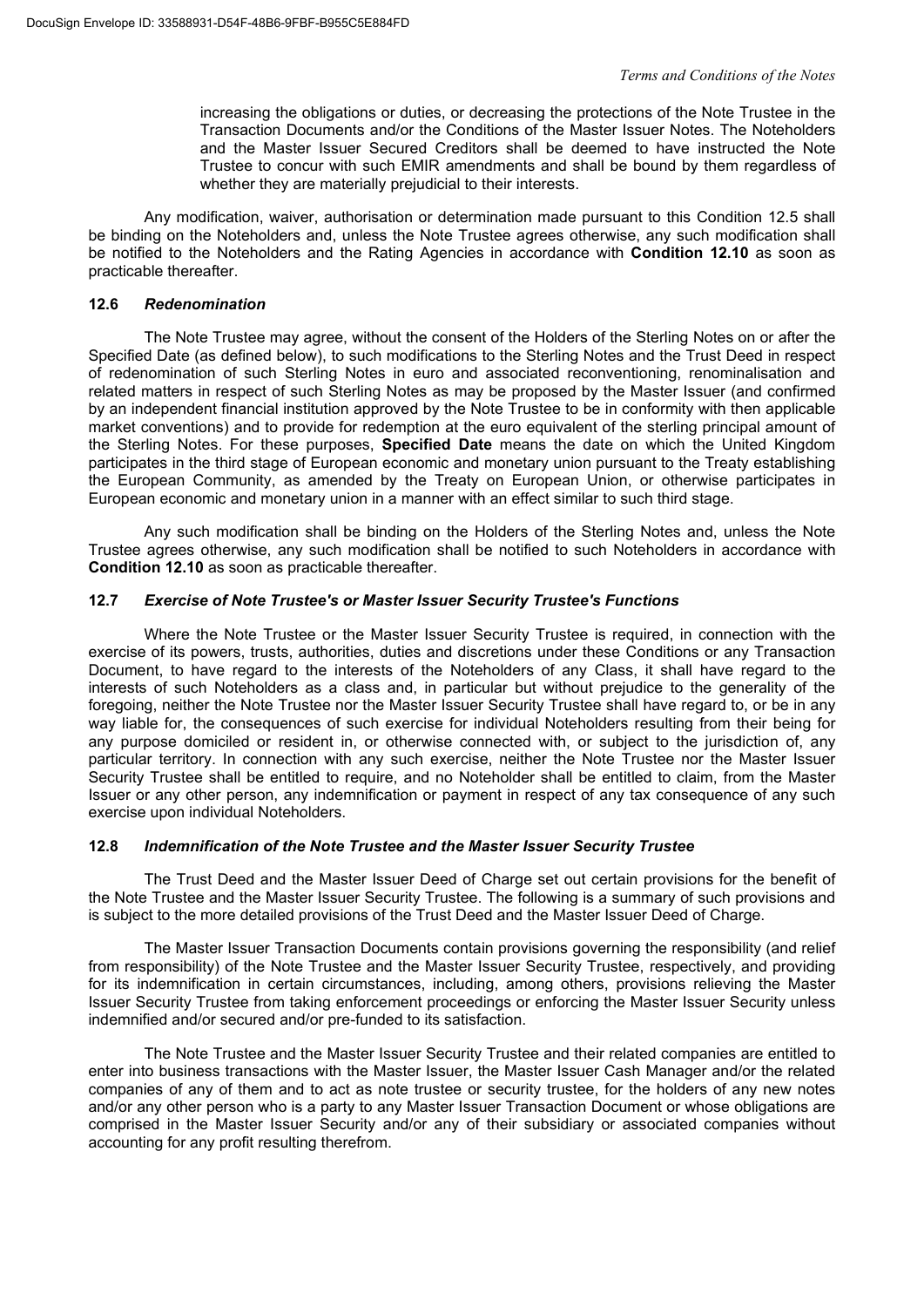Neither the Note Trustee nor the Master Issuer Security Trustee will be responsible for any loss, expense or liability which may be suffered as a result of any assets comprised in the Master Issuer Security, or any deeds or documents of title thereto, being uninsured or inadequately insured or being held by clearing organisations or their operators or by intermediaries such as banks, brokers or other similar persons on behalf of the Note Trustee and/or the Master Issuer Security Trustee, as applicable.

Furthermore, the Note Trustee and the Master Issuer Security Trustee will be relieved of liability for making searches or other inquiries in relation to the assets comprising the Master Issuer Security. The Note Trustee and the Master Issuer Security Trustee do not have any responsibility in relation to the legality and the enforceability of the trust arrangements, the related Master Issuer Security and the Transaction Documents. Neither the Note Trustee nor the Master Issuer Security Trustee will be obliged to take any action that might result in its incurring personal liabilities. Neither the Note Trustee nor the Master Issuer Security Trustee is obliged to monitor or investigate the performance of any other person under the Master Issuer Transaction Documents and is entitled to assume, until it has actual knowledge to the contrary, that all such persons are properly performing their duties, unless it receives express notice to the contrary.

Neither the Note Trustee nor the Master Issuer Security Trustee will be responsible for any deficiency that may arise because it is liable to tax in respect of the proceeds of any Master Issuer Security.

# **12.9** *Replacement of Master Issuer Notes*

If Definitive Notes are lost, stolen, mutilated, defaced or destroyed, the Noteholder can replace them at the Specified Office of any Paying Agent subject to all applicable laws and stock exchange requirements. The Noteholder will be required both to pay the expenses of producing a replacement and to comply with the Master Issuer's, the Registrar's and the Paying Agent's reasonable requests for evidence and indemnity.

If a Global Note is lost, stolen, mutilated, defaced or destroyed, the Master Issuer will deliver a replacement Global Note to the registered holder upon receipt of satisfactory evidence and surrender of any defaced or mutilated Global Note. A replacement will only be made upon payment of the expenses for a replacement and compliance with the Master Issuer's, Registrar's and Paying Agents' reasonable requests as to evidence and indemnity.

Defaced or mutilated Master Issuer Notes must be surrendered before replacements will be issued.

# **12.10** *Notice to Noteholders*

#### (a) *Publication of Notice*

Any notice to Noteholders shall be validly given if such notice is:

- (i) published on the Relevant Screen; and
- (ii) for so long as the Master Issuer Notes are admitted to trading on the main market of the London Stock Exchange and listed on the Official List of the Financial Conduct Authority, (A) published by delivery to the applicable clearing system, or (B) any notice shall also be published in accordance with the relevant listing rules and regulations.

#### (b) *Date of Publication*

Any notices so published shall be deemed to have been given on the fourth day after the date of posting, or as the case may be, on the date of such publication or, if published more than once on different dates, on the first date on which publication shall have been made in the newspaper or newspapers in which (or on the Relevant Screen on which) publication is required, or, in the case of notices provided pursuant to **Condition 12.10(a)** above, on the same day that such notice was delivered.

#### (c) *Global Notes*

While the Master Issuer Notes are represented by Global Notes, any notice to Noteholders will be valid if such notice is provided in accordance with **Condition 12.10(a)** or (at the option of the Master Issuer) if delivered to DTC (in the case of any Master Issuer Notes cleared through DTC) or to Euroclear and/or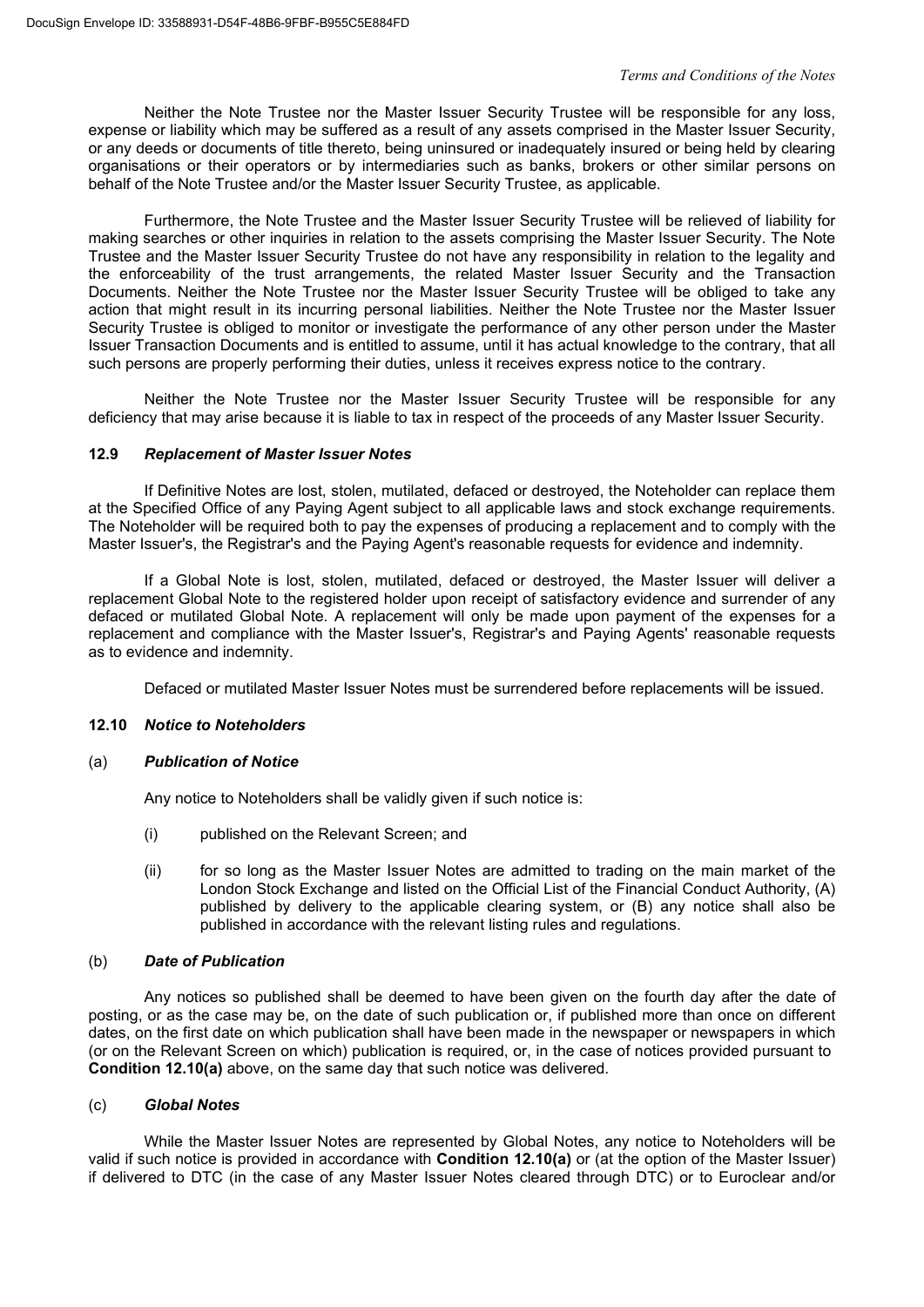Clearstream, Luxembourg (in the case of the Master Issuer Notes cleared through Euroclear and/or Clearstream, Luxembourg) or (if specified in the applicable Final Terms) if delivered through an **Alternative Clearing System** specified therein. Any notice delivered to the DTC, Euroclear and/or Clearstream, Luxembourg and/or such Alternative Clearing System will be deemed to be given on the next day after such delivery.

# (d) *Note Trustee's Discretion to Select Alternative Method*

The Note Trustee shall be at liberty to sanction some other method of giving notice to the Noteholders or any Series or Class or category of them having regard to market practice then prevailing and to the requirements of the stock exchanges on which the Master Issuer Notes are then admitted for trading and provided that notice of such other method is given to the Noteholders in such manner as the Note Trustee shall require.

# **13. Further Master Issuer Notes**

#### **13.1** *Issuance of Further Master Issuer Notes*

In respect of Master Issuer Notes issued after 27 June 2012, the Master Issuer may, without the consent of the Noteholders, raise further funds, from time to time, on any date by the creation and issue of further Master Issuer Notes (**Further Master Issuer Notes**) carrying the same terms and conditions in all respects (or in all respects except for the Interest Commencement Date) as, and so that the same shall be consolidated and form a single series and rank *pari passu* with the relevant class of the Master Issuer Notes provided that:

- (a) the issuance tests have been satisfied (including written confirmation from S&P, Fitch and Moody's that the then current rating of the Rated Master Issuer Notes outstanding as of that time will not be reduced, withdrawn or qualified because of the new issue) as described in Clause 2.7 of the Trust Deed and the other Transaction Documents;
- (b) the aggregate principal amount of all Further Master Issuer Notes to be issued on such date is not less than £10,000,000 (or an equivalent amount in any other currency when converted at the applicable exchange rate);
- (c) any Further Master Issuer Notes which are assigned a rating are assigned the same ratings as are then applicable to the class of Master Issuer Notes with which they are to be consolidated and form a single series; and
- (d) an amount equal to the aggregate principal amount of such Further Master Issuer Notes will be onlent by the Master Issuer to Funding.

# **13.2** *Governing Law and Jurisdiction*

The Master Issuer Transaction Documents and the Master Issuer Notes (and any non-contractual obligations arising out of or in connection with such documents or such notes, as the case may be) are and will be governed by English law unless specifically stated to the contrary. Certain provisions in the Master Issuer Transaction Documents relating to property situated in Scotland are governed by Scots law. Unless specifically stated to the contrary:

- (a) the courts of England are to have non-exclusive jurisdiction to settle any disputes which may arise out of or in connection with the Master Issuer Notes and the Master Issuer Transaction Documents (including any claims or disputes relating to any non-contractual obligations arising out of or in connection with such Transaction Documents or Master Issuer Notes, as the case may be); and
- (b) the Master Issuer and the other parties to the Master Issuer Transaction Documents irrevocably submit to the non-exclusive jurisdiction of the courts of England.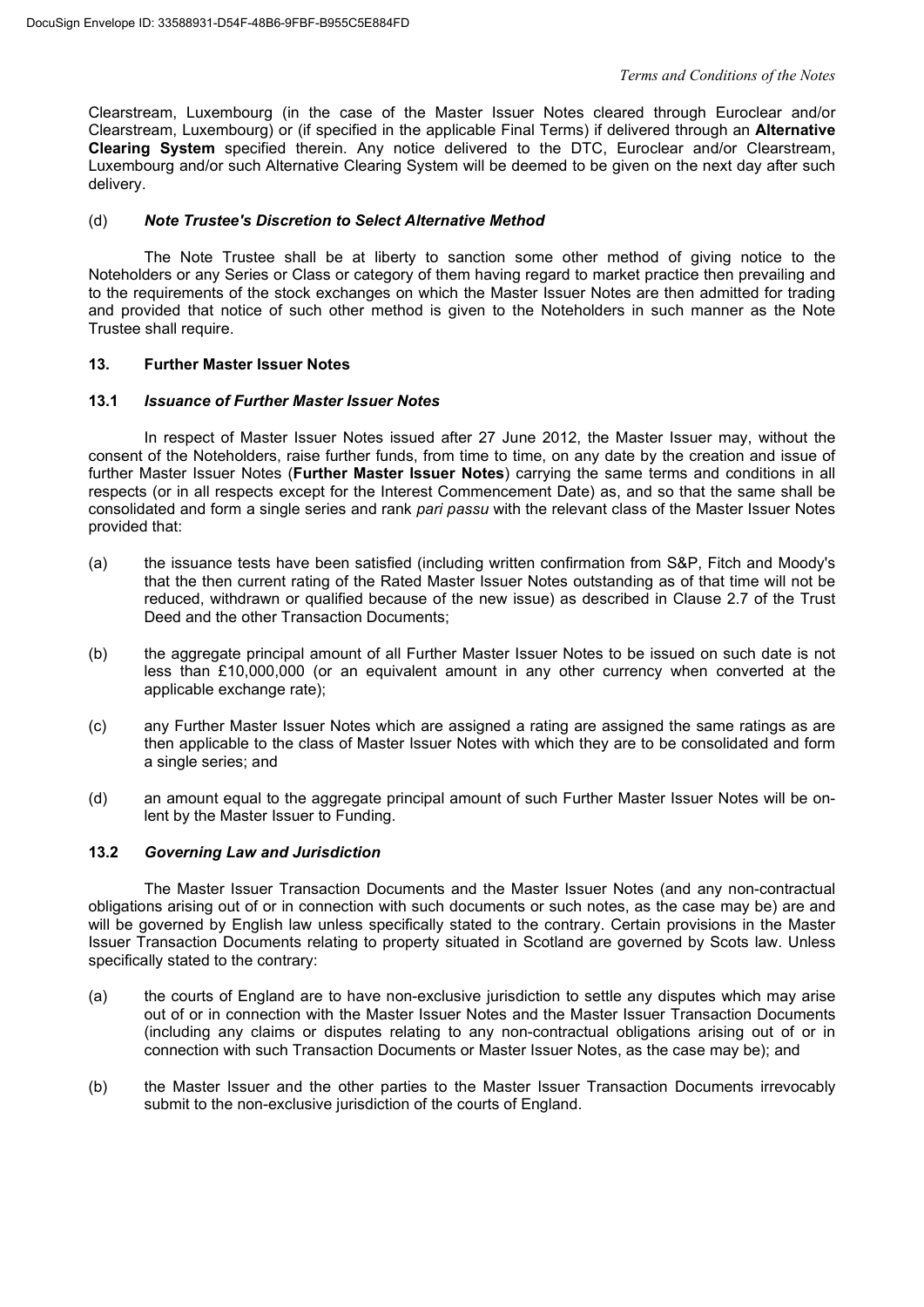# **13.3** *Contracts (Rights of Third Parties) Act 1999*

No person shall have any right to enforce any term or condition of the Master Issuer Notes under the Contracts (Rights of Third Parties) Act 1999, but this shall not affect any right or remedy of a third party which exists or is available apart from that Act.

# **13.4** *Definitions*

Unless otherwise defined in these Conditions or unless the context otherwise requires, in these Conditions the following words shall have the following meanings and any other capitalised terms used in these Conditions shall have the meanings ascribed to them in the Master Issuer Master Definitions and Construction Schedule:

# **€STR** means the Euro Short-Term Rate;

**A Term Advances** means the Term Advances made by the Master Issuer to Funding under the Master Intercompany Loan Agreement from the proceeds of issue of the Class M Notes of any Series;

**AA Term Advances** means the Term Advances made by the Master Issuer to Funding under the Master Intercompany Loan Agreement from the proceeds of issue of the Class B Notes of any Series;

**AAA Term Advances** means the Term Advances made by the Master Issuer to Funding under the Master Intercompany Loan Agreement from the proceeds of issue of the Class A Notes of any Series;

**Accession Agreement** means, in respect of the Master Issuer Master Definitions and Construction Schedule (as defined below) an agreement pursuant to which a company agrees to become a party to the Master Issuer Master Definitions and Construction Schedule;

**Account Bank A** means the bank at which the Funding Transaction Account is maintained from time to time, being, as at the date hereof, The Bank of New York Mellon, acting through its London Branch and thereafter such other authorised entity as Funding may choose with the prior written approval of the Security Trustee;

**Account Bank B** means the bank at which the Funding GIC Account and the Mortgages Trustee GIC Account are maintained from time to time, being, as at the date hereof, Santander UK acting through its office at 2 Triton Square, Regent's Place, London NW1 3AN and thereafter such other authorised entity as Funding may choose with the prior written approval of the Security Trustee or as the Mortgages Trustee may choose with the prior written consent of the Beneficiaries;

**Accrual Yield** means, in respect of any Series and Class (or Sub-Class) of Master Issuer Notes, the yield specified as such for such Notes in the relevant Final Terms;

**Additional Business Centre** means, in respect of any Series and Class (or Sub-Class) of Master Issuer Notes, each place specified as such for such Notes in the relevant Final Terms;

**Agents** means the Paying Agents, the Transfer Agent, the Registrar and the Agent Bank;

**Agent Bank** means The Bank of New York Mellon, acting through its London branch, in its capacity as agent bank at its Specified Office or such other person for the time being acting as agent bank under the Paying Agent and Agent Bank Agreement;

**AUD-BBR-BBSW** means the average mid rate for Australian dollars of exchange which appears on the Reuters Screen BBSW Page;

**Available Principal Receipts** means the amount of Master Issuer Principal Receipts allocable to the Money Market Notes on each Interest Payment Date that is a Transfer Date;

**Base Prospectus** means the base prospectus of the Master Issuer from time to time;

**BBB Term Advances** means the Term Advances made by the Master Issuer to Funding under the Master Intercompany Loan Agreement from the proceeds of issue of the Class C Notes of any Series;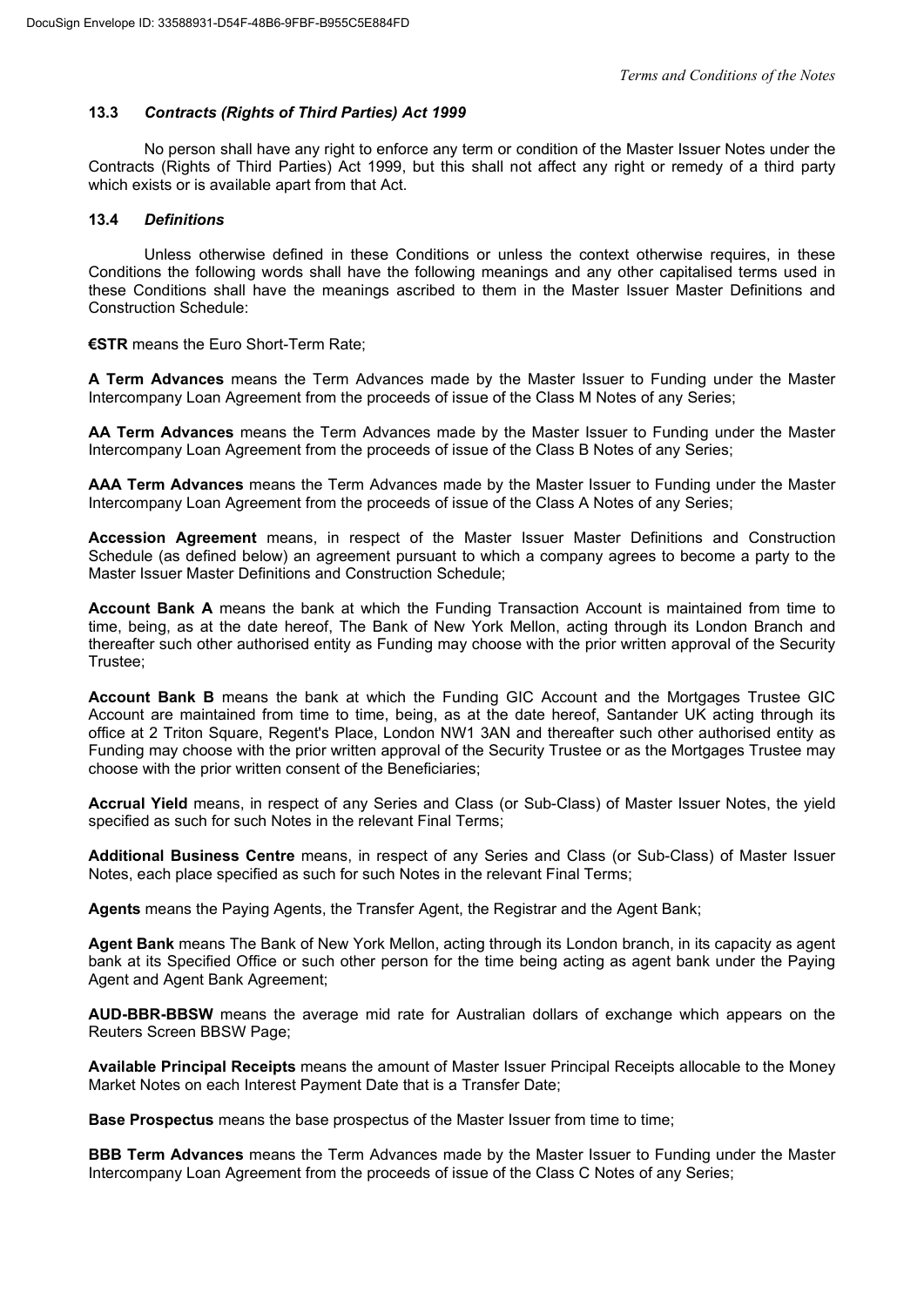**Broken Amount** means, in respect of any Series and Class (or Sub-Class) of Master Issuer Notes, the amount specified as such (if any) for such notes in the relevant Final Terms;

**Bullet Redemption Notes** means any Series and Class (or Sub-Class) of Master Issuer Notes which is scheduled to be repaid in full on one Interest Payment Date;

**Business Day** has the meaning set forth in **Condition 5.2(a)** and, if (i) the relevant Final Terms specify that the Reference Rate is "Compounded Daily SOFR" and (ii) a SOFR Index Cessation Effective Date has not occurred, a U.S. Government Securities Business Day;

**Called Notes** has the meaning set forth in **Condition 6.8**;

**CDOR** means Canadian Dealer Offered Rate, the recognised benchmark index for Canadian bankers' acceptances, as further described in the Master Issuer Master Definitions and Construction Schedule under "Canadian Bankers Acceptances";

**Class** or **class** means, in relation to the Master Issuer Notes and the Noteholders, the Class A Notes, the Class B Notes, the Class M Notes, the Class C Notes or the Class Z Notes, as the context requires, and the respective holders thereof;

**Class A Noteholders** means the Holders of the Class A Notes;

**Class A Notes** means Master Issuer Notes of any Series designated as such in the relevant Final Terms;

**Class B Noteholders** means the Holders of the Class B Notes;

**Class B Notes** means Master Issuer Notes of any Series designated as such in the relevant Final Terms;

**Class C Noteholders** means the Holders of the Class C Notes;

**Class C Notes** means Master Issuer Notes of any Series designated as such in the relevant Final Terms;

**Class M Noteholders** means the Holders of the Class M Notes;

**Class M Notes** means Master Issuer Notes of any Series designated as such in the relevant Final Terms;

**Class Z Noteholders** means the Holders of the Class Z Notes;

**Class Z Notes** means Master Issuer Notes designated as such in the relevant Final Terms including the Class Z Variable Funding Notes;

**Class Z Variable Funding Noteholders** means the Holders for the time being of the Class Z Variable Funding Notes;

**Class Z Variable Funding Notes** means Class Z Notes which are designated as Class Z Variable Funding Notes in the relevant Final Terms;

**Clearstream, Luxembourg** means Clearstream Banking S.A.;

**Closing Date** has the meaning given to it in the applicable Final Terms;

**Conditional Purchaser** means the entity specified as such in the relevant Final Terms;

**Conditional Purchase Confirmation** means a confirmation provided by the Remarketing Bank to the Master Issuer or the Principal Paying Agent that the conditional purchaser has purchased an interest in, or has had transferred to it or on its behalf, an interest in all of the Money Market Notes;

**Definitive Notes** means the Master Issuer Notes while in definitive form;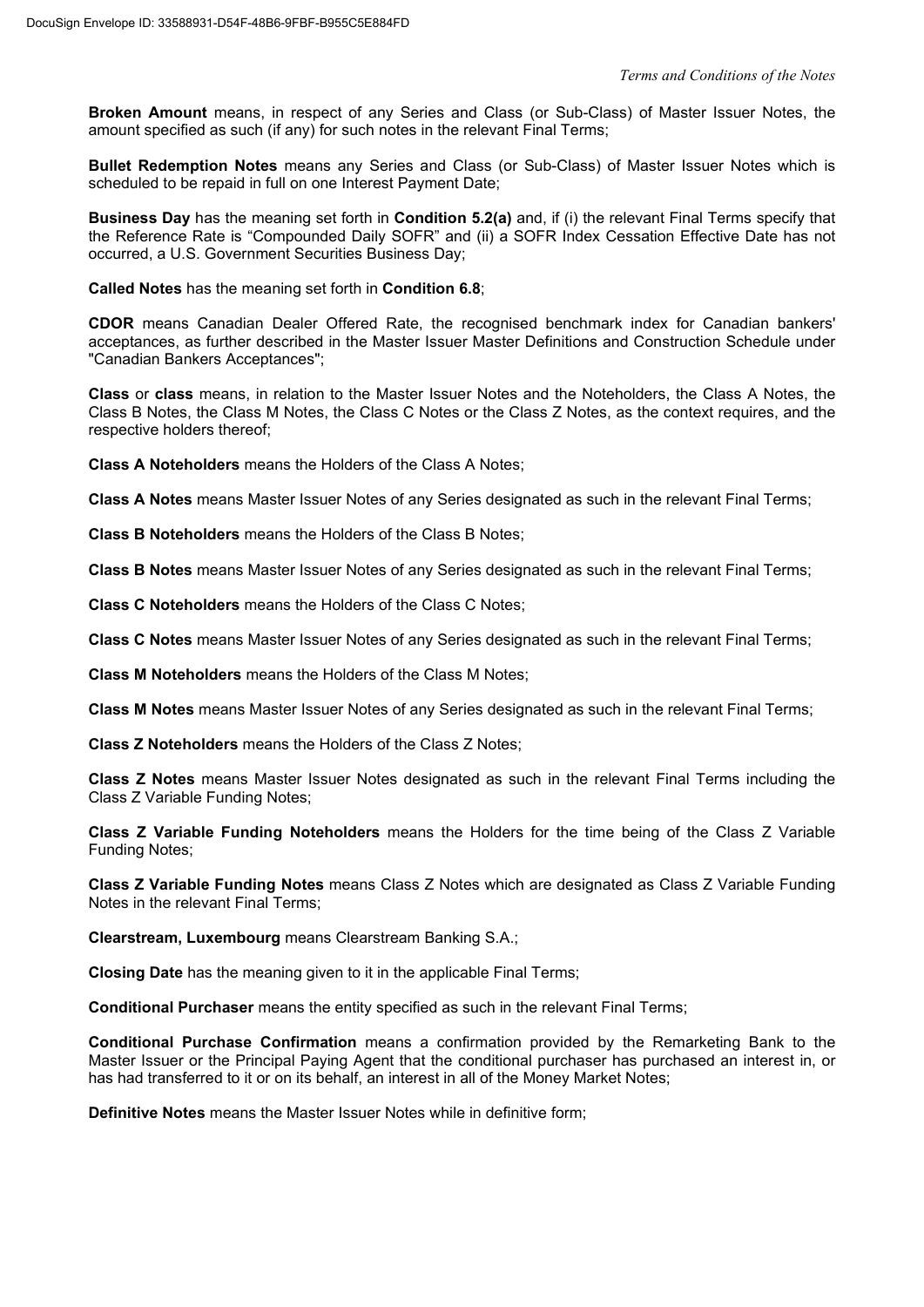**Designated Account** means the account (which, in the case of a payment in Japanese Yen to a nonresident of Japan, shall be a non-resident account) maintained by a Holder with a Designated Bank and identified as such in the Register;

**Designated Bank** means (in the case of payment in a Specified Currency other than euro) a bank in the principal financial centre of the country of such Specified Currency (which, if the Specified Currency is Australian dollars or New Zealand dollars, shall be Sydney and Auckland, respectively) and (in the case of a payment in euro) any bank which processes payments in euro;

**Determination Date** means, in respect of any Series and Class (or Sub-Class) of Master Issuer Notes, the date(s) specified as such (if any) for such notes in the applicable Final Terms;

**Determination Period** has the meaning indicated in **Condition 5.1**;

**Distribution Compliance Period** is the period which is prior to the first business day that is 40 days following the later of the commencement of the offering and the Closing Date;

**Dollars**, **US\$**, **U.S. Dollars** or **\$** means the lawful currency for the time being of the United States of America;

**EURIBOR** means the Euro inter-bank offered rate as determined, with respect to any Master Issuer Notes which are Floating Rate Master Issuer Notes, by the Agent Bank in accordance with these Conditions, the Paying Agent and Agent Bank Agreement and the applicable Final Terms;

**Euro**, **euro** or **€** means the currency of the Member States of the European Union that adopt the single currency in accordance with the Treaty on the Functioning of the European Union, as amended from time to time;

**Euroclear** means Euroclear Bank SA/NV;

**Extraordinary Resolution** means a resolution passed at a meeting of the Noteholders of a particular Class, Series or Series and Class (or Sub-Class) duly convened and held in accordance with the provisions of the Trust Deed by a majority consisting of not less than three-fourths of the persons voting thereat upon a show of hands or if a poll is duly demanded by a majority consisting of not less than three-fourths of the votes cast on such poll;

**Federal Reserve's website** means the website of the Board of Governors of the Federal Reserve System currently at http://www.federalreserve.gov, or any successor website;

**Final Maturity Date** means, in respect of any Series and Class (or Sub-Class) of Master Issuer Notes, the date specified as such for such notes in the applicable Final Terms;

**Final Purchase Date** has the meaning set forth in **Condition 6.8**;

**Final Terms** means, in relation to any Series of Master Issuer Notes, the final terms issued in relation to such Series of Master Issuer Notes which completes these Conditions, giving details of, *inter alia*, the amount and price of such Series of Master Issuer Notes, and which forms a part of the Base Prospectus in relation to such Series of Master Issuer Notes;

**Fixed Coupon Amount** means, in respect of any Series and Class (or Sub-Class) of Master Issuer Notes, the amount specified as such (if any) for such Master Issuer Notes in the relevant Final Terms;

**Fixed Rate Master Issuer Note** means a Master Issuer Note, the interest basis of which is specified in the relevant Final Terms as being fixed rate;

**Floating Rate Master Issuer Note** means a Master Issuer Note, the interest basis of which is specified in the relevant Final Terms as being floating rate;

**Funding** means Holmes Funding Limited;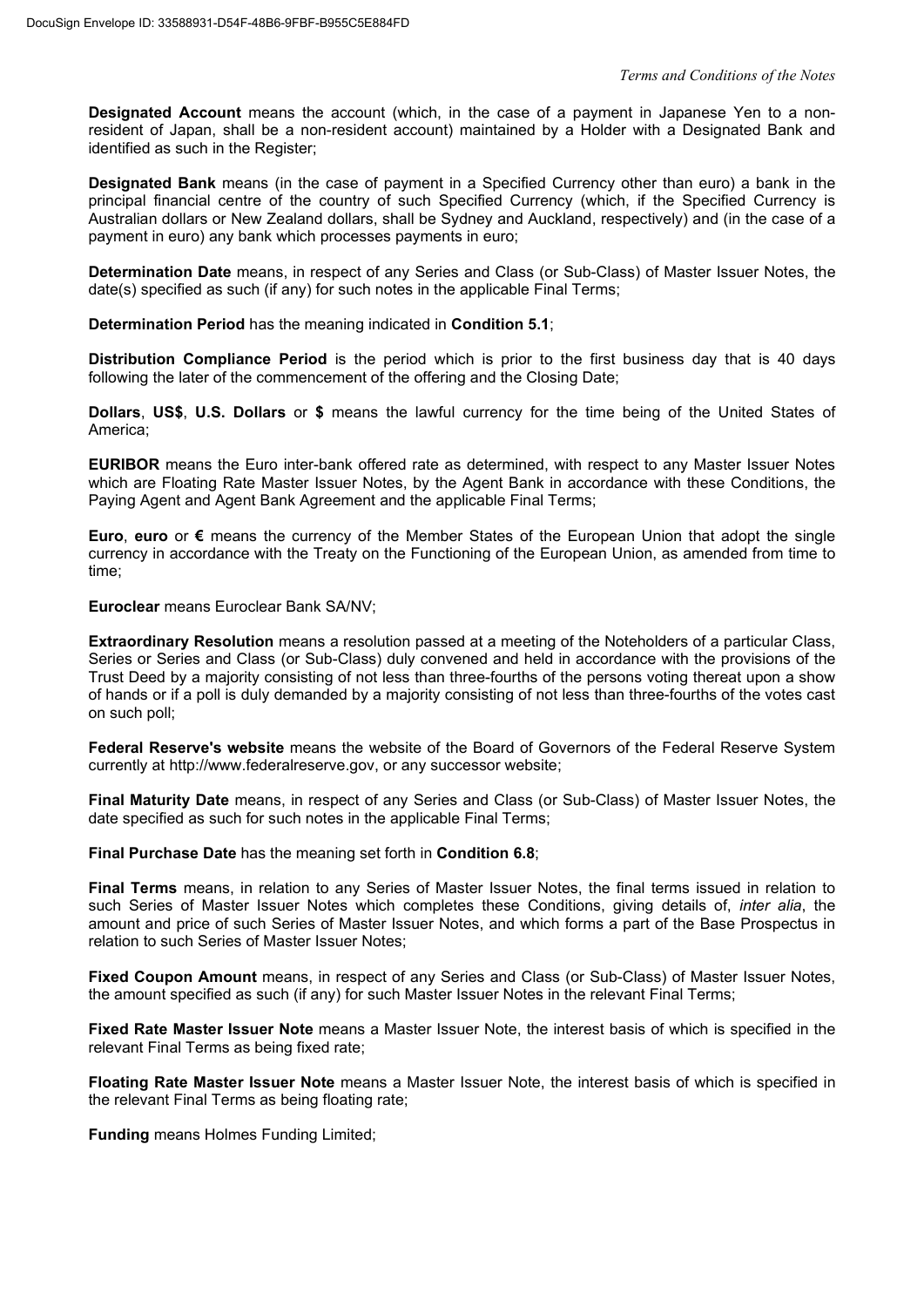**Further Master Issuer Notes** means further master issuer notes issued by the Master Issuer in accordance with **Condition 13.1** and carrying the same terms and conditions in all respects (or in all respects except for the Interest Commencement Date) as, and so that the same shall be consolidated and form a single series and rank *pari passu* with, any class of Master Issuer Notes;

**Global Notes** means the U.S. Global Notes and the Reg S Global Notes;

**Holder** has the meaning indicated in **Condition 1.2**;

**Increase Amount** has the meaning given to that term in **Condition 6.10(a)(i)**;

**Increase Date** has the meaning given to that term in **Condition 6.10**;

**Initial Purchase Date** has the meaning set forth in **Condition 6.8**;

**Interest Commencement Date** means, in respect of any Series and Class (or Sub-Class) of Master Issuer Notes, the Closing Date of such notes or such other date as may be specified as such for such notes in the relevant Final Terms;

**Interest Payment Date** means in respect of a series and class (or sub-class) of Master Issuer Notes, the interest payment dates specified in the Final Terms for payment of interest and/or principal, subject to the terms and conditions of the Master Issuer Notes;

**ISDA Definitions** means the 2000 ISDA Definitions, as published by the International Swaps and Derivatives Association, Inc.;

**Issue Terms** means in relation to any Series of Non-LSE Listed Notes, the issue terms issued in relation to such Series of Non-LSE Listed Notes as a supplement to these Conditions and giving details of, *inter alia*, the amount and price of such Series of Non-LSE Listed Notes;

**LIBOR** means the London inter-bank offered rate, as further described in the Master Issuer Master Definitions and Construction Schedule;

**Listed Notes** means each Series and Class (or Sub-Class) of Master Issuer Notes which is admitted to the Official List and admitted to trading on the main market of the London Stock Exchange;

**London Stock Exchange** means London Stock Exchange plc;

**Mandatory Transfer Termination Event** shall occur if the conditional purchaser has purchased an interest in all the Money Market Notes of the relevant Series and Class (or Sub-Class);

**Margin** means, in respect of any Series and Class (or Sub-Class) of Master Issuer Notes, the amount specified as such for such notes in the applicable Final Terms;

**Master Intercompany Loan** means, at any time, the aggregate of all Term Advances advanced under the Master Intercompany Loan Agreement;

**Master Intercompany Loan Agreement** means the loan agreement (i) entered into the Programme Date between, among others, Funding, the Master Issuer and the Security Trustee (as amended, novated, restated, replaced or supplemented from time to time) and (ii) to be entered into in respect of each issue of Further Master Issuer Notes on the relevant closing date, in each case and made between, among others, Funding and the Master Issuer;

**Master Issuer** means Holmes Master Issuer PLC;

**Master Issuer Bank Account Agreement** means the bank account agreement entered into on the Programme Date between the Master Issuer, the Master Issuer Cash Manager, the Master Issuer Account Banks and the Master Issuer Security Trustee (as amended, restated, supplemented, replaced or novated from time to time):

**Master Issuer Account Banks** means the Sterling Account Bank and the Non-Sterling Account Bank;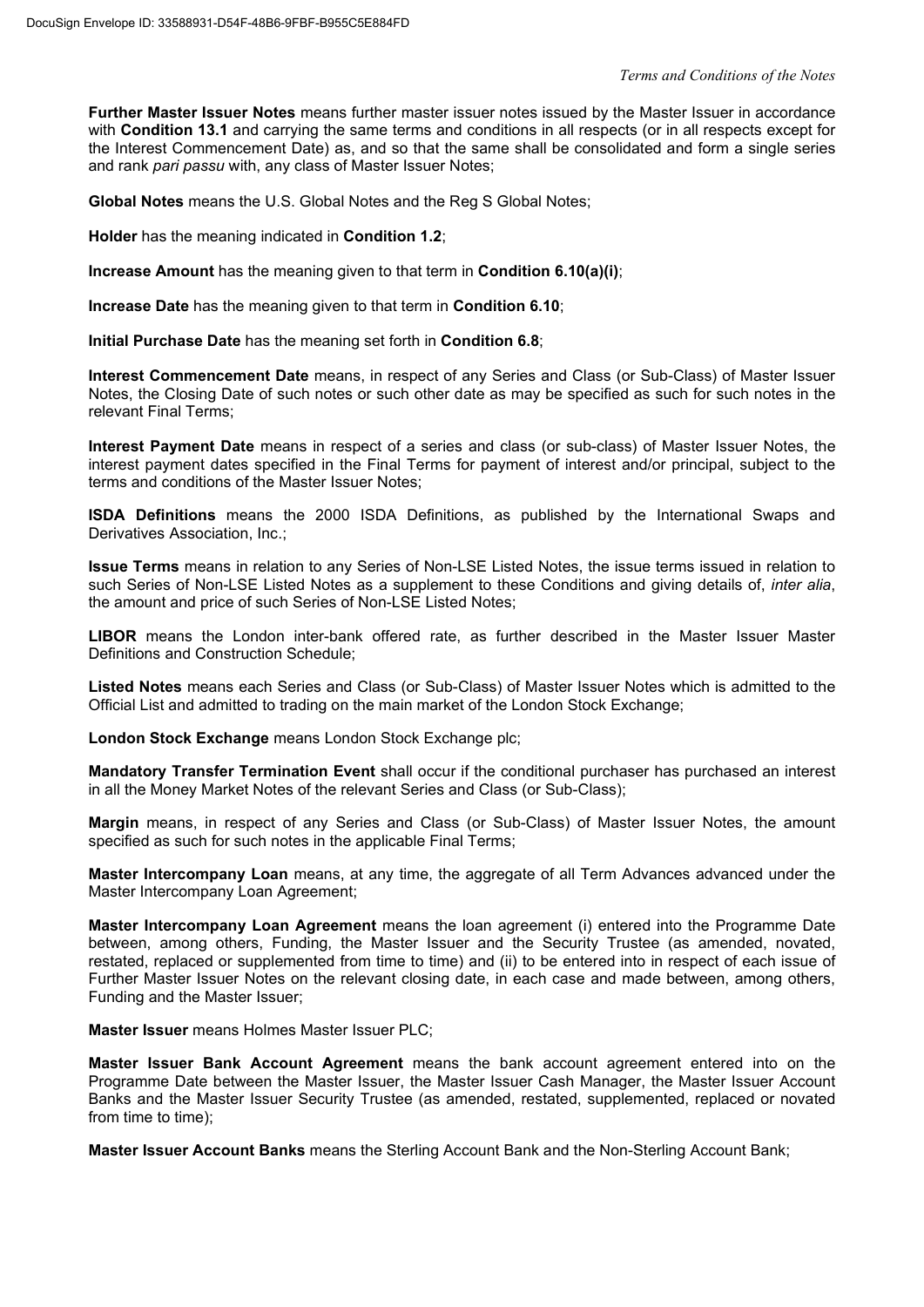**Master Issuer Cash Management Agreement** means the cash management agreement dated the Programme Date between, amongst others, the Master Issuer Cash Manager, the Master Issuer and the Master Issuer Security Trustee (as amended, restated, supplemented, replaced or novated from time to time);

**Master Issuer Cash Manager** means Santander UK or such other person or persons for the time being acting, under the Master Issuer Cash Management Agreement, as agent, *inter alia*, for the Master Issuer;

**Master Issuer Corporate Services Agreement** means the corporate services agreement dated the Programme Date between, among others, Wilmington Trust SP Services (London) Limited, the Master Issuer and the Master Issuer Security Trustee (as amended, restated, supplemented, replaced or novated from time to time);

**Master Issuer Deed of Charge** means the deed of charge entered into on the Programme Date, as amended and restated from time to time, between, among others, the Master Issuer and the Master Issuer Security Trustee and each deed of accession or supplement entered into in connection therewith;

**Master Issuer Dollar Currency Swap Agreements** means, in respect of a Series and Class or (Sub-Class) of Master Issuer Notes denominated in Dollars, the 1992 ISDA Master Agreements (Multicurrency-Cross Border), schedules thereto and confirmations thereunder relating to the Master Issuer Dollar Currency Swaps to be entered into on or before the relevant Closing Date in respect of such Series and Class or (Sub-Class) between the Master Issuer, the relevant Master Issuer Swap Provider and the Master Issuer Security Trustee (as amended, restated, novated, replaced or supplemented from time to time);

**Master Issuer Dollar Currency Swap Rate** means the rates at which Dollars are converted into Sterling or, as the case may be, Sterling is converted into Dollars pursuant to the relevant Master Issuer Dollar Currency Swap Agreement or, if no relevant Master Issuer Dollar Currency Swap Agreements are in effect at such time, the "spot" rate at which Dollars are converted into Sterling or, as the case may be, Sterling is converted to Dollars on the foreign exchange markets;

**Master Issuer Dollar Currency Swaps** means the sterling-dollar currency swaps which enable the Master Issuer to receive and pay amounts under the Master Intercompany Loan in sterling and to receive and pay amounts under the Dollar Notes;

**Master Issuer Euro Currency Swap Agreements** means, in respect of a Series and Class or (Sub-Class) of Master Issuer Notes denominated in Euro, the 1992 ISDA Master Agreements (Multicurrency-Cross Border), schedules thereto and confirmations thereunder relating to the Master Issuer Euro Currency Swaps to be entered into on or before the relevant Closing Date in respect of such Series and Class or (Sub-Class) between the Master Issuer, the relevant Master Issuer Swap Provider and the Master Issuer Security Trustee (as amended, restated, novated, replaced or supplemented from time to time);

**Master Issuer Euro Currency Swap Rate** means the rates at which Euro are converted into Sterling or, as the case may be, Sterling is converted into Euro pursuant to the relevant Master Issuer Euro Currency Swap Agreement or, if no relevant Master Issuer Euro Currency Swap Agreements are in effect at such time, the "spot" rate at which Euro are converted into Sterling or, as the case may be, Sterling is converted to Euro on the foreign exchange markets;

**Master Issuer Euro Currency Swaps** means the sterling-euro currency swaps which enable the Master Issuer to receive and pay amounts under the Master Intercompany Loan in sterling and to receive and pay amounts under the euro denominated notes;

**Master Issuer Master Definitions and Construction Schedule** means the master definitions and construction schedule dated the Programme Date, as amended and restated from time to time, setting out, among other things, definitions which apply to certain Master Issuer Transaction Documents and includes any and all Accession Agreements;

**Master Issuer Notes** means any Global Notes or Definitive Notes (including, for the avoidance of doubt, any Global Notes or Definitive Notes in respect of any Further Master Issuer Notes);

**Master Issuer Paying Agent and Agent Bank Agreement** means the paying agent and agent bank agreement entered into on the Programme Date between, among others, the Master Issuer, the Paying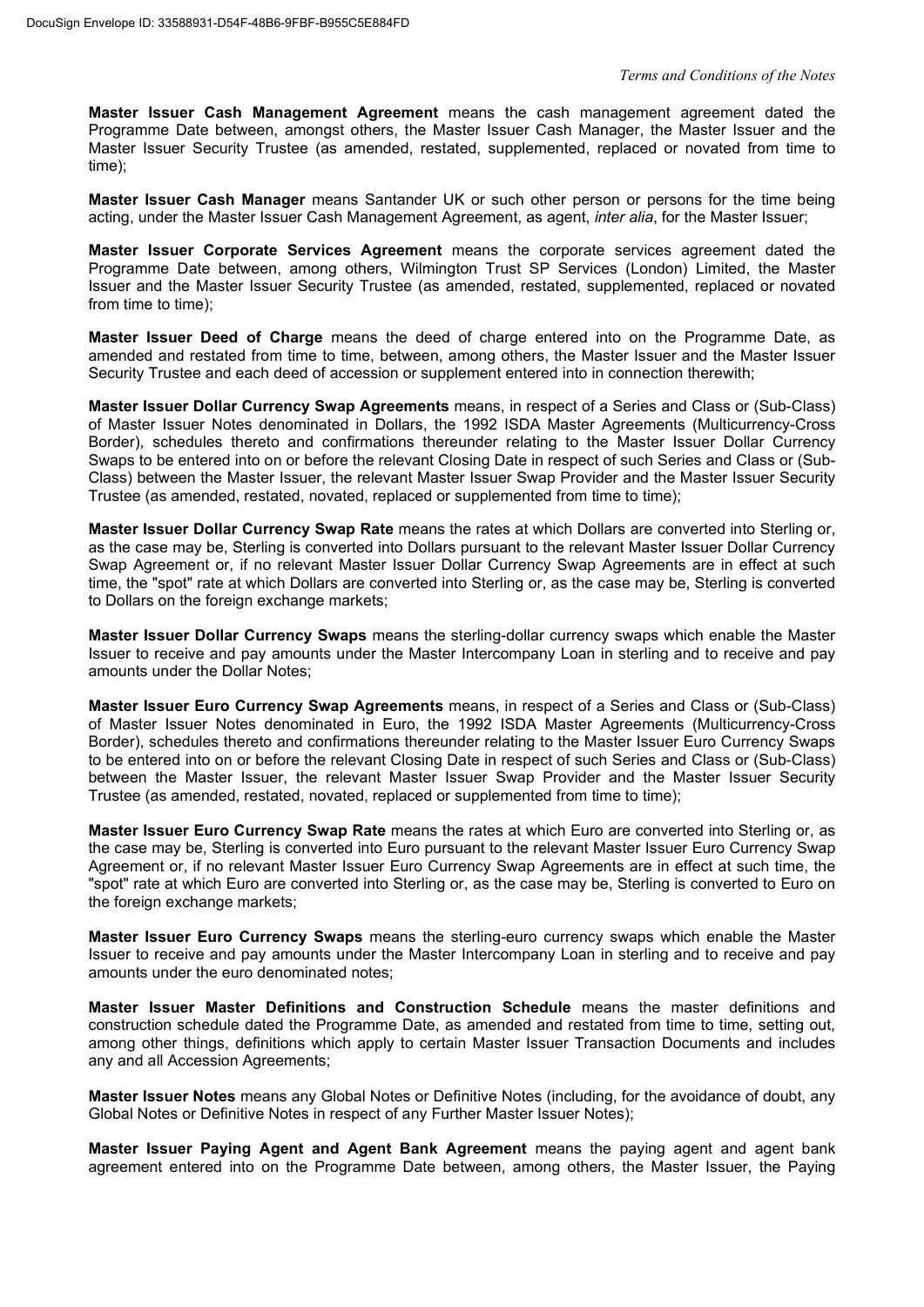Agents, the Transfer Agent, the Registrar, the Agent Bank and the Master Issuer Security Trustee (as amended, novated, restated, replaced or supplemented from time to time);

**Master Issuer Principal Receipts** means an amount equal to the sum of all principal amounts repaid by Funding to the Master Issuer under the Master Intercompany Loan;

**Master Issuer Priority of Payments** means the Master Issuer pre-enforcement revenue priority of payments, the Master Issuer pre-enforcement principal priority of payments or the Master Issuer postenforcement priority of payments, as the case may be, each as set out in the Master Issuer Cash Management Agreement or the Master Issuer Deed of Charge (as the case may be);

**Master Issuer Secured Creditors** means the Master Issuer Security Trustee, the Master Issuer Swap Providers, the Note Trustee, the Noteholders, the Master Issuer Account Banks the Paying Agents, the Agent Bank, the Transfer Agent, the Registrar, the Corporate Services Provider, the Master Issuer Cash Manager and any new Master Issuer secured creditor who accedes to the Master Issuer Deed of Charge from time to time under a deed of accession or a supplemental deed;

**Master Issuer Security** means the security created by the Master Issuer pursuant to the Master Issuer Deed of Charge;

**Master Issuer Security Trustee** means The Bank of New York Mellon, acting through its London branch and its successors or any other security trustee under the Master Issuer Deed of Charge;

**Master Issuer Swap Agreements** means the Master Issuer Dollar Currency Swap Agreements and the Master Issuer Euro Currency Swap Agreements;

**Master Issuer Swap Provider** means Santander UK or the institution(s) identified in respect of each Master Issuer Swap Agreement in relation to the relevant Series and Class (or Sub-Class) of Master Issuer Notes and shall be identified as such in the relevant drawdown prospectus or supplemental prospectus;

**Master Issuer Transaction Documents** means the Mortgage Sale Agreement, the Servicing Agreement, the Mortgages Trust Deed, the Cash Management Agreement, the Master Issuer Corporate Services Agreement, the Master Intercompany Loan Agreement, the Funding Deed of Charge, the Funding Guaranteed Investment Contract, the Mortgages Trustee Guaranteed Investment Contract, the Bank Account Agreement, the Master Issuer Bank Account Agreement, the Master Issuer Deed of Charge, the Trust Deed, the Paying Agent and Agent Bank Agreement, the Master Issuer Cash Management Agreement, the Master Issuer Swap Agreements, the Initial Purchase Agreement, the Subscription Agreement, the Funding Swap Agreement the Corporate Services Agreement, the Master Definitions and Construction Schedules and such other related documents which are referred to in the terms of the above documents;

**Maximum Rate of Interest** means, in respect of any Series and Class (or Sub-Class) of Master Issuer Notes, the rate of interest specified as such for such notes in the applicable Final Terms;

**Minimum Rate of Interest** means, in respect of any Series and Class (or Sub-Class) of Master Issuer Notes, the rate of interest specified as such for such notes in the applicable Final Terms;

**Minimum Seller Share** means an amount which is calculated in accordance with clause 9.2 of the Mortgages Trust Deed;

**Money Market Notes** means Master Issuer Notes which will be "Eligible Securities" within the meaning of Rule 2a-7 under the Investment Company Act;

**Non-LSE Listed Notes** means any notes listed and/or traded on any exchange other than the London Stock Exchange;

**Non-Sterling Account Bank** means Citibank, N.A., London Branch or such other person for the time being acting as non-sterling account bank to the Master Issuer under the Master Issuer Bank Account Agreement;

**Note Determination Date** means the date four Business Days prior to each Interest Payment Date;

**Note Enforcement Notice** has the meaning indicated in **Condition 10.6**;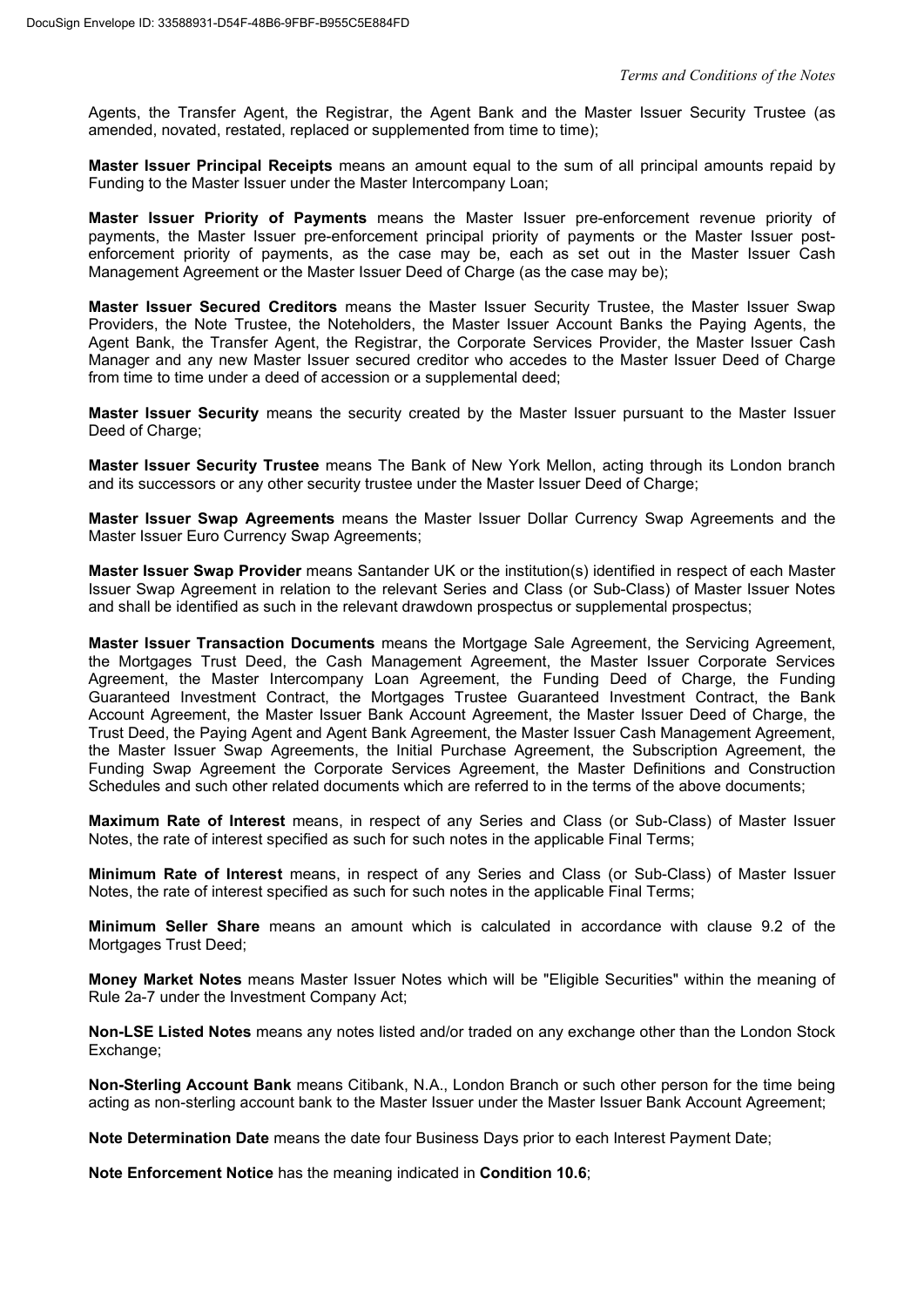**Note Event of Default** means the occurrence of an event of default by the Master Issuer as specified in **Condition 10**;

**Note Principal Payment** has the meaning indicated in **Condition 6.3**;

**Note Trustee** means The Bank of New York and its successors or any further or other note trustee under the Trust Deed, as trustee for the Noteholders;

**Noteholders** means the Holders for the time being of the Master Issuer Notes;

**NR Term Advances** means the Term Advances made by the Master Issuer to Funding under the Master Intercompany Loan Agreement from the proceeds of issue of the Class Z Notes of any Series;

**NR VFN Term Advance** means a Term Advance made by the Master Issuer to Funding under the Intercompany Loan Agreement from the proceeds of issue of and Increase Amounts under a Class Z Variable Funding Note;

**Official List** means the official list of securities maintained by the London Stock Exchange;

**Pass-Through Notes** means any Series and Class (or Sub-Class) of Notes which has no Scheduled Repayment Date other than the Final Maturity Date and which is designated as "pass-through" in the applicable Final Terms;

**Paying Agents** means the Principal Paying Agent and the U.S. Paying Agent, together with any further or other paying agents for the time being appointed under the Paying Agent and Agent Bank Agreement;

**Pool Factor** had the meaning indicated in **Condition 6.3**;

**Principal Amount Outstanding** has the meaning indicated in **Condition 6.3**;

**Principal Paying Agent** means The Bank of New York, acting through its London branch, in its capacity as principal paying agent at its Specified Office or such other person for the time being acting as principal paying agent under the Paying Agent and Agent Bank Agreement;

**Programme Date** means 28 November 2006;

**Purchase Option** has the meaning set forth in **Condition 6.8**;

**Qualifying Noteholder** means a person which is beneficially entitled to interest in respect of the Class Z Variable Funding Note and is: (i) a company resident in the United Kingdom for United Kingdom tax purposes; (ii) a company not so resident in the United Kingdom which carries on a trade in the United Kingdom through a permanent establishment and which will bring into account payments of interest in respect of the Class Z Variable Funding Notes in computing the chargeable profits (for the purposes of section 19 of the Corporation Tax Act 2009 (the **CTA**)) of that company; or (iii) a partnership each member of which is: (A) a company resident in the United Kingdom; or (B) a company not so resident in the United Kingdom which carries on a trade in the United Kingdom through a permanent establishment and which will bring into account in computing its chargeable profits (for the purposes of section 19 of the CTA) the whole of any share of a payment of interest in respect of the Class Z Variable Funding Notes that is attributable to it by reason of Part 17 of the CTA;

**Rate of Interest** and **Rates of Interest** means, in respect of any Series and Class (or Sub-Class) of Master Issuer Notes, the rate or rates (expressed as a percentage per annum) of interest payable in respect of such notes specified in the applicable Final Terms or calculated and determined in accordance with the applicable Final Terms;

**Rated Notes** means the Master Issuer Notes that have been rated by two or more of the Rating Agencies;

**Rating Agencies** means, in relation to a Series and Class (or Sub-Class) of Master Issuer Notes, two or more of S&P Global Ratings Europe Limited, Moody's Investors Service Limited and Fitch Ratings Ltd., as specified in the applicable Final Terms;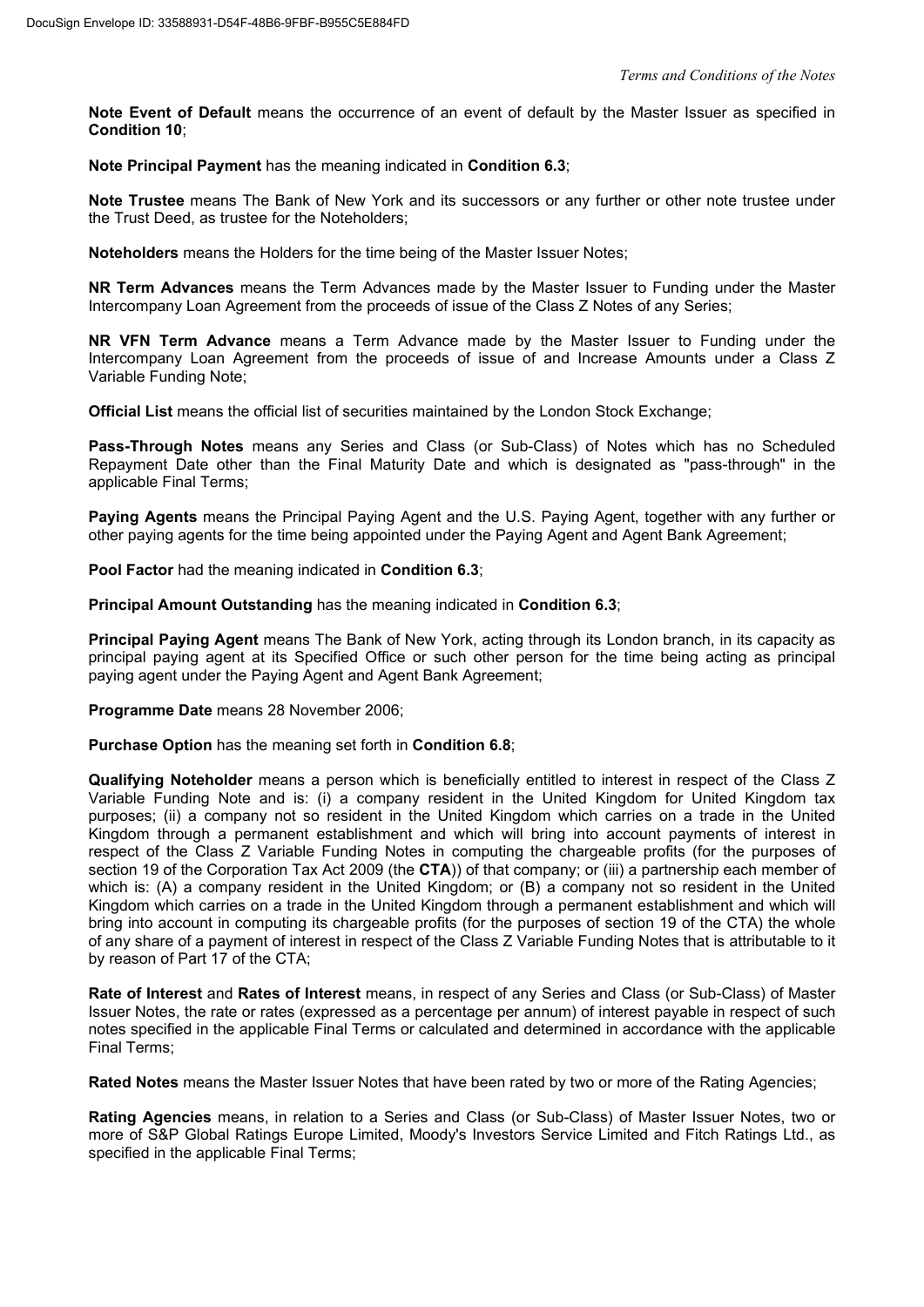**Reference Banks** has the meaning given to it in the Master Issuer Master Definitions and Construction Schedule;

**Reference Price** means, in respect of any Series and Class (or Sub-Class) of Master Issuer Notes, the price specified as such for such notes in the applicable Final Terms;

**Reference Rate** means, in respect of any Series and Class (or Sub-Class) of Master Issuer Notes, the rate specified as such for such notes in the applicable Final Terms;

**Regulation S** means Regulation S under the Securities Act;

**Reg S Global Notes** means the note certificates representing the Reg S Notes while in global form;

**Reg S Notes** means each Series and Class (or Sub-Class) of Master Issuer Notes sold in reliance on Regulation S;

**Register** means the register of Noteholders kept by the Registrar and which records the identity of each Noteholder and the number of Master Issuer Notes that each Noteholder owns;

**Registrar** means The Bank of New York Mellon S.A./N.V., Luxembourg Branch (formerly The Bank of New York Mellon (Luxembourg) S.A.) of Vertigo Building – Polaris, 2-4 rue Eugène Ruppert L-2453 Luxembourg;

**Relevant Screen** means a page of the Reuters service or Bloomberg service, or any other medium for electronic display of data as may be previously approved in writing by the Note Trustee and has been notified to Noteholders in the manner set out in **Condition 12.10**;

**Relevant Screen Page** means, in respect of any Series and Class (or Sub-Class) of Master Issuer Notes, the screen page specified as such for such notes in the applicable Final Terms;

**Remarketing Bank** means the entity specified as such in the relevant Final Terms;

**Remarketing Period** means, in respect of each Transfer Date (as specified in the relevant Final Terms), the period from and including the 15th business day prior to such Transfer Date through and including the 10th business day prior to such Transfer Date, unless otherwise specified in the relevant Final Terms;

**Repayment Tests** means the test set out in paragraph 3 of Part 2 of Schedule 3 to the Funding Deed of Charge;

**Rule 144A** means Rule 144A of the Securities Act;

**Santander UK** means Santander UK plc (registered number 2294747), a public limited company incorporated under the laws of England and Wales, whose registered office is at 2 Triton Square, Regent's Place, London NW1 3AN, United Kingdom;

**Santander UK Optional Purchase Agreement** means the agreement (if any) to be entered into between Santander UK and the Note Trustee pursuant to which Santander UK will be entitled to procure the sale to itself of all, but not some only, of the Class B Notes and/or Class M Notes and/or Class C Notes and/or Class Z Notes in accordance with **Condition 6.8** and the relevant Final Terms;

**Scheduled Redemption Notes** means any Series and Class (or Sub-Class) of Master Issuer Notes which is scheduled to be redeemed on one or more dates and in the amounts specified in the applicable Final Terms;

**Securities Act** means the United States Securities Act of 1933, as amended;

**Security Trustee** means The Bank of New York Mellon, acting through its London Branch or such other persons and all other persons for the time being acting as security trustee pursuant to the Funding Deed of Charge:

**Series** means in relation to the Master Issuer Notes, all Master Issuer Notes (of any Class) issued on a given day and designated as such;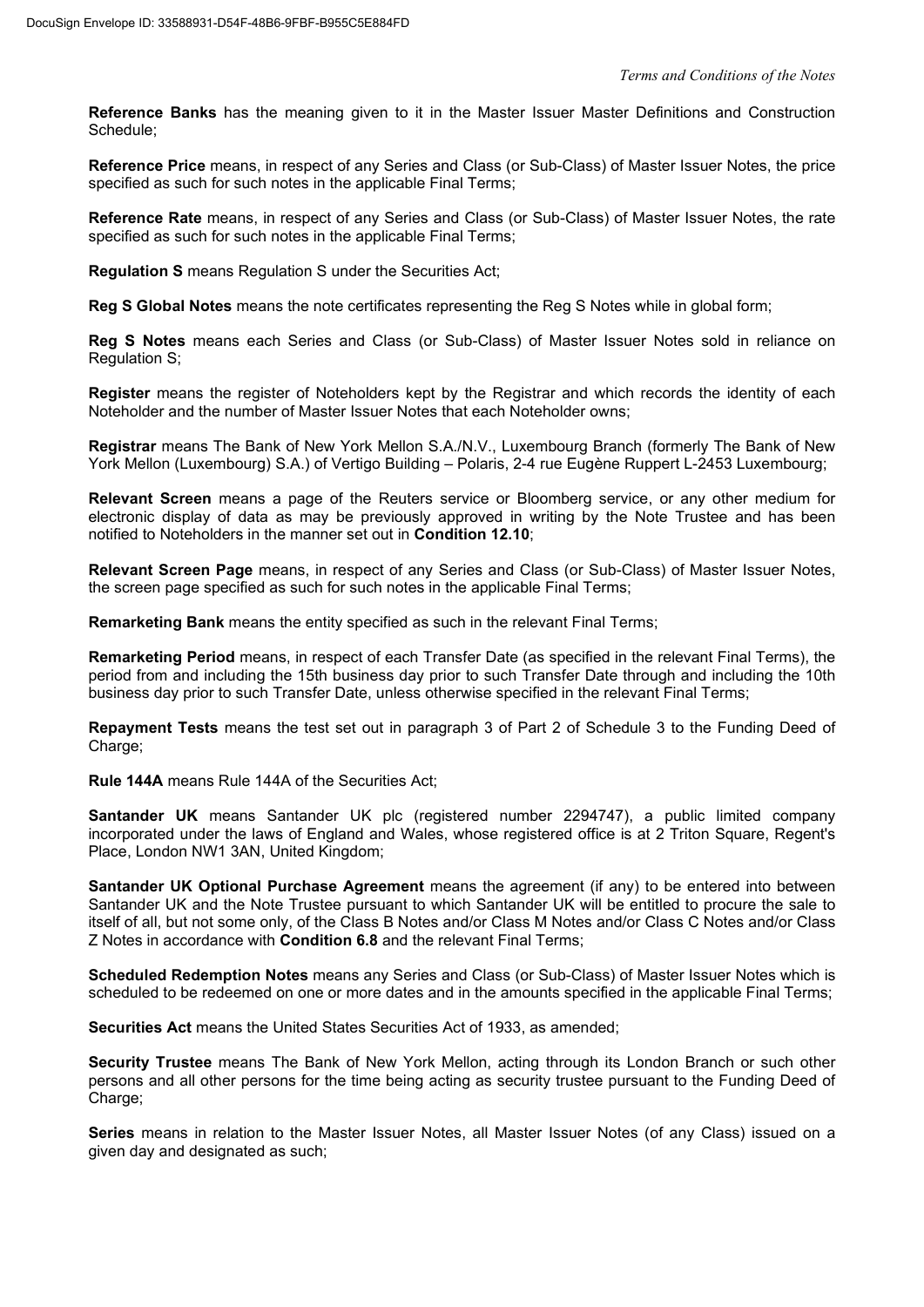**Series and Class (or Sub-Class)** means, a particular Class of Master Issuer Notes of a given Series or, where such Class of such Series comprises more than one sub-class, **Series and Class (or Sub-Class)** means any sub-class of such Class;

**SOFR** means the Secured Overnight Financing Rate:

**SONIA** means the Sterling Overnight Index Average benchmark risk-free rate administered by the Bank of England;

**Specified Currency** means, in respect of any Series and Class (or Sub-Class) of Master Issuer Notes, the currency or currencies specified as such for such notes in the applicable Final Terms;

**Specified Currency Exchange Rate** means, in relation to a Series and Class (or Sub-Class) of Master Issuer Notes, the exchange rate specified in the Master Issuer Swap Agreement relating to such Series and Class (or Sub-Class) of Master Issuer Notes or, if the Master Issuer Swap Agreement has been terminated, the applicable spot rate;

**Specified Date** has the meaning indicated in **Condition 12.6**;

**Specified Denomination** means, in respect of any Series and Class (or Sub-Class) of Master Issuer Notes, the denomination specified as such for such notes in the applicable Final Terms which shall be a minimum of €100,000 or such other amount specified in the applicable Final Terms (or its equivalent in any other currency at the date of issue of such notes);

**Specified Office** means, as the context may require, in relation to any of the Agents, the office specified against the name of such Agent in the Paying Agent and Agent Bank Agreement or such other specified office as may be notified to the Master Issuer and the Note Trustee pursuant to the Paying Agent and Agency Bank Agreement;

**Specified Time** has the meaning indicated in **Condition 5.2(b)(ii)**;

**Sterling, Pounds Sterling** or **£** means the lawful currency for the time being of the United Kingdom;

**Sterling Account Bank** means Santander UK or such other person for the time being acting as sterling account bank to the Master Issuer under the Master Issuer Bank Account Agreement;

**Sterling Notes** means each Series and Class (or Sub-Class) of Master Issuer Notes denominated in Sterling;

**Sub-Class** means any sub-class of a Series and Class of Master Issuer Notes;

**sub-unit** means, with respect to any currency other than Sterling, the lowest amount of such currency that is available as legal tender in the country of such currency and, with respect to Sterling, one pence;

**Term Advances** means the AAA Term Advances, the AA Term Advances, the A Term Advances, the BBB Term Advances and the NR Term Advances, being the advances made by the Master Issuer to Funding, pursuant to the Master Intercompany Loan Agreement, each being funded from proceeds received by the Master Issuer from the issue of a Series and Class (or Sub-Class) of Master Issuer Notes;

**Transaction Documents** means the Master Issuer Transaction Documents, the previous intercompany loan agreements, the current start-up loan agreements, the previous swap agreements, and any new intercompany loan agreements, new start-up loan agreements, new swap agreements, other documents relating to issues of new notes by new issuing entities, the mortgages trustee guaranteed investment contract and all other agreements referred to therein;

**Transfer Agent** means The Bank of New York Mellon S.A./N.V., Luxembourg Branch (formerly The Bank of New York Mellon (Luxembourg) S.A.) in its capacity as transfer agent at its Specified Office or such other person for the time being acting as transfer agent under the Paying Agent and Agent Bank Agreement;

**Transfer Date** means, in respect of a Series and Class (or Sub-Class) of Money Market Notes, the date(s) specified as such in the relevant Final Terms;